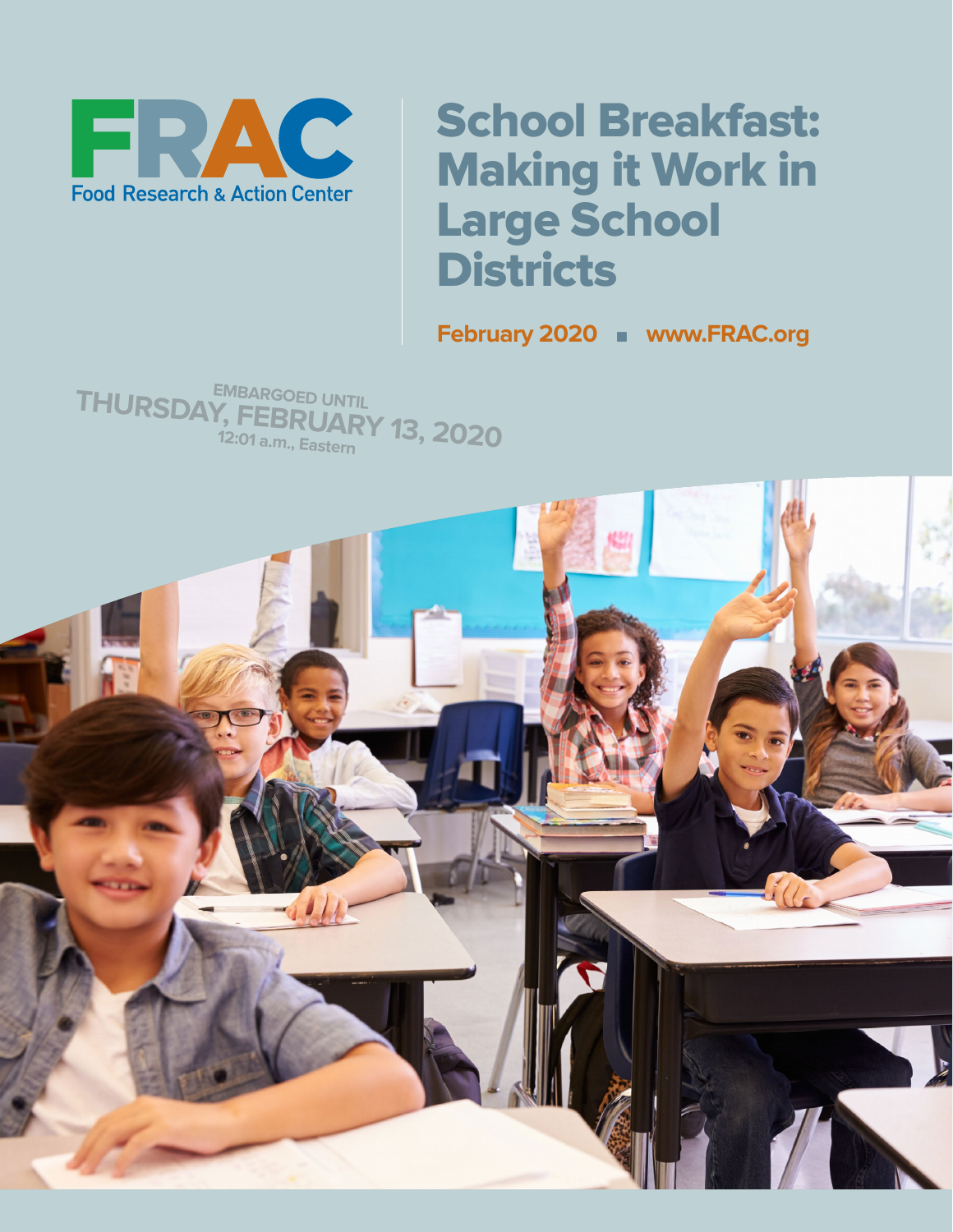## School Breakfast: Making it Work in Large School **Districts**

February 2020

**EMBARGOED UNTIL THURSDAY, FEBRUARY 13, 2020 12:01 a.m., Eastern**

## Acknowledgments

The Food Research & Action Center (FRAC) gratefully acknowledges major dedicated support of its work to increase participation and improve the School Breakfast Program from the following:

- Chobani;
- **n** Eos Foundation;
- **n** General Mills Foundation;
- **n** Hunger Is, a program of Albertsons Companies Foundation;
- **E** Kellogg Company Fund;
- **n** National Dairy Council/Dairy Management, Inc.;
- **n** Newman's Own Foundation; and
- **N** Walmart Foundation.



Additional support for FRAC's breakfast and child nutrition work has been provided by the following:

- **n** Annie E. Casey Foundation;
- **Anonymous;**
- n The From Now On Fund of Tides Foundation; and
- **n** The JPB Foundation.

This report was written by FRAC's Diane Girouard, Crystal FitzSimons, and Alison Maurice. The findings and conclusions presented in this report are those of FRAC alone.

### About FRAC

For 50 years, the Food Research & Action Center (FRAC) has been the leading national organization working for more effective public and private policies to eradicate domestic hunger and undernutrition. For more information about FRAC, or to sign up for FRAC's Weekly News Digest and monthly Meals Matter: School Breakfast Newsletter, go to: **[frac.org](http://www.frac.org)**.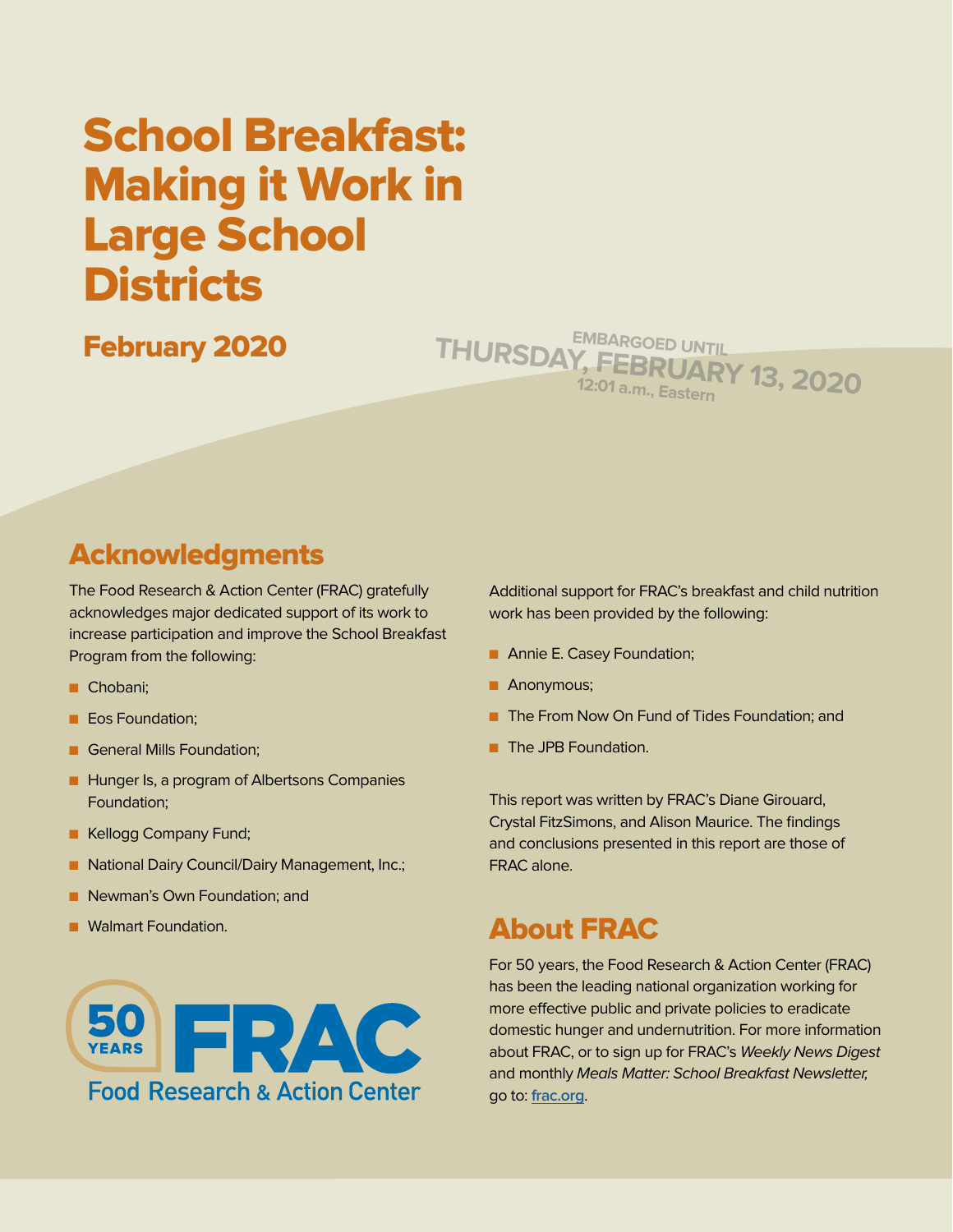# Introduction

uring the 2018–2019 school year, 14.6 million children — including 12.4 million low-income students — started the day with a nutritious school breakfast. The School Breakfast Program served 57.5 low-income students for every 100 who participated in the National School Lunch Program, an increase from 56.9 to 100 in the 2017-2018 school year.<sup>1</sup>

For this report, the Food Research & Action Center (FRAC) surveyed 76 of the nation's large school districts to examine school breakfast participation trends at the local level during school year 2018–2019. Within the 76 surveyed school districts, more than 2.1 million low-income students participated in breakfast on an average school day. Half of the surveyed districts offered breakfast at no cost to all students, and all but one used **[breakfast after the](https://frac.org/wp-content/uploads/how_it_works_bic_fact_sheet.pdf)  [bell service models](https://frac.org/wp-content/uploads/how_it_works_bic_fact_sheet.pdf)** to reach more students.

In the 2018–2019 school year, there was a noteworthy shift in the direction some school districts moved with their breakfast programs. Some school districts continued to expand the number of schools offering breakfast at no charge to all students (decreasing the stigma of school breakfasts being only for "poor kids") and have implemented innovative school breakfast programs, such as breakfast in the classroom. Both strategies help drive the growth in school breakfast participation, which is linked to better test scores,<sup>2</sup> improved student health and dietary intake, $3$  and fewer distractions in the classroom throughout the morning.<sup>4</sup> It also can greatly improve a school nutrition department's finances.

Yet, for school districts that saw breakfast participation stall or decrease, it was often the consequence of moving away from breakfast after the bell programs, especially breakfast in the classroom. Other school districts have seen decreases in the total student enrollment and/or the number of students certified for free or reduced-priced meals, which has helped drive both school breakfast and lunch decreases among low-income students. Students attending schools that are no longer adopting strategies to increase participation in school breakfast are missing out on the many important benefits the program yields.

Over the last decade, much work has been done by a variety of stakeholders to increase the reach of school breakfast, resulting in an additional 3.6 million low-income children receiving school breakfast on an average school day. Given the participation gaps that remain and the large number of students still missing out on the benefits of school breakfast, the U.S. Department of Agriculture, state child nutrition agency staff, policy makers, district and school leaders, educators, and anti-hunger advocates must continue to work in partnership so that all students can start their school day ready to learn.

In addition to examining breakfast trends among large school districts, this report outlines strategies that school districts implemented to increase participation, and recognizes school districts that reached FRAC's ambitious but attainable goal of serving school breakfast to 70 lowincome students for every 100 participating in school lunch. This report also calculates the number of students who did not receive a school breakfast when districts fell short of the goal, and the federal dollars lost as a result.

4Food Research & Action Center. (2018). The Connections Between Food Insecurity, the Federal Nutrition Programs, and Student Behavior. Available at: **<http://www.frac.org/wp-content/uploads/breakfast-for-behavior.pdf>**. Accessed on January 30, 2020.

<sup>1</sup> Food Research & Action Center. (2020). School Breakfast Scorecard, School Year 2018–2019. Available at: **[https://frac.org/wp-content/uploads/Breakfast-](https://frac.org/wp-content/uploads/Breakfast-Scorecard-2018-2019_FNL.pdf)[Scorecard-2018-2019\\_FNL.pdf](https://frac.org/wp-content/uploads/Breakfast-Scorecard-2018-2019_FNL.pdf)**. Accessed on February 12, 2020.

<sup>2</sup>Food Research & Action Center. (2016). Breakfast for Learning. Available at: **<http://frac.org/wp-content/uploads/breakfastforlearning-1.pdf>**. Accessed on January 30, 2020.

<sup>3</sup>Food Research & Action Center. (2016). Breakfast for Health. Available at: **<http://frac.org/wp-content/uploads/breakfastforhealth-1.pdf>**. Accessed on January 30, 2020.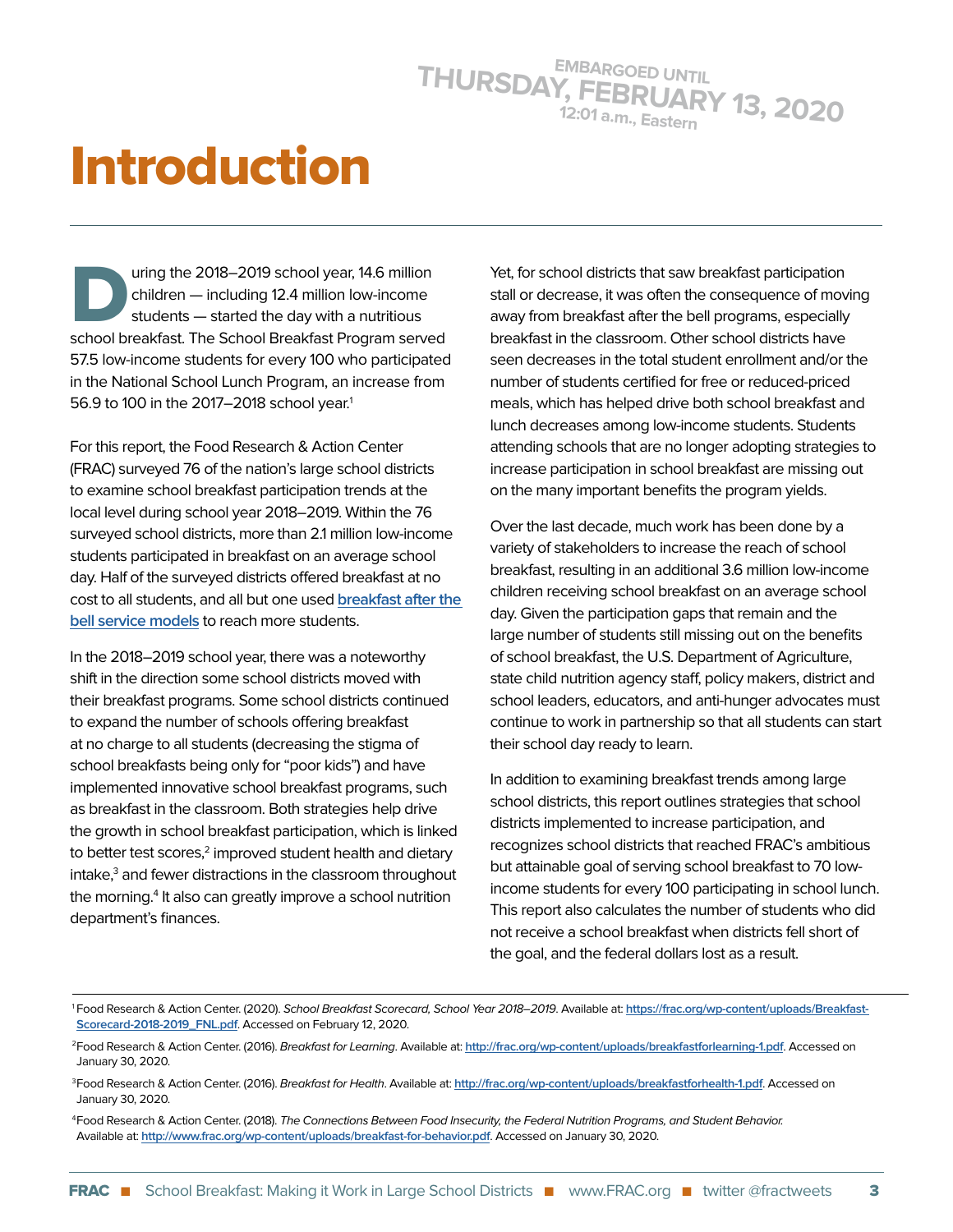## Survey Sample

The Food Research & Action Center surveyed 76 large school districts regarding their school breakfast participation and best practices for increasing low-income students' access to the program during the 2018–2019 school year.

- **n** Completed surveys were submitted by 76 school districts in 36 states and the District of Columbia.
- n The size of the school districts ranged from 8,747 students in North Little Rock (AR) to 1,147,403 students in New York City Department of Education (NY).
- **n** Of the surveyed school districts, 24 percent had more than 100,000 enrolled students.
- n In 51 percent of the surveyed schools, 70 percent or more of enrolled students were certified to receive free or reduced-price school meals.

**(See Table A in the appendix for a full list of enrollment and free and reduced-price percentages.)**

## Key Findings

Across the 76 surveyed school districts, more than 2.1 million low-income students benefited from school breakfast on an average school day in school year 2018– 2019.

- $\blacksquare$  Twenty-three of these school districts served school breakfast to 70 low-income children for every 100 who participated in school lunch.
- $\Box$  Of the 53 school districts that did not reach this benchmark, no district served breakfast to fewer than 36 low-income students for every 100 who participated in lunch.
- $\blacksquare$  Thirty-eight of the surveyed school districts offered breakfast at no cost to all students in all schools.
- $\blacksquare$  Seventy-five school districts used breakfast after the bell service models to reach more students. While this is good news, the extent to which school districts broadly implemented alternative breakfast service models varied greatly, and the model(s) used in schools fluctuated year-to-year in some districts.

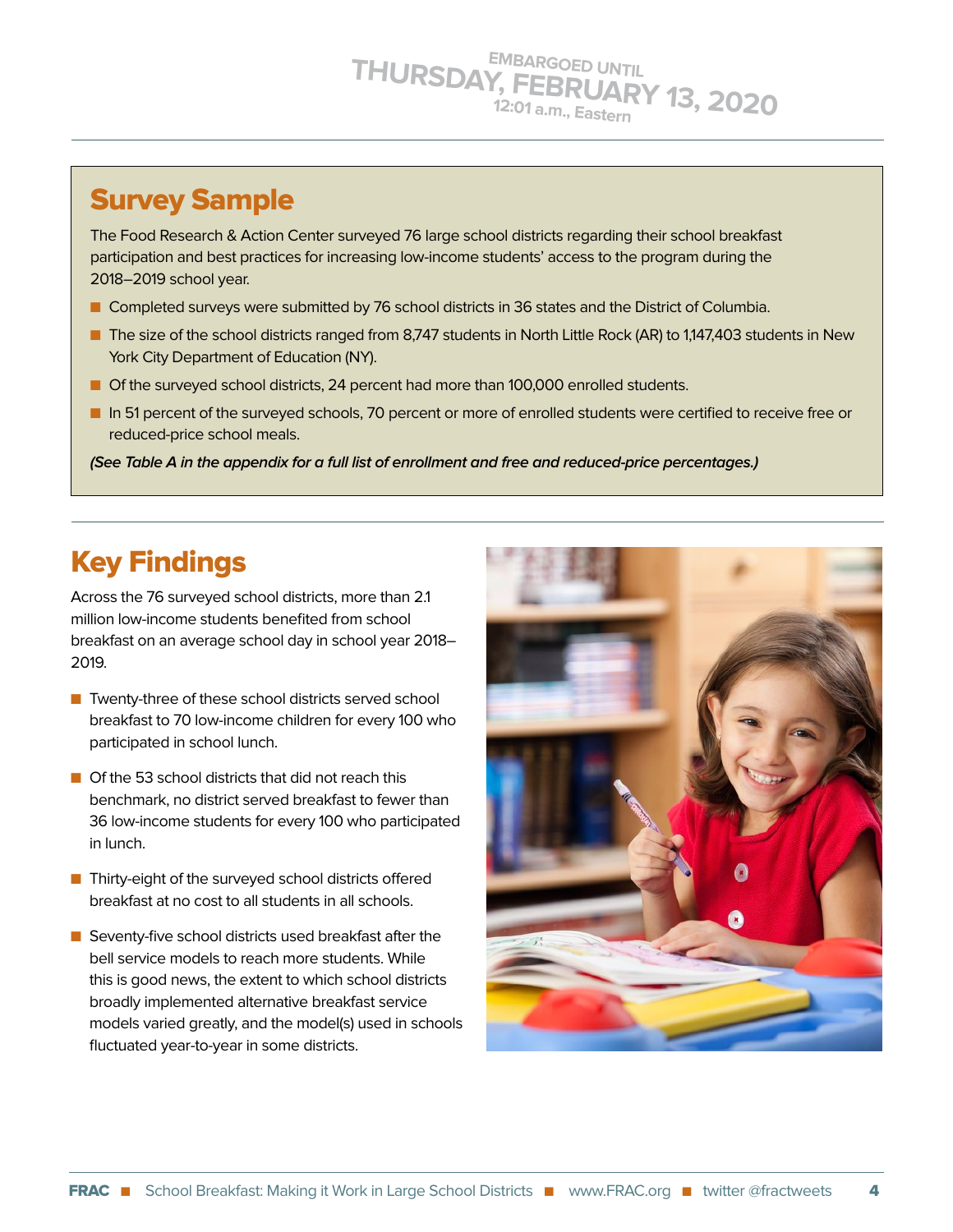## Top-Performing School **Districts**

During the 2018–2019 school year, 23 of the surveyed school districts reached the Food Research & Action Center's goal of serving 70 low-income children school breakfast for every 100 participating in school lunch. All 23 top-performing districts used strategies that overcame the timing, cost, and stigma barriers that are common to traditional school breakfast programs (means-tested, served in the cafeteria before school starts).

- $\blacksquare$  All of the top-performing school districts used breakfast after the bell service models in some or all of the district's schools.
- $\blacksquare$  Sixteen of the top-performing school districts offered breakfast at no cost in all schools.
- Seven school districts offered breakfast at no cost in some of their schools.

The table on this page lists the 23 highest-performing school districts.

**(See Table B in the appendix for a full list that ranks all surveyed school districts.)**

## Moving in the Right Direction

Of the school districts surveyed for this report, 25 increased school breakfast participation among lowincome students in the 2018–2019 school year compared to the prior school year. The top three school districts with the largest growth in average daily participation in school breakfast — Sioux City (IA), Oklahoma City (OK), and Detroit (MI) — offered breakfast at no cost to all students in some or all of the district's schools through community eligibility and used breakfast after the bell service models in some or most of their schools.

**(See Table B in the appendix for a full list of changes in low-income student participation in school breakfast between school year 2017–2018 and school year 2018–2019.)**

School Districts Meeting FRAC's Goal of 70 Low-Income Children Participating in the School Breakfast Program (SBP) per 100 Participating in the National School Lunch Program (NSLP), School Year 2018–2019

| <b>School District</b>                                 | <b>State</b> | <b>Ratio of Free &amp;</b><br><b>Reduced-Price</b><br><b>Students in SBP</b><br>per 100 in NSLP |
|--------------------------------------------------------|--------------|-------------------------------------------------------------------------------------------------|
| Los Angeles Unified School<br>District <sup>5</sup>    | CA           | 100.4                                                                                           |
| San Antonio Independent School<br><b>District</b>      | TX           | 96.9                                                                                            |
| Newburgh Enlarged City School<br><b>District</b>       | <b>NY</b>    | 94.5                                                                                            |
| <b>Boise School District</b>                           | ID           | 90.0                                                                                            |
| <b>Newark Public Schools</b>                           | NJ           | 89.8                                                                                            |
| Rochester City School District                         | <b>NY</b>    | 85.0                                                                                            |
| Houston Independent School<br><b>District</b>          | ТX           | 83.5                                                                                            |
| San Diego Unified School District                      | CA           | 82.5                                                                                            |
| Cincinnati Public Schools                              | OН           | 81.1                                                                                            |
| Detroit Public Schools Community<br><b>District</b>    | MI           | 80.1                                                                                            |
| Kansas City, Kansas Public<br>Schools                  | ΚS           | 76.9                                                                                            |
| <b>Little Rock School District</b>                     | AR           | 75.5                                                                                            |
| <b>Syracuse City School District</b>                   | <b>NY</b>    | 75.3                                                                                            |
| <b>Buffalo Public Schools</b>                          | <b>NY</b>    | 75.0                                                                                            |
| <b>Richmond Public Schools</b>                         | VA           | 74.1                                                                                            |
| Irving Independent School District                     | <b>TX</b>    | 73.5                                                                                            |
| Savannah-Chatham County Public<br><b>School System</b> | GΑ           | 73.4                                                                                            |
| Dallas Independent School District                     | <b>TX</b>    | 73.0                                                                                            |
| <b>Houston County Schools</b>                          | GΑ           | 72.2                                                                                            |
| <b>Reading School District</b>                         | <b>PA</b>    | 71.6                                                                                            |
| Ferguson-Florissant School<br><b>District</b>          | МO           | 71.4                                                                                            |
| <b>Shelby County Schools</b>                           | <b>TN</b>    | 70.2                                                                                            |
| <b>Compton Unified School District</b>                 | CA           | 70.1                                                                                            |

5 Los Angeles Unified School District (CA) served breakfasts to more low-income students than it served lunches in school year 2018–2019. The district served breakfast to 305,050 low-income students and lunch to 303,832 low-income students on an average school day, resulting in more than 100 low-income students eating breakfast for every 100 low-income students eating lunch.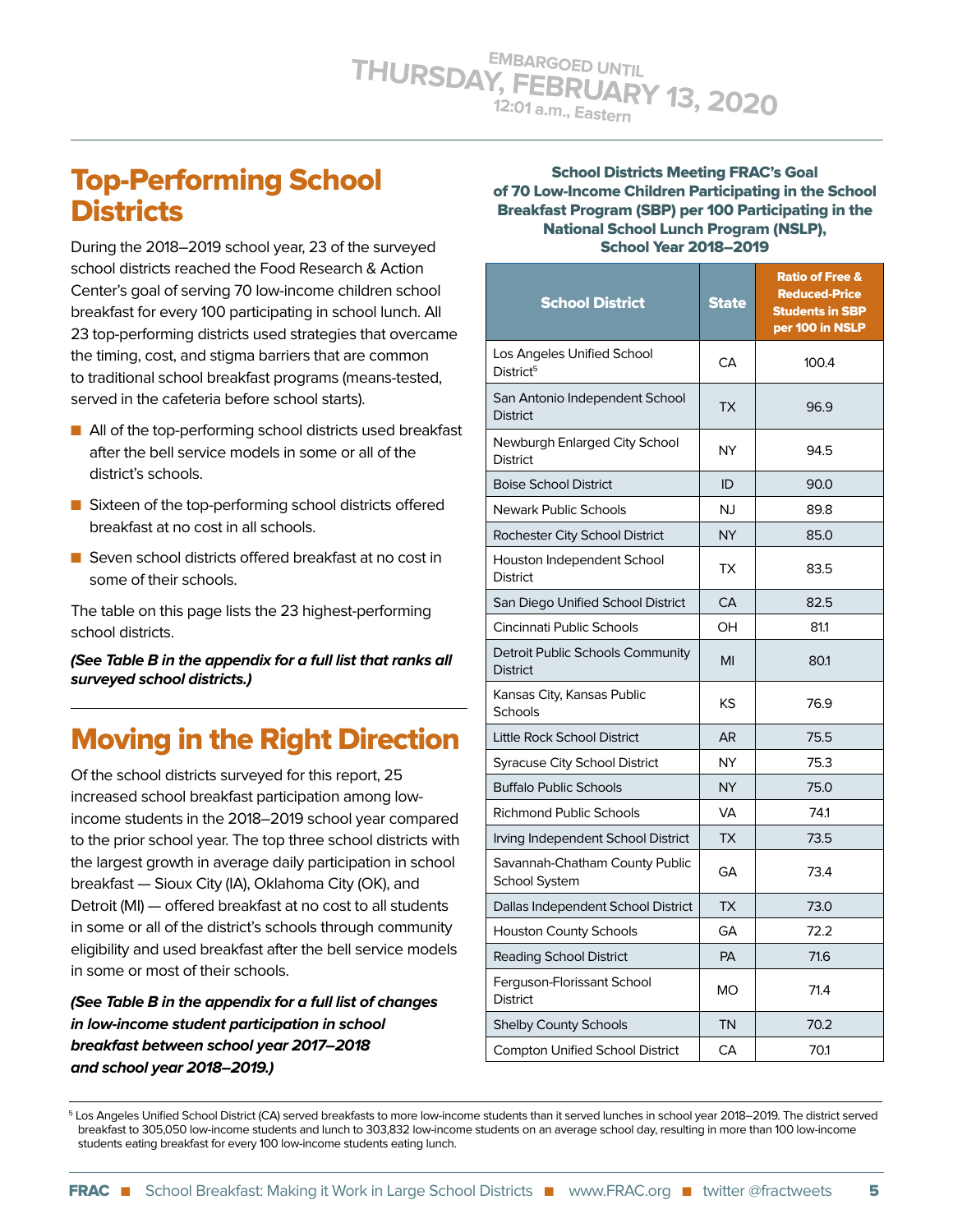## Opportunity for Growth

Of the 76 school districts surveyed for this report, 53 did not reach the Food Research & Action Center's (FRAC) goal of serving school breakfast to 70 low-income students for every 100 participating in school lunch. If each of these 53 school districts had met FRAC's benchmark, then on an average day in school year 2018–2019, an additional 360,040 low-income students across the nation would have started the school day with the morning nutrition they needed to learn.

Fifty-one of the surveyed school districts served fewer low-income students in the 2018–2019 school year than in the prior school year. Of these 51 school districts, 31 also experienced decreases in the total number of students certified to receive free or reduced-price school meals. Part of this decrease could be the result of an improvement in the nation's economy, which likely reduced the number of students who had family incomes low enough to qualify them to receive free or reducedprice school meals. The table on this page lists the 10 lowest-performing school districts included in this report, based on the low-income student breakfast to lunch ratio.

#### Ten Lowest-Performing School Districts in School Breakfast Participation, School Year 2018–2019

| <b>School District</b>                           | <b>State</b> | <b>Ratio of Free &amp;</b><br><b>Reduced-Price</b><br><b>Students in SBP per</b><br>100 in NSLP |
|--------------------------------------------------|--------------|-------------------------------------------------------------------------------------------------|
| San Bernardino Unified<br><b>School District</b> | CА           | 36.2                                                                                            |
| School District U-46 (Elgin)                     | IL           | 37.3                                                                                            |
| Hawaii State Department<br>of Education          | HI           | 39.1                                                                                            |
| San Francisco Unified<br><b>School District</b>  | CA           | 41.5                                                                                            |
| Tempe Elementary School<br><b>District</b>       | AZ           | 42.9                                                                                            |
| Sioux City Community<br><b>School District</b>   | IΑ           | 43.3                                                                                            |
| Cobb County School<br><b>District</b>            | <b>GA</b>    | 43.6                                                                                            |
| <b>Waterbury Public Schools</b>                  | CT.          | 43.8                                                                                            |
| <b>Baltimore City Public</b><br>Schools          | MD           | 44.4                                                                                            |
| New York City Department<br>of Education         | <b>NY</b>    | 44.6                                                                                            |

## How the School Breakfast Program Works

#### Who Operates the School Breakfast Program?

Any public school, nonprofit private school, or residential child care institution can participate in the national School Breakfast Program and receive federal funds for each breakfast served. The program is administered at the federal level by the U.S. Department of Agriculture and in each state, typically through the state department of education or agriculture.

#### Who can Participate in the School Breakfast Program?

Any student attending a school that offers the program can eat breakfast. What the federal government covers, and what a student pays, depends on family income.

- $\blacksquare$  Children from families with incomes at or below 130 percent of the Federal Poverty Level (FPL) are eligible for free school meals.
- $\blacksquare$  Children from families with incomes between 130 to 185 percent of the FPL qualify for reduced-price meals and can be charged no more than 30 cents per breakfast.
- $\blacksquare$  Children from families with incomes above 185 percent of the FPL pay charges (referred to as "paid meals"), which are set by the school.

Other federal and, in some cases, state rules, however, make it possible to offer free meals to all children, or to all children in households with incomes under 185 percent of the FPL, especially in schools with high proportions of lowincome children.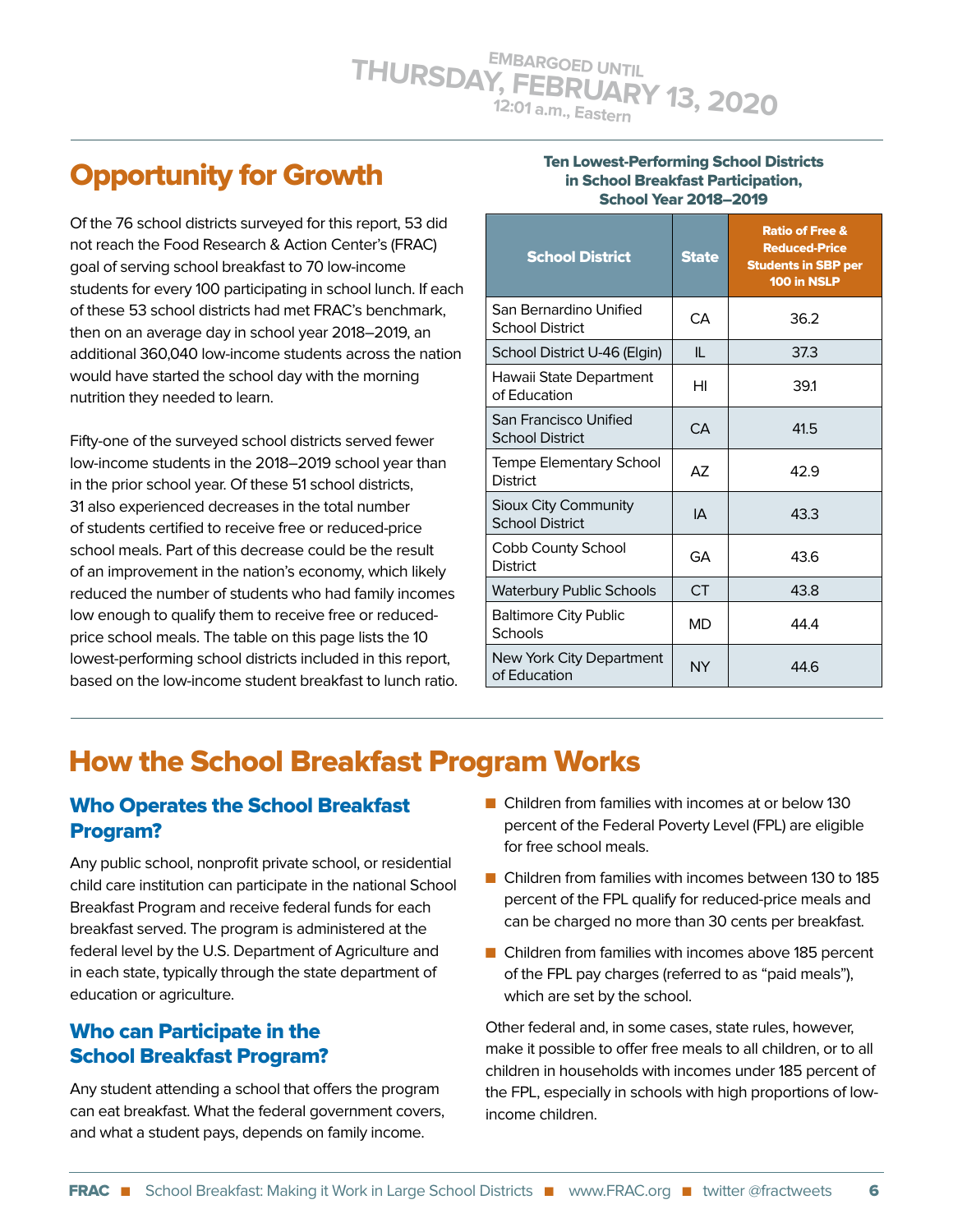#### How are Children Certified for Free or Reduced-Price Meals?

Most children are certified for free or reduced-price meals via applications collected by the school district at the beginning of the school year or during the year. However, children in households participating in the Supplemental Nutrition Assistance Program (SNAP), Temporary Assistance for Needy Families (TANF), and the Food Distribution Program on Indian Reservations (FDPIR), as well as foster youth, migrant, homeless, or runaway youth, and Head Start participants are "categorically eligible" (automatically eligible) for free school meals and can be certified without submitting a school meal application.

School districts are required to "directly certify" children in households participating in SNAP for free school meals through data matching of SNAP records with school enrollment lists. School districts have the option of directly certifying other categorically eligible children as well. Some states also utilize income information from Medicaid to directly certify students as eligible for free and reducedprice school meals.

Schools also should use data from the state to certify categorically eligible students. Schools can coordinate with other personnel, such as the school district's homeless and migrant education liaisons, to obtain documentation to certify children for free school meals. Some categorically eligible children may be missed in this process, requiring the household to submit a school meals application. However, these households are not required to complete the income information section of the application.

#### How are School Districts Reimbursed?

The federal reimbursement rate schools receive for each meal served depends on whether a student is receiving free, reduced-price, or paid meals.

For the 2018–2019 school year, schools received reimbursements at the following rates:

- **n** \$1.79 per free breakfast;
- **1** \$1.49 per reduced-price breakfast; and
- \$0.31 per "paid" breakfast.

"Severe-need" schools received an additional 35 cents for each free or reduced-price breakfast served. Schools are considered severe need if at least 40 percent of the lunches served during the second preceding school year were free or reduced-price.

## Best Practices

#### Making Breakfast Accessible and Part of the School Day

Breakfast after the bell models integrate breakfast into the school day by offering it in more accessible locations where students are more likely to participate, such as in the classroom. When students eat breakfast together, it becomes part of the school's culture, and low-income students who rely on this meal feel less stigmatized, resulting in more students participating in school breakfast.

 $\blacksquare$  Nineteen of the 23 top-performing school districts offered breakfast after the bell in half or more of their schools during the 2018–2019 school year.

- $\blacksquare$  Seventy-five school districts operated breakfast after the bell in some or all of their schools; and
- One school district, Jackson Public Schools (MS), did not use any breakfast after the bell service models.

**(See Table C in the appendix for a full list of school districts that operated a breakfast after the bell program and a breakdown of the number of schools by breakfast model.)**

#### Offering Breakfast at No Charge to All Students

Eliminating the cost of school breakfast to students removes all financial barriers to participation. When all students can eat breakfast for free, more students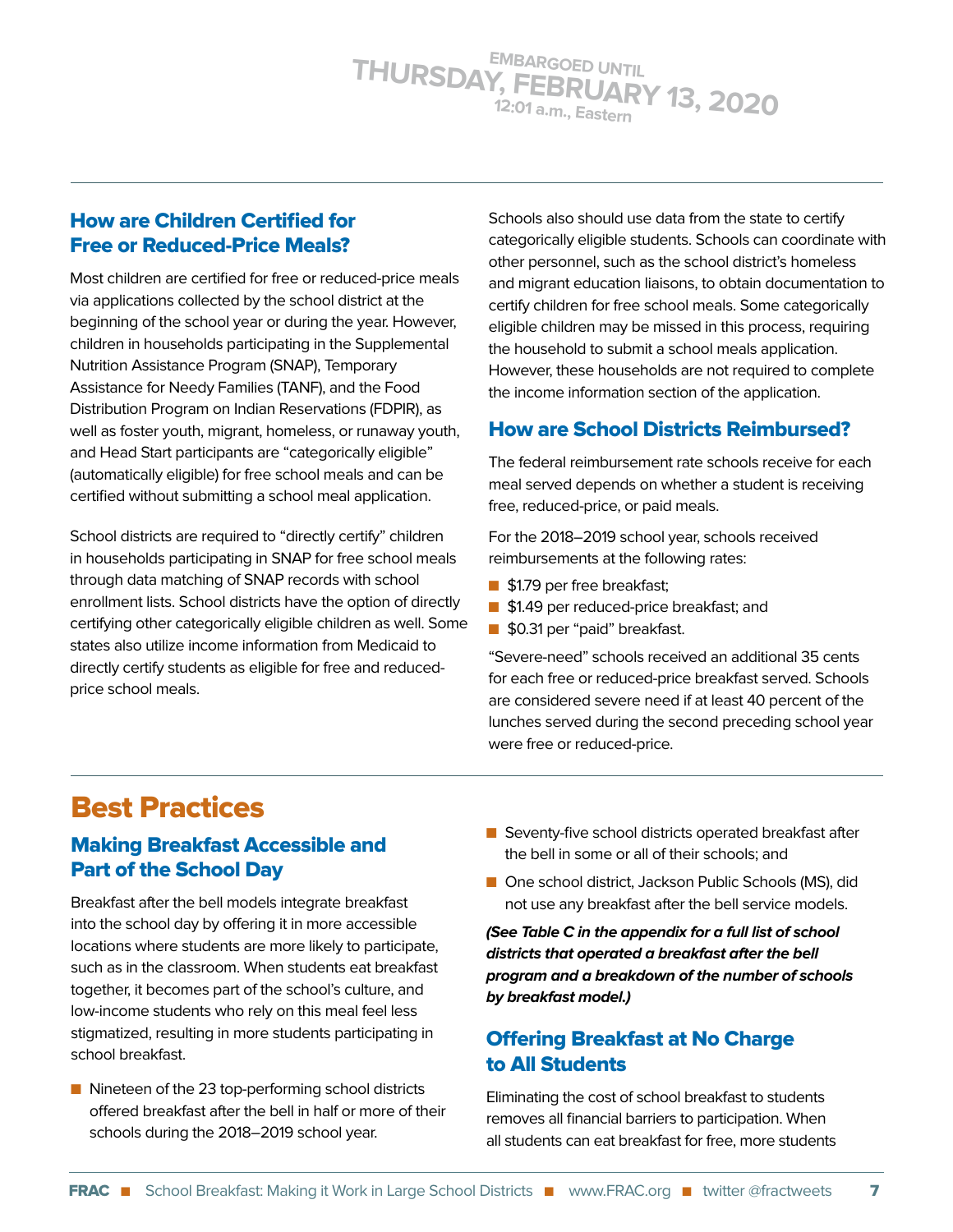participate, reducing the stigma associated with meanstested school breakfast and opening the program to children from families who would otherwise struggle to pay the reduced-price copay or the paid breakfast charge.

#### Breakfast After the Bell

Implementing a breakfast after the bell model that moves breakfast out of the cafeteria and makes it more accessible and a part of the regular school day has proven to be the most successful strategy for increasing school breakfast participation. Breakfast after the bell service models overcome timing, convenience, and stigma barriers that get in the way of children participating in school breakfast, and are even more impactful when they are combined with offering breakfast at no charge to all students. Schools have **[three options when](http://frac.org/wp-content/uploads/how_it_works_bic_fact_sheet.pdf)  [offering breakfast after the bell:](http://frac.org/wp-content/uploads/how_it_works_bic_fact_sheet.pdf)**

- **n Breakfast in the Classroom:** Meals are delivered to and eaten in the classroom at the start of the school day;
- **n** "Grab and Go": Children (particularly older students) can quickly grab the components of their breakfast from carts or kiosks in the hallway or the cafeteria line to eat in their classroom or in common areas; and
- **n Second Chance Breakfast:** Students are offered a second chance to eat breakfast after homeroom or first period. Many middle and high school students are not hungry first thing in the morning. Serving these students breakfast after first period allows them ample time to arrive to class on time, while still providing them the opportunity to get a nutritious start to the day.

Offering breakfast at no cost streamlines meal service and eases the implementation of breakfast after the bell service models because students do not have to be counted by fee category when they are served meals. School districts can use a variety of federal provisions that assist high-poverty schools with offering breakfast at no cost to all students. In general, school districts find it financially viable to offer breakfast at no cost to all students if at least 70 percent of students (in a specific school or districtwide) are certified to receive free or reduced-price meals. Some school districts with even lower rates of free and reduced-price eligible students have made this work financially as well.

In the 2018–2019 school year, 38 of the surveyed school districts offered breakfast at no charge to all students in all schools, 17 school districts offered it in more than half of their schools, and 20 school districts offered breakfast at no charge in less than half of their schools. Only one school district — Cobb County School District (GA) — did not serve free breakfast to all students in any of its schools, despite having six schools eligible to participate in the Community Eligibility Provision, according to data provided by the Georgia Department of Education.

- Sixty-one school districts used **[community eligibility](https://www.frac.org/community-eligibility).**
- Fourteen school districts used **[Provision 2](https://www.frac.org/wp-content/uploads/provision2.pdf)** for breakfast only.
- Six school districts used Provision 2 for breakfast and lunch.
- Twenty-two school districts used **[nonpricing](http://frac.org/wp-content/uploads/frac-facts-offering-free-breakfast-to-all-students.pdf)** to offer breakfast at no charge to all students.

**(See Table D in the appendix for a full list of school districts that offered breakfast at no charge to all students in some or all schools. See Table E for a breakdown of how many schools in each school district offered breakfast at no charge to all students through the various provisions.)**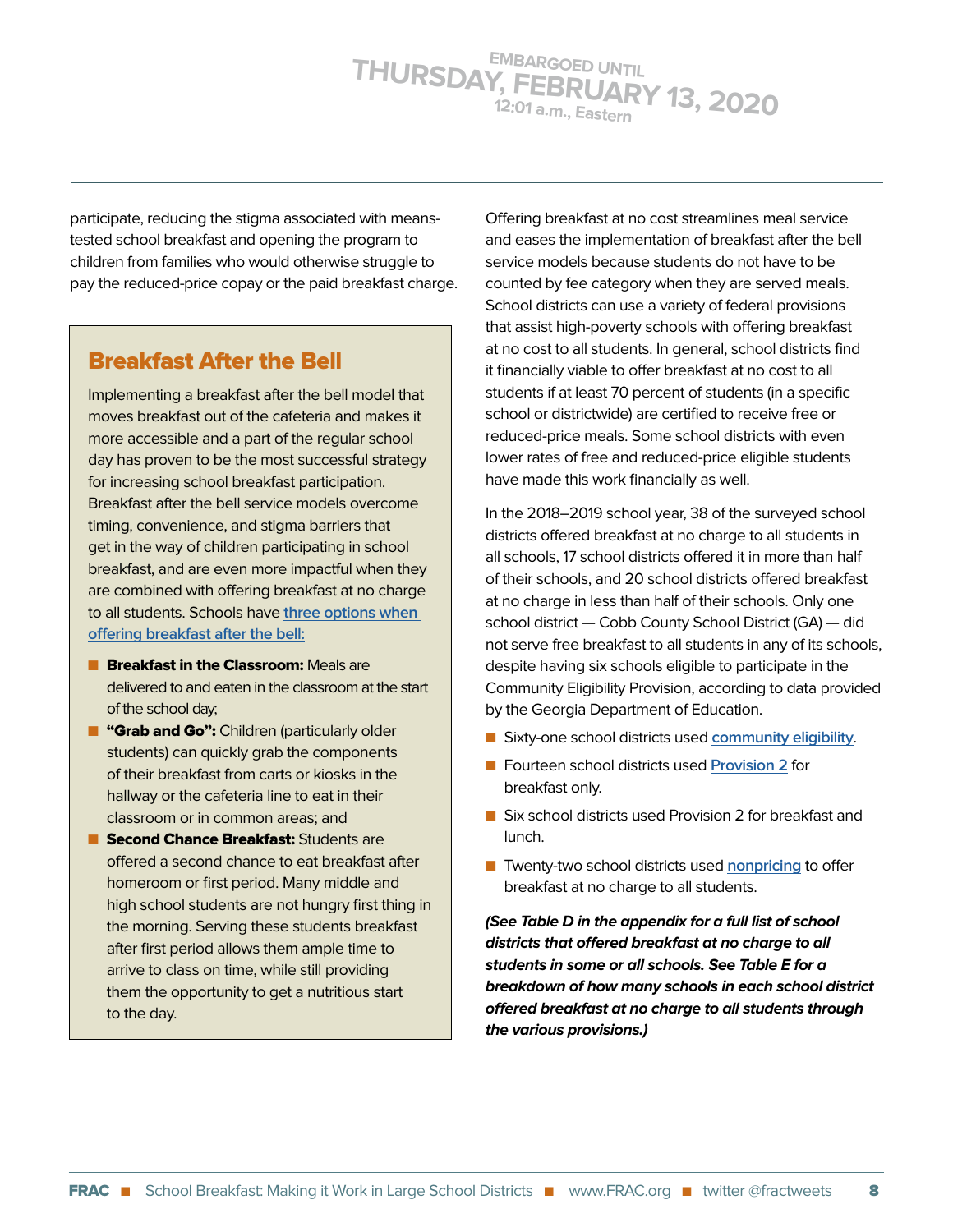## Community Eligibility

The Community Eligibility Provision allows high-poverty school districts to offer breakfast and lunch at no cost to all students, resulting in higher participation in school meals. Community eligibility also reduces administrative burdens on school districts because schools using community eligibility no longer have to collect and process school meals applications. Of the 76 school districts included in this report, 61 school districts operated community eligibility in the 2018–2019 school year.

- $\blacksquare$  Twenty-five school districts operated community eligibility in all schools.
- $\blacksquare$  Thirty-six school districts operated community eligibility in some schools.
- $\blacksquare$  Fifteen school districts did not operate community eligibility in any school.

**(See Table E in the appendix for a full list of school districts in this report that opted to use community eligibility in school year 2018–2019 and are using it in school year 2019–2020.)**

#### How Community Eligibility Works

Authorized by the Healthy, Hunger-Free Kids Act of 2010, and phased in select states before being rolled out nationwide, the Community Eligibility Provision allows high-poverty schools to offer breakfast and lunch free of charge to all students, and to realize significant administrative savings by eliminating school meal applications. Any district, group of schools in a district, or school with 40 percent or more "identified students" — children who are eligible for free school meals who already are identified by means other than an individual household application — can choose to participate.

"Identified students" include those who are in two categories:

- $\blacksquare$  children who are directly certified for free school meals through data matching because their households receive SNAP, TANF, or FDPIR benefits, or, in some states, Medicaid benefits;
- $\blacksquare$  children who are certified for free meals without an application because they are homeless, migrant, enrolled in Head Start, or in foster care.

Community eligibility schools are reimbursed for meals served, based on a formula. Because of evidence that the ratio of all eligible children-to-children in these identified categories would be 1.6-to-1, Congress built that into the formula. Reimbursements to the school are calculated by multiplying the percentage of identified students by 1.6 to determine the percentage of meals that will be reimbursed at the federal free rate. For example, a school with 50 percent identified students would be reimbursed at the free rate for 80 percent of the meals eaten (50 multiplied by 1.6 = 80), and at the paid rate for 20 percent.

School districts also may choose to participate districtwide or group schools however they choose if the district or group has an overall identified student percentage of 40 percent or higher.

Find out which schools in your state or community are participating or eligible for the Community Eligibility Provision with the **[Food Research & Action Center's](http://frac.org/community-eligibility-database/)  [database](http://frac.org/community-eligibility-database/).**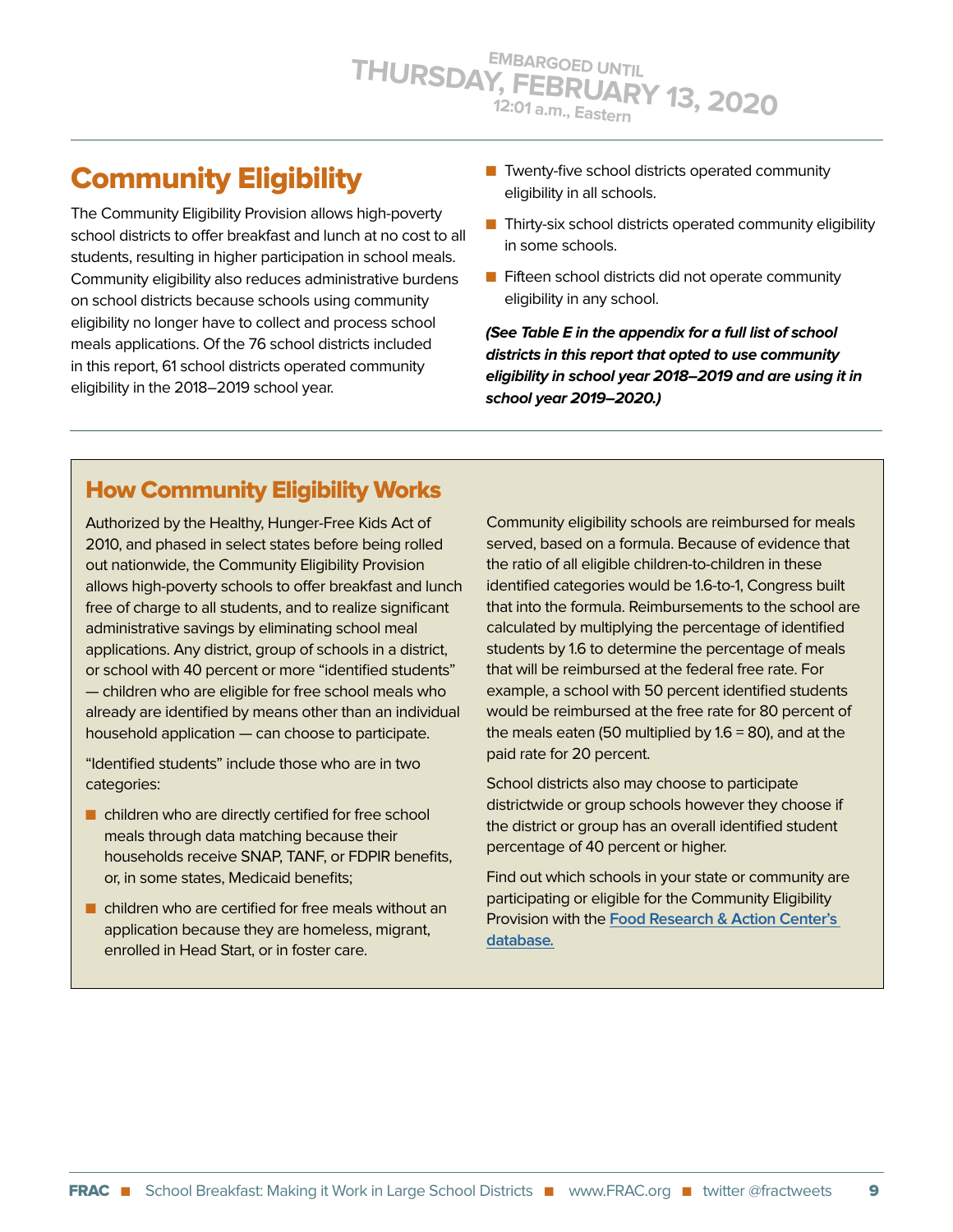## Offering Breakfast Free to All

Many high-poverty schools are able to offer free meals for all students, with federal reimbursements based on the proportions of low-income children in the school. Providing breakfast at no charge to all students helps remove the stigma often associated with meanstested school breakfast (that breakfast in school is for "the poor kids"), opens the program to children from families who would struggle to pay the reducedprice copayment or the paid breakfast charges, and streamlines the implementation of breakfast in the classroom and other alternative service models. Schools can offer free breakfast to all students through the following options:

- **n** Community Eligibility Provision: Community eligibility schools are high-poverty schools that offer free breakfast and lunch to all students and do not have to collect, process, or verify school meal applications, or keep track of meals by fee category, resulting in significant administrative savings and increased participation.
- **Provision 2:** Schools using Provision 2 (referring to a provision of the National School Lunch Act) do not need to collect, process, or verify school meal applications or keep track of meals by fee category for at least three out of every four years. Schools collect school meal applications and count and claim meals by fee category during year one of the multiyear cycle, called the "base year." Those data then determine the federal reimbursement and are used for future years in the cycle. Provision 2 schools have the option to serve only breakfast or lunch, or both breakfast and lunch, to all students at no charge, and use economies of scale from increased participation and significant administrative savings to offset the cost of offering free meals to all students.
- **Nonpricing:** No fees are collected from students while schools continue to receive federal reimbursements for the breakfasts served under the three-tier federal fee categories (free, reduced-price, and paid).

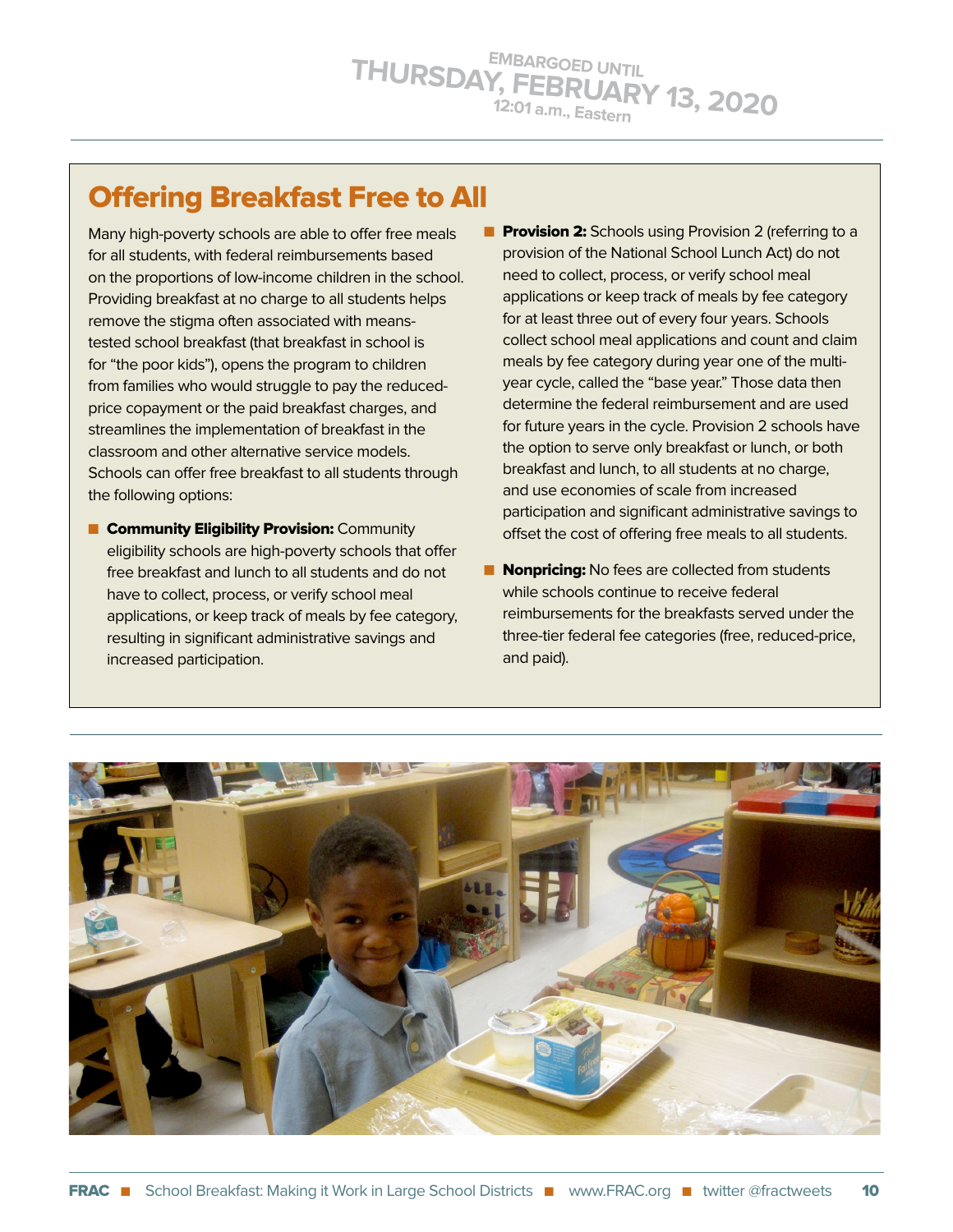## Federal Reimbursements Left on the Table — The Fiscal Cost of Low School Breakfast Participation

When low-income students do not eat school breakfast, they miss out on the educational and health benefits linked to the meal, but school districts also miss out on the influx of federal dollars due to low participation. Maximizing school breakfast participation, particularly in high-poverty schools, brings in a significant amount of federal reimbursements. School nutrition departments can reinvest this money into building stronger school meal programs with improved nutritional quality, and use the funds to update outdated kitchen equipment that many school nutrition departments rely on to prepare meals daily.

Using data provided by the surveyed school districts, the Food Research & Action Center (FRAC) calculated the amount of federal reimbursements that were left on the table for every school district that did not meet FRAC's goal of serving 70 low-income students breakfast for every 100 low-income students eating school lunch in the 2018–2019 school year.

The table on this page calculates the losses incurred by the 10 school districts included in this report that could have recouped the most federal dollars — more than \$84.4 million - if they had achieved FRAC's benchmark.<sup>6</sup>

**(See Table F in the appendix for a full list of federal reimbursements missed for school districts in this report that did not meet FRAC's school breakfast benchmark.)**

Additional Participation and Federal Funding if 70 Low-Income Students Were Served Breakfast per 100 Receiving Lunch, School Year 2018–2019

| <b>School District</b>                                                   | <b>State</b> | <b>Additional</b><br><b>FRP in SBP if</b><br>70 in SBP per<br>100 in NSLP | <b>Additional</b><br><b>Federal</b><br><b>Funding if</b><br>70 in SBP<br>per 100 in<br><b>NSLP</b> |
|--------------------------------------------------------------------------|--------------|---------------------------------------------------------------------------|----------------------------------------------------------------------------------------------------|
| New York City<br>Department of Education                                 | NY           | 151.113                                                                   | \$48,147,626                                                                                       |
| School District of Palm<br><b>Beach County</b>                           | FL.          | 19,367                                                                    | \$6,063,441                                                                                        |
| Chicago Public Schools                                                   | Ш            | 19,482                                                                    | \$5.719.064                                                                                        |
| Hawaii State Department<br>of Education                                  | HI           | 17,588                                                                    | \$5,502,998                                                                                        |
| <b>Baltimore City Public</b><br>Schools                                  | MD           | 12,825                                                                    | \$4,017,535                                                                                        |
| <b>Clark County School</b><br><b>District</b>                            | <b>NV</b>    | 12,158                                                                    | \$3,787,616                                                                                        |
| San Bernardino Unified<br><b>School District</b>                         | CA           | 11,893                                                                    | \$3,771,257                                                                                        |
| <b>Cobb County School</b><br><b>District</b>                             | GA           | 9,372                                                                     | \$2,990,464                                                                                        |
| <b>Cypress-Fairbanks</b><br><b>Independent School</b><br><b>District</b> | ТX           | 8,900                                                                     | \$2,667,905                                                                                        |
| Garland Independent<br><b>School District</b>                            | <b>TX</b>    | 5,613                                                                     | \$1,780,803                                                                                        |

## Building and Maintaining Robust Breakfast After the Bell Programs

The implementation of breakfast after the bell programs has been one of the main engines driving the growth in the School Breakfast Program over the past decade. A strong and sustainable breakfast after the bell program, includes a planning process that engages all district stakeholders from the beginning and requires a thorough assessment.

Getting the go-ahead from district leadership is only the beginning. School breakfast advocates must continually show the importance and impact of the program to district leadership and the community. In order to ensure that the program is maintained, school districts must be responsive year-round to feedback from stakeholders, especially from educators and students. As part of the implementation

<sup>6</sup> To calculate the lost federal dollars for each district, FRAC applies the number of serving days reported by each school district and its proportion of students certified for free and reduced-price school meals. Among the school districts, there can be significant variations in serving days and in the proportion of free and reduced-price certified students, resulting in some districts missing more children, but missing out on less federal funding and vice versa.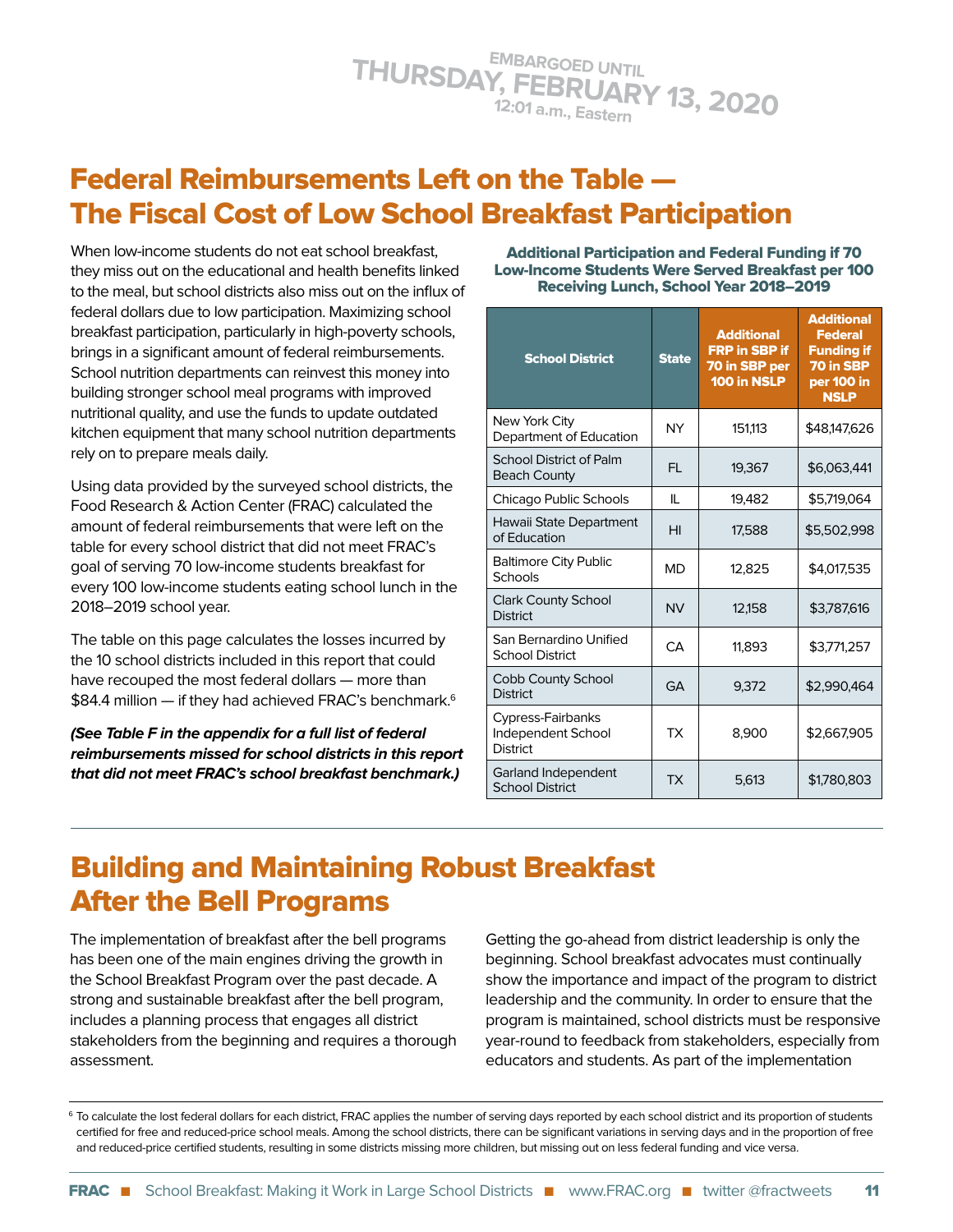strategy, districts need to take the steps necessary to ensure that breakfast after the bell becomes part of the culture of the district, with many breakfast champions in the district and community. Cultivating strong buy-in makes it harder for new leadership or a single stakeholder to cut or eliminate the program.

School breakfast advocates can share information about the impact that participation in the School Breakfast Program can have on students' educational achievement, behavior, and health, and what it means for the school nutrition department's finances. Many school districts

have found that community eligibility is feasible with high breakfast participation, which is driven by the implementation of breakfast after the bell models.

The **[Food Resch & Action Center](https://frac.org/programs/school-breakfast-program)** and the **[Partners for](https://breakfastintheclassroom.org/)  [Breakfast in the Classroom](https://breakfastintheclassroom.org/)** have developed a number of resources to help breakfast champions navigate the stakeholder engagement and implementation process required to build strong programs, including assessment tools, financial calculators, and toolkits created for specific stakeholders such as educators and administrators

## **Conclusion**

The School Breakfast Program reached 12.4 million lowincome students nationally on an average school day in the 2018–2019 school year. This report highlights the positive impact school districts can have on increasing school breakfast participation among low-income students when school districts implement best practices, like breakfast after the bell and offering breakfast at no charge to all students.

Many of the districts included in this report, particularly those not meeting the Food Research & Action Center's (FRAC) benchmark of 70 low-income students participating in school breakfast for every 100 participating in school lunch, can and should adopt or expand these best

practices to ensure more low-income students have access to school breakfast. Twenty-three of the 76 surveyed school districts met FRAC's goal. Other districts could do more to increase access to school breakfast, and some are even moving away from implementing breakfast after the bell service models and seeing a decrease in school breakfast participation as a result. There remain too many low-income students missing out on the academic and health benefits associated with school breakfast, and too many school districts missing out on the fiscal and educational benefits of increasing participation. For more information on school breakfast, visit FRAC's **[school](https://frac.org/programs/school-breakfast-program)  [breakfast webpage](https://frac.org/programs/school-breakfast-program)**.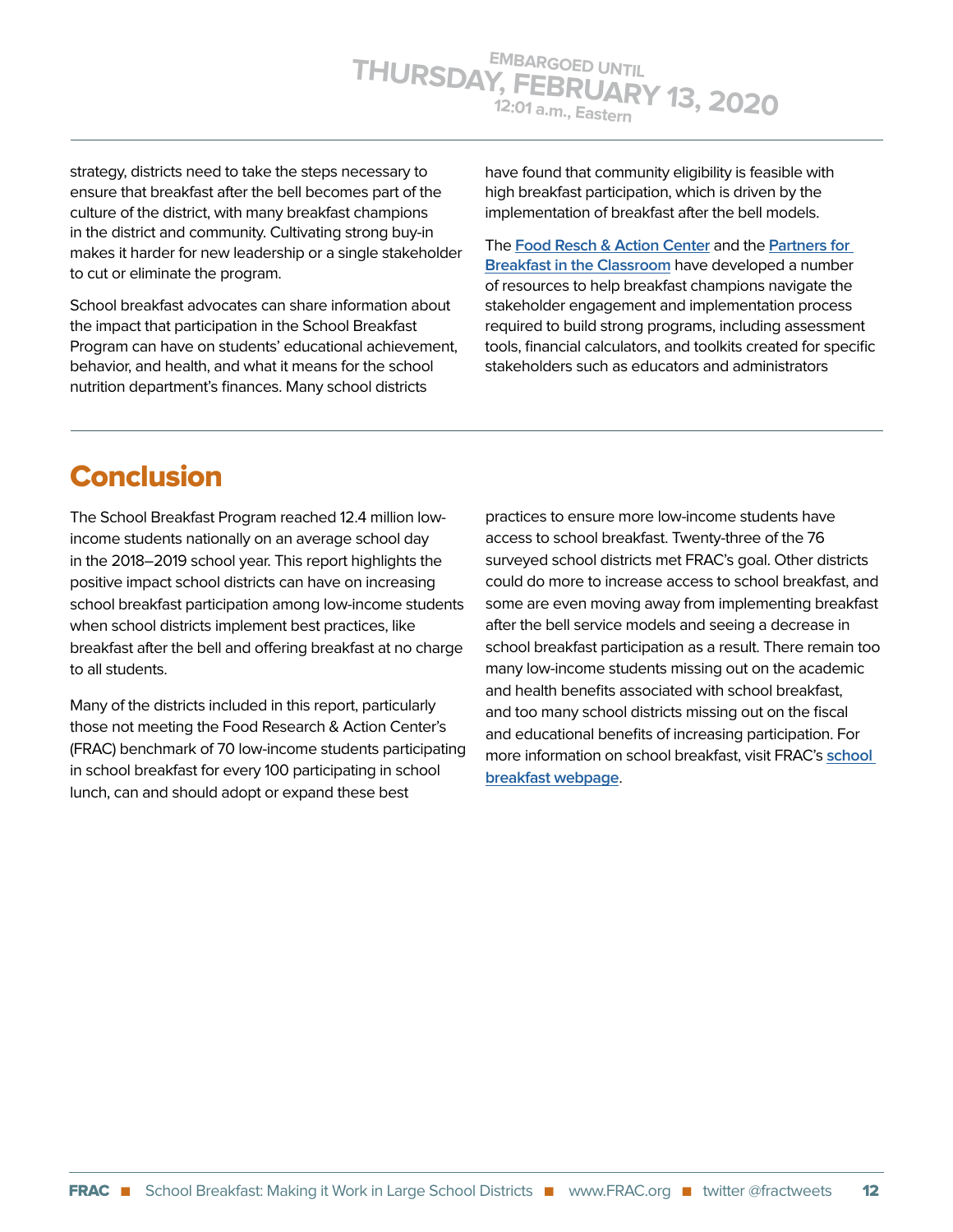## Technical Notes

In summer 2019, the Food Research & Action Center (FRAC) distributed an electronic survey to 126 large school districts nationwide. FRAC selected the districts based on the number of students and the diversity of geographic representation. The survey — composed primarily of multiple-choice questions — asked each school district about school breakfast participation trends and practices within the district.

The findings of this report are based on completed surveys from 74 school districts' food service staff and data provided by Maryland Hunger Solutions for two Maryland school districts, Baltimore City Public Schools and Prince George's County Public Schools.

The goals of the survey were to

- $\blacksquare$  determine the extent to which these districts reach children, especially low-income children, with the School Breakfast Program;
- $\blacksquare$  assess the number of additional low-income students who would be served if the school districts achieved higher participation rates, and determine the federal dollars that school districts lost as a result of not providing these additional meals;
- $\blacksquare$  discover the most effective practices and strategies that school districts are using to increase participation, including offering breakfast at no charge to all students and implementing breakfast after the bell programs; and
- $\blacksquare$  collect information on promising practices in school districts that might serve as national models for increasing school breakfast participation among lowincome students.

Participation in the School Breakfast Program and National School Lunch Program was determined by self-reported numbers provided by each district as part of the survey. For each program, the total number of meals served in school year 2018–2019 was divided by the total number of serving days to determine average daily participation. Numbers were rounded to the nearest whole number.

The cost estimate for federal funding lost was based on a calculation of the average daily number of children

receiving free or reduced-price breakfast for every 100 children receiving free or reduced-price lunch during the same school year. FRAC then calculated the number of additional children who would have been reached if each school district had met FRAC's goal (a ratio of 70 low-income children participating in school breakfast to 100 low-income children participating in school lunch). FRAC then multiplied this unserved population by the reimbursement rate for the number of serving days provided by the school district. In order to determine the reimbursement, FRAC assumed that each school district's proportion of students qualifying for free and reducedprice meals would remain the same.

## School District Notes

Syracuse City School District (NY) provided updated data in its survey submission for its school year 2017–2018 total number of breakfasts and lunches claimed. As a result, the school breakfast program and school lunch program average daily participation in Table B for school year 2017–2018 was updated to reflect these changes.

In Table C, the Los Angeles Unified School District (CA) has a smaller number of serving sites (685) within the district compared to the total number of schools because some serving sites provide meals to multiple schools co-located on a single campus, or provide meals to students at one of its off-campus programs. Previous reports used a higher number of total schools for the Los Angeles Unified School District.

While New York City Department of Education (NY) has been approved to operate community eligibility districtwide, it is only offering breakfast in some schools, as noted in Table D, because of an exemption allowing the district to only serve lunch (and not breakfast) at 18 alternative schools that do not follow typical school day schedules.

Maryland Hunger Solutions provided data for two school districts, Baltimore City Public Schools (MD) and Prince George's County Public Schools (MD). As a result, school district contact information was not included in Table G for these two districts.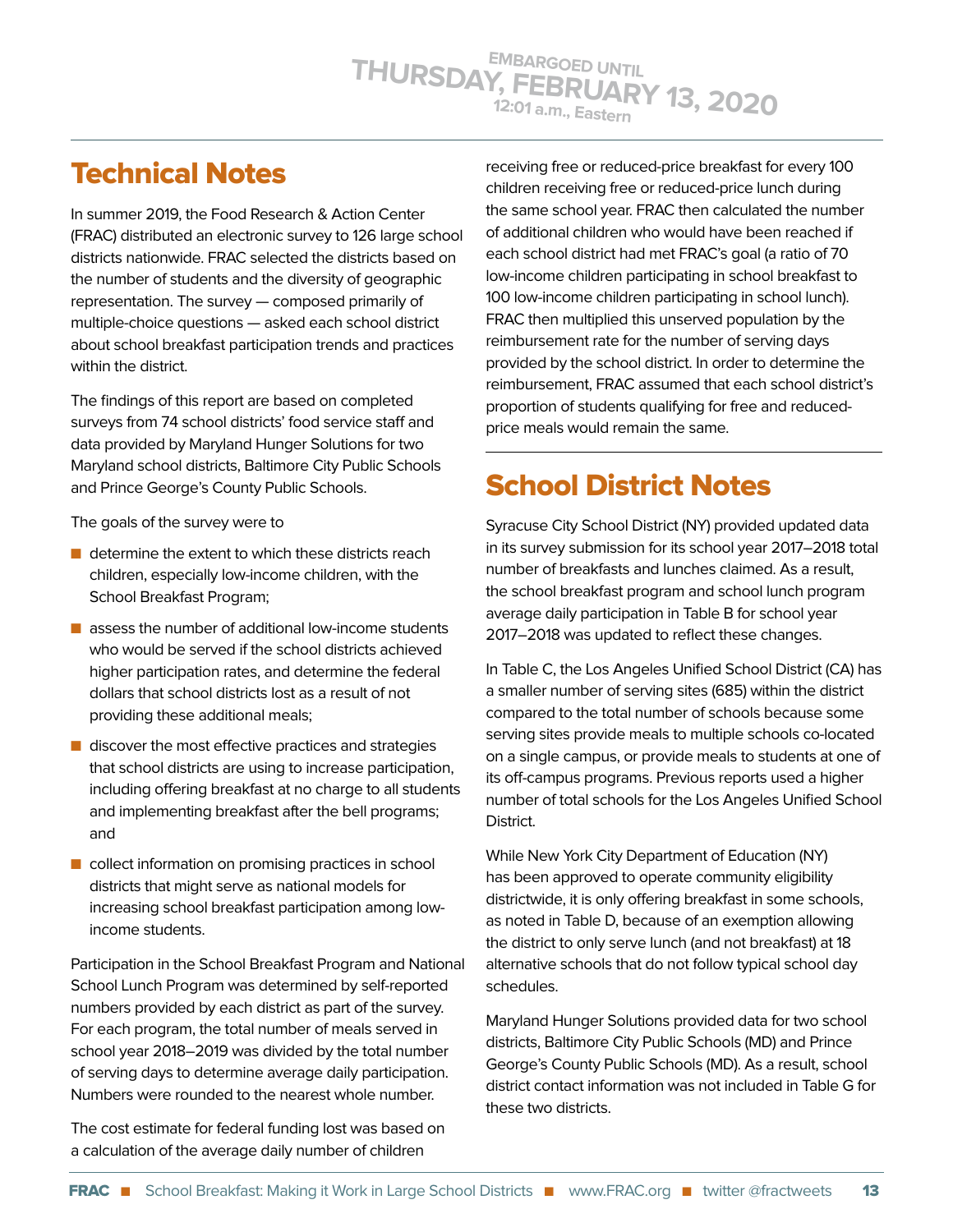#### Table A Student Enrollment and Free and Reduced-Price (FRP) Certification, SY 2018–2019

| <b>School District</b>                        | <b>State</b> | <b>Enrollment</b> | <b>FRP</b><br><b>Certified</b> | <b>FRP Percentage</b><br>of Enrollment |
|-----------------------------------------------|--------------|-------------------|--------------------------------|----------------------------------------|
| Albuquerque Public Schools                    | <b>NM</b>    | 80,905            | 56,326                         | 69.6%                                  |
| Alexandria City Public Schools                | <b>VA</b>    | 15,597            | 9,433                          | 60.5%                                  |
| Anchorage School District                     | AK           | 42,550            | 22,605                         | 53.1%                                  |
| Austin Independent School District            | <b>TX</b>    | 80,013            | 44,591                         | 55.7%                                  |
| <b>Baltimore City Public Schools</b>          | <b>MD</b>    | 79,310            | 67,255                         | 84.8%                                  |
| <b>Bibb County School District</b>            | GA           | 24,045            | 24,045                         | 100.0%                                 |
| <b>Boise School District</b>                  | ID           | 23,810            | 8,275                          | 34.8%                                  |
| <b>Boston Public Schools</b>                  | MA           | 54,839            | 54,839                         | 100.0%                                 |
| <b>Brentwood Union School District</b>        | <b>NY</b>    | 19,619            | 17,423                         | 88.8%                                  |
| <b>Buffalo Public Schools</b>                 | <b>NY</b>    | 39,460            | 39,460                         | 100.0%                                 |
| Chicago Public Schools                        | IL           | 323,419           | 323,419                        | 100.0%                                 |
| Cincinnati Public Schools                     | OH           | 35,337            | 27,162                         | 76.9%                                  |
| <b>Clark County School District</b>           | <b>NV</b>    | 327,665           | 210,732                        | 64.3%                                  |
| Cobb County School District                   | GA           | 111,252           | 46,038                         | 41.4%                                  |
| <b>Compton Unified School District</b>        | <b>CA</b>    | 23,862            | 23,671                         | 99.2%                                  |
| Cypress-Fairbanks Independent School District | <b>TX</b>    | 116,691           | 64,152                         | 55.0%                                  |
| Dallas Independent School District            | <b>TX</b>    | 154,169           | 152,473                        | 98.9%                                  |
| Des Moines Public Schools                     | IA           | 31,274            | 23,769                         | 76.0%                                  |
| Detroit Public Schools Community District     | MI           | 52,944            | 26,000                         | 49.1%                                  |
| District of Columbia Public Schools           | DC           | 49,056            | 33,279                         | 67.8%                                  |
| Duval County Public Schools                   | FL           | 112,434           | 91,755                         | 81.6%                                  |
| East Baton Rouge Parish School District       | LA           | 41,011            | 41,011                         | 100.0%                                 |
| Elizabeth Public Schools                      | <b>NJ</b>    | 27,564            | 21,452                         | 77.8%                                  |
| Erie City Schools                             | PA           | 11,961            | 11,961                         | 100.0%                                 |
| Ferguson-Florissant School District           | <b>MO</b>    | 10,034            | 10,034                         | 100.0%                                 |
| <b>Floyd County Schools</b>                   | GA           | 9,653             | 6,597                          | 68.3%                                  |
| Fulton County Schools                         | GA           | 89,671            | 39,516                         | 44.1%                                  |
| Garland Independent School District           | TX           | 57,516            | 41,146                         | 71.5%                                  |
| Hawaii State Department of Education          | HI           | 166,333           | 86,397                         | 51.9%                                  |
| Hillsborough County Public Schools            | FL.          | 196,006           | 125,925                        | 64.2%                                  |
| <b>Houston County Schools</b>                 | GA           | 29,770            | 17,465                         | 58.7%                                  |
| Houston Independent School District           | <b>TX</b>    | 209,675           | 209,675                        | 100.0%                                 |
| Indianapolis Public Schools                   | IN           | 28,479            | 25,745                         | 90.4%                                  |
| Irving Independent School District            | <b>TX</b>    | 33,426            | 25,428                         | 76.1%                                  |
| Jackson Public Schools                        | <b>MS</b>    | 24,535            | 24,535                         | 100.0%                                 |
| Jefferson County Public Schools               | KY           | 97,941            | 62,283                         | 63.6%                                  |
| Kansas City, Kansas Public Schools            | KS           | 22,810            | 19,367                         | 84.9%                                  |
| Knox County Schools                           | <b>TN</b>    | 60,752            | 29,161                         | 48.0%                                  |
| Little Rock School District                   | AR           | 23,368            | 16,800                         | 71.9%                                  |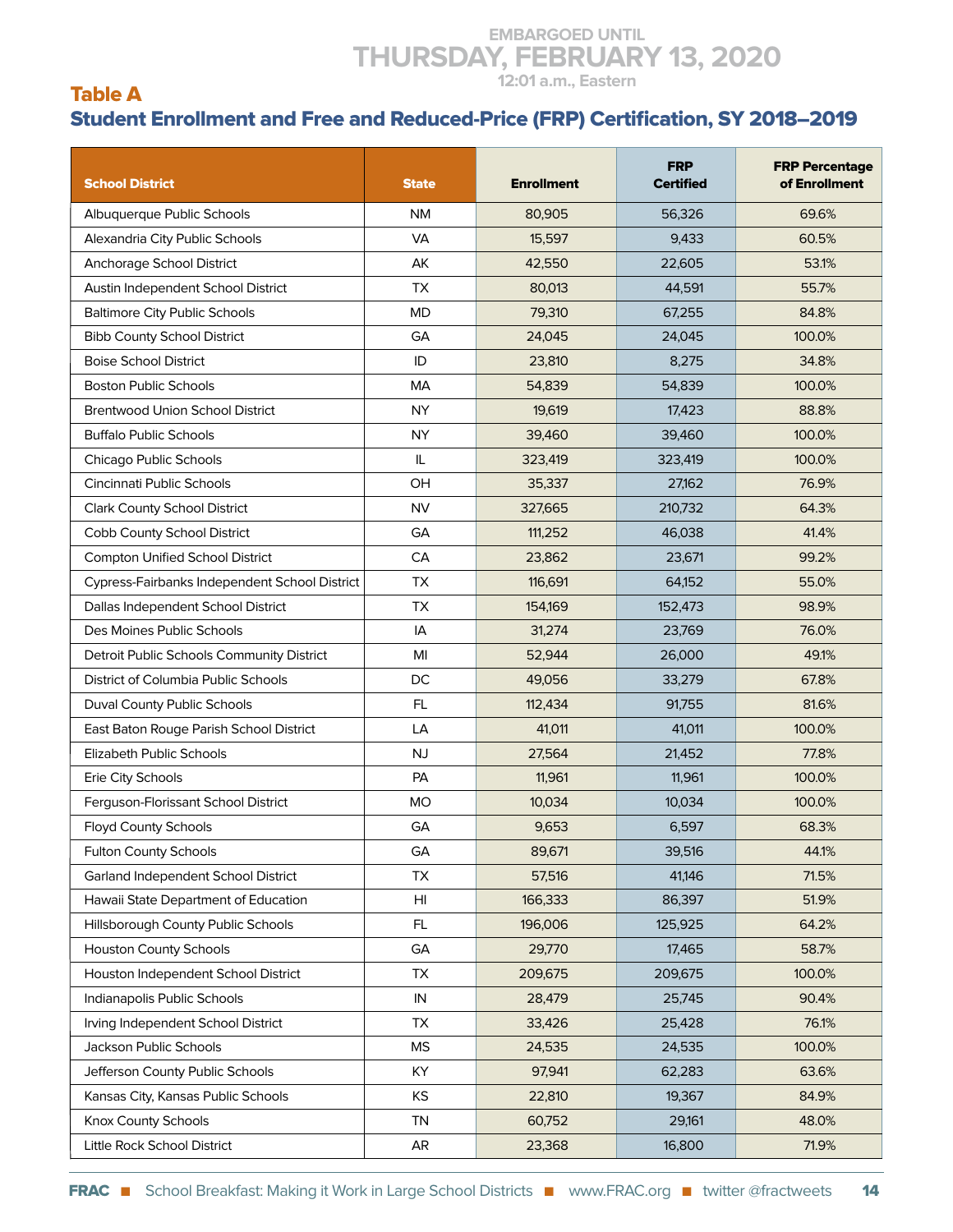#### **EMBARGOED UNTIL THURSDAY, FEBRUARY 13, 2020**

#### **12:01 a.m., Eastern**

#### Table A CONTINUED

#### Student Enrollment and Free and Reduced-Price (FRP) Certification, SY 2018–2019

| <b>School District</b>                       | <b>State</b> | <b>Enrollment</b> | <b>FRP</b><br><b>Certified</b> | <b>FRP Percentage</b><br>of Enrollment |
|----------------------------------------------|--------------|-------------------|--------------------------------|----------------------------------------|
| Los Angeles Unified School District          | CA           | 510,713           | 432,310                        | 84.6%                                  |
| <b>Mesa Public Schools</b>                   | AZ           | 63,218            | 36,490                         | 57.7%                                  |
| Metro Nashville Public Schools               | <b>TN</b>    | 86,000            | 36,390                         | 42.3%                                  |
| Milwaukee Public Schools                     | WI           | 76,375            | 76,375                         | 100.0%                                 |
| Minneapolis Public Schools                   | <b>MN</b>    | 35,546            | 20,217                         | 56.9%                                  |
| Montgomery County Public Schools             | <b>MD</b>    | 163,278           | 54,410                         | 33.3%                                  |
| New York City Department of Education        | <b>NY</b>    | 1,147,403         | 1,147,403                      | 100.0%                                 |
| Newark Public Schools                        | <b>NJ</b>    | 36,907            | 34,637                         | 93.8%                                  |
| Newburgh Enlarged City School District       | <b>NY</b>    | 11,343            | 10,757                         | 94.8%                                  |
| North Little Rock School District            | AR           | 8,747             | 5,929                          | 67.8%                                  |
| <b>Oakland Unified School District</b>       | CA           | 42,349            | 22,962                         | 54.2%                                  |
| Oklahoma City Public Schools                 | OK           | 37,283            | 37,283                         | 100.0%                                 |
| Omaha Public Schools                         | <b>NE</b>    | 52,379            | 39,110                         | 74.7%                                  |
| Pittsburg Unified School District            | CA           | 11,229            | 4,153                          | 37.0%                                  |
| Pittsburgh Public Schools                    | PA           | 23,603            | 15,644                         | 66.3%                                  |
| <b>Portland Public Schools</b>               | OR           | 46,251            | 15,932                         | 34.4%                                  |
| Prince George's County Public Schools        | <b>MD</b>    | 133,244           | 80.062                         | 60.1%                                  |
| <b>Reading School District</b>               | PA           | 18,888            | 18,888                         | 100.0%                                 |
| <b>Richmond Public Schools</b>               | <b>VA</b>    | 22,516            | 22,516                         | 100.0%                                 |
| Rochester City School District               | <b>NY</b>    | 29,185            | 29,185                         | 100.0%                                 |
| Rowan-Salisbury Schools                      | <b>NC</b>    | 18,646            | 12,022                         | 64.5%                                  |
| Salt Lake City School District               | UT           | 23,933            | 13,106                         | 54.8%                                  |
| San Antonio Independent School District      | <b>TX</b>    | 48,733            | 48,627                         | 99.8%                                  |
| San Bernardino Unified School District       | CA           | 51,071            | 44,262                         | 86.7%                                  |
| San Diego Unified School District            | CA           | 119,511           | 68,771                         | 57.5%                                  |
| San Francisco Unified School District        | CA           | 67,868            | 33,886                         | 49.9%                                  |
| Savannah-Chatham County Public School System | GA           | 37,605            | 23,734                         | 63.1%                                  |
| School District of Palm Beach County         | FL           | 191,950           | 120,752                        | 62.9%                                  |
| School District of Philadelphia              | PA           | 132,463           | 132,463                        | 100.0%                                 |
| School District U-46 (Elgin)                 | L            | 36,918            | 22,629                         | 61.3%                                  |
| Scottsdale Unified School District           | AZ           | 23,060            | 5,448                          | 23.6%                                  |
| Shelby County Schools                        | <b>TN</b>    | 148,183           | 148,183                        | 100.0%                                 |
| Sioux City Community School District         | IA           | 14,367            | 10,010                         | 69.7%                                  |
| <b>Syracuse City School District</b>         | NY.          | 20,614            | 20,614                         | 100.0%                                 |
| Tempe Elementary School District             | AZ           | 12,059            | 8,590                          | 71.2%                                  |
| Wake County Public Schools                   | NC           | 163,163           | 54,583                         | 33.5%                                  |
| Waterbury Public Schools                     | <b>CT</b>    | 18,823            | 18,823                         | 100.0%                                 |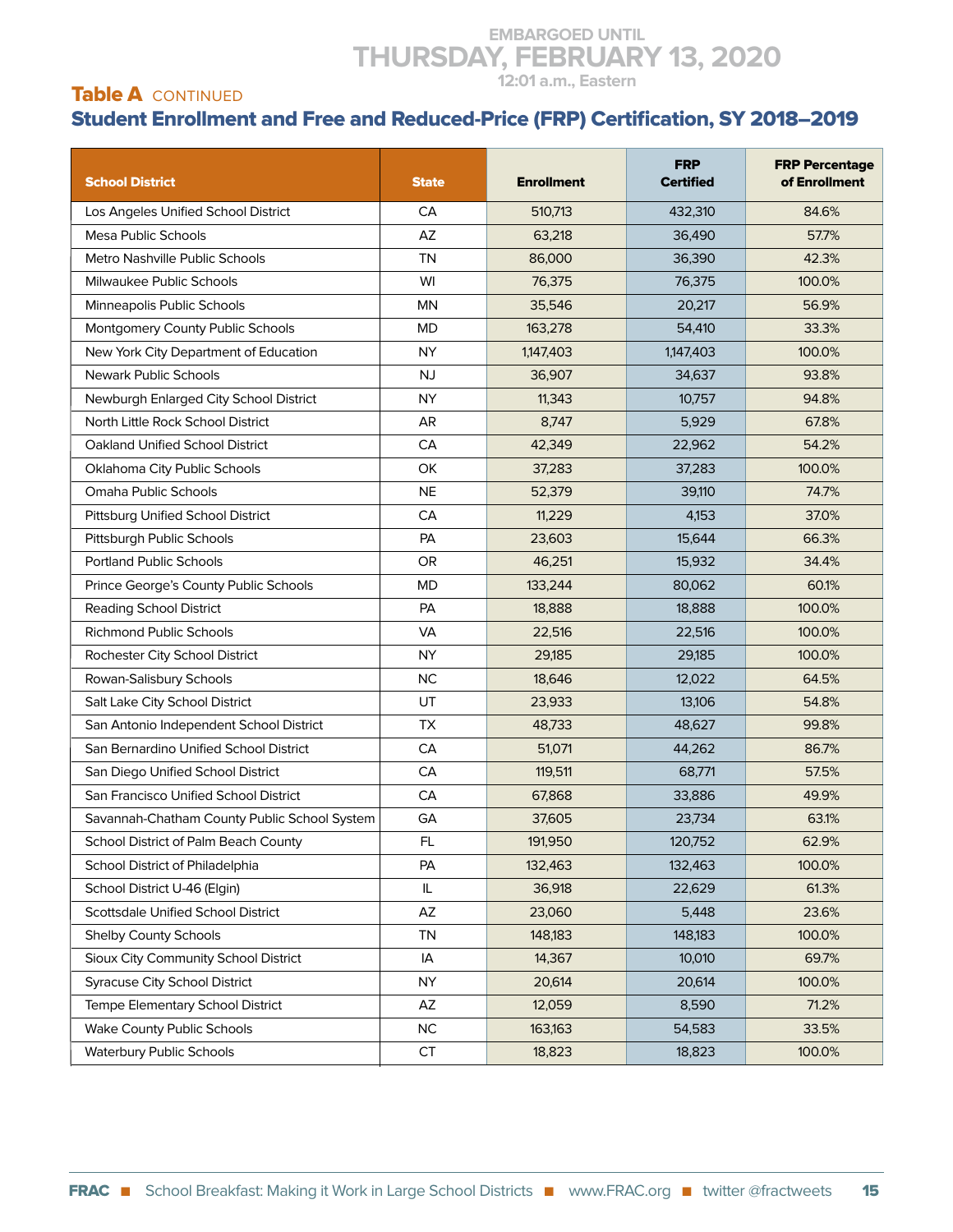#### Table B

Low-Income (Free and Reduced-Price, FRP) Student Participation in the School Breakfast Program (SBP) Compared to the National School Lunch Program (NSLP), School Year (SY) 2017–2018 and SY 2018–2019

|                                                         | SY 2017-2018 |                                 |                                                                        |                                                                             |              | SY 2018-2019                                                   |                                                                 |                                                                             | <b>Change in</b> |                                                                                                               |                          |
|---------------------------------------------------------|--------------|---------------------------------|------------------------------------------------------------------------|-----------------------------------------------------------------------------|--------------|----------------------------------------------------------------|-----------------------------------------------------------------|-----------------------------------------------------------------------------|------------------|---------------------------------------------------------------------------------------------------------------|--------------------------|
| <b>School District</b>                                  | <b>State</b> | <b>SBP FRP</b><br>Participation | <b>NSLP FRP</b><br><b>Average Daily Average Daily</b><br>Participation | <b>Ratio of</b><br>FRP in<br><b>SBP</b> per<br><b>100 in</b><br><b>NSLP</b> | Rank         | <b>SBP FRP</b><br><b>Average Daily</b><br><b>Participation</b> | <b>NSLP FRP</b><br><b>Average Daily</b><br><b>Participation</b> | <b>Ratio of</b><br>FRP in<br><b>SBP</b> per<br><b>100 in</b><br><b>NSLP</b> | Rank             | <b>FRP Average</b><br><b>Daily SBP</b><br><b>Participation,</b><br>SY 2017-<br><b>2018 to SY</b><br>2018-2019 | Percent<br><b>Change</b> |
| Albuquerque Public Schools                              | <b>NM</b>    | 21,938                          | 35,557                                                                 | 61.7                                                                        | 47           | 21,851                                                         | 34,702                                                          | 63.0                                                                        | 41               | -87                                                                                                           | $-0.4%$                  |
| Alexandria City Public Schools                          | <b>VA</b>    | 4,041                           | 7,166                                                                  | 56.4                                                                        | 56           | 4,033                                                          | 7,301                                                           | 55.2                                                                        | 59               | -8                                                                                                            | $-0.2%$                  |
| Anchorage School District                               | АK           | 8,747                           | 14,558                                                                 | 60.1                                                                        | 50           | 8,257                                                          | 13,981                                                          | 59.1                                                                        | 52               | -490                                                                                                          | $-5.9%$                  |
| Austin Independent School District                      | <b>TX</b>    | 18,636                          | 29,143                                                                 | 63.9                                                                        | 36           | 21,305                                                         | 31,192                                                          | 68.3                                                                        | 27               | 2,669                                                                                                         | 12.5%                    |
| <b>Baltimore City Public Schools</b>                    | MD           | 26,538                          | 60,462                                                                 | 43.9                                                                        | 68           | 22,264                                                         | 50,127                                                          | 44.4                                                                        | 68               | $-4,274$                                                                                                      | $-19.2%$                 |
| <b>Bibb County School District</b>                      | GA           | 11,474                          | 18,003                                                                 | 63.7                                                                        | 37           | 10,823                                                         | 17,396                                                          | 62.2                                                                        | 46               | $-651$                                                                                                        | $-6.0%$                  |
| <b>Boise School District</b>                            | ID           | 6,653                           | 7,427                                                                  | 89.6                                                                        | 5            | 6,187                                                          | 6,873                                                           | 90.0                                                                        | $\overline{4}$   | $-466$                                                                                                        | $-7.5%$                  |
| <b>Boston Public Schools</b>                            | МA           | 20,811                          | 35,313                                                                 | 58.9                                                                        | 51           | 20,703                                                         | 34,043                                                          | 60.8                                                                        | 49               | $-108$                                                                                                        | $-0.5%$                  |
| <b>Brentwood Union School District</b>                  | NY           | 6,975                           | 11,545                                                                 | 60.4                                                                        | 49           | 7,008                                                          | 11,520                                                          | 60.8                                                                        | 48               | 33                                                                                                            | 0.5%                     |
| <b>Buffalo Public Schools</b>                           | <b>NY</b>    | 21,671                          | 28,606                                                                 | 75.8                                                                        | 16           | 21,854                                                         | 29,158                                                          | 75.0                                                                        | 14               | 184                                                                                                           | 0.8%                     |
| Chicago Public Schools                                  | IL           | 125,680                         | 216,898                                                                | 57.9                                                                        | 53           | 125.749                                                        | 207,472                                                         | 60.6                                                                        | 51               | 69                                                                                                            | 0.1%                     |
| Cincinnati Public Schools                               | OН           | 16,891                          | 21,731                                                                 | 77.7                                                                        | 13           | 17,753                                                         | 21,895                                                          | 81.1                                                                        | 9                | 862                                                                                                           | 4.9%                     |
| <b>Clark County School District</b>                     | <b>NV</b>    | 82,783                          | 133,018                                                                | 62.2                                                                        | 45           | 79,089                                                         | 130,354                                                         | 60.7                                                                        | 50               | $-3,694$                                                                                                      | $-4.7%$                  |
| Cobb County School District                             | GA           | 16,199                          | 37,009                                                                 | 43.8                                                                        | 69           | 15,504                                                         | 35,538                                                          | 43.6                                                                        | 70               | $-694$                                                                                                        | $-4.5%$                  |
| <b>Compton Unified School District</b>                  | CA           | 10,878                          | 14,303                                                                 | 76.1                                                                        | 15           | 10,413                                                         | 14,864                                                          | 70.1                                                                        | 23               | $-465$                                                                                                        | $-4.5%$                  |
| Cypress-Fairbanks Independent<br><b>School District</b> | TX           | 26,053                          | 52,571                                                                 | 49.6                                                                        | 63           | 24,634                                                         | 47,906                                                          | 51.4                                                                        | 62               | $-1,419$                                                                                                      | $-5.8%$                  |
| Dallas Independent School District                      | <b>TX</b>    | 92,470                          | 114,115                                                                | 81.0                                                                        | 10           | 80,456                                                         | 110,275                                                         | 73.0                                                                        | 18               | $-12,014$                                                                                                     | $-14.9%$                 |
| Des Moines Public Schools                               | IA           | 12,775                          | 19,789                                                                 | 64.6                                                                        | 34           | 12,756                                                         | 19,518                                                          | 65.4                                                                        | 36               | $-20$                                                                                                         | $-0.2%$                  |
| Detroit Public Schools Community<br><b>District</b>     | MI           | 3,204                           | 4,318                                                                  | 74.2                                                                        | 19           | 3,996                                                          | 4,991                                                           | 80.1                                                                        | 10 <sup>°</sup>  | 792                                                                                                           | 19.8%                    |
| District of Columbia Public Schools                     | DC           | 14,861                          | 22,116                                                                 | 67.2                                                                        | 29           | 14,485                                                         | 21,928                                                          | 66.1                                                                        | 31               | $-376$                                                                                                        | $-2.6%$                  |
| Duval County Public Schools                             | FL.          | 39,714                          | 58,968                                                                 | 67.3                                                                        | 28           | 40,813                                                         | 60,283                                                          | 67.7                                                                        | 28               | 1,099                                                                                                         | 2.7%                     |
| East Baton Rouge Parish<br><b>School District</b>       | LA           | 19,902                          | 28,456                                                                 | 69.9                                                                        | 24           | 19,222                                                         | 27,651                                                          | 69.5                                                                        | 24               | -680                                                                                                          | $-3.5%$                  |
| Elizabeth Public Schools                                | <b>NJ</b>    | 10,774                          | 16,935                                                                 | 63.6                                                                        | 39           | 10,789                                                         | 16,383                                                          | 65.9                                                                        | 32               | 15                                                                                                            | 0.1%                     |
| Erie City Schools                                       | PA           | 6,505                           | 9,515                                                                  | 68.4                                                                        | 27           | 6,233                                                          | 9,110                                                           | 68.4                                                                        | 26               | $-273$                                                                                                        | $-4.4%$                  |
| Ferguson-Florissant School District                     | MO           | 5,325                           | 7,516                                                                  | 70.9                                                                        | 22           | 5,376                                                          | 7,530                                                           | 71.4                                                                        | 21               | 51                                                                                                            | 1.0%                     |
| <b>Floyd County Schools</b>                             | GA           | 4,095                           | 4,743                                                                  | 86.3                                                                        | 6            | 2,972                                                          | 4,771                                                           | 62.3                                                                        | 44               | $-1,123$                                                                                                      | $-37.8%$                 |
| <b>Fulton County Schools</b>                            | GA           | 17,421                          | 30,286                                                                 | 57.5                                                                        | 54           | 16,828                                                         | 29,175                                                          | 57.7                                                                        | 56               | $-593$                                                                                                        | $-3.5%$                  |
| Garland Independent School District                     | TX           | 15,375                          | 29,544                                                                 | 52.0                                                                        | 58           | 14,751                                                         | 29,091                                                          | 50.7                                                                        | 65               | $-624$                                                                                                        | 4.2%                     |
| Hawaii State Department of Education                    | HI           | 23,470                          | 59,245                                                                 | 39.6                                                                        | 73           | 22,285                                                         | 56,962                                                          | 39.1                                                                        | 74               | $-1,184$                                                                                                      | $-5.3%$                  |
| Hillsborough County Public Schools                      | FL.          | 63,365                          | 101,597                                                                | 62.4                                                                        | 44           | 62,162                                                         | 94,539                                                          | 65.8                                                                        | 33               | $-1,203$                                                                                                      | $-1.9%$                  |
| Houston County Schools                                  | GA           | 10,781                          | 15,108                                                                 | 71.4                                                                        | 21           | 10,580                                                         | 14,650                                                          | 72.2                                                                        | 19               | $-201$                                                                                                        | $-1.9%$                  |
| Houston Independent School District                     | TX           | 106,497                         | 124,018                                                                | 85.9                                                                        | 7            | 104,763                                                        | 125,530                                                         | 83.5                                                                        | $\overline{7}$   | -1,734                                                                                                        | $-1.7%$                  |
| Indianapolis Public Schools                             | IN           | 13,541                          | 22,033                                                                 | 61.5                                                                        | 48           | 11,140                                                         | 18,897                                                          | 58.9                                                                        | 53               | $-2,401$                                                                                                      | -21.6%                   |
| Irving Independent School District                      | TX           | 15,148                          | 20,755                                                                 | 73.0                                                                        | 20           | 14,536                                                         | 19,779                                                          | 73.5                                                                        | 16               | $-612$                                                                                                        | $-4.2%$                  |
| Jackson Public Schools                                  | <b>MS</b>    | 11,984                          | 20,930                                                                 | 57.3                                                                        | 55           | 11,358                                                         | 20,279                                                          | 56.0                                                                        | 57               | -626                                                                                                          | $-5.5%$                  |
| Jefferson County Public Schools                         | KY           | 39,951                          | 62,778                                                                 | 63.6                                                                        | 38           | 39,616                                                         | 61,423                                                          | 64.5                                                                        | 37               | $-335$                                                                                                        | $-0.8%$                  |
| Kansas City, Kansas Public Schools                      | KS           | 11,637                          | 15,292                                                                 | 76.1                                                                        | 14           | 11,426                                                         | 14,849                                                          | 76.9                                                                        | 11               | $-210$                                                                                                        | $-1.8%$                  |
| Knox County Schools                                     | TN           | 12,824                          | 25,278                                                                 | 50.7                                                                        | 62           | 11,641                                                         | 22,307                                                          | 52.2                                                                        | 61               | $-1,183$                                                                                                      | -10.2%                   |
| Little Rock School District                             | AR           | 8,306                           | 10,577                                                                 | 78.5                                                                        | 12           | 7,004                                                          | 9,273                                                           | 75.5                                                                        | 12               | $-1,302$                                                                                                      | $-18.6%$                 |
| Los Angeles Unified School District                     | CA           | 280,692                         | 248,088                                                                | 113.1                                                                       | $\mathbf{1}$ | 305,050                                                        | 303,832                                                         | 100.4                                                                       | $\mathbf{1}$     | 24,357                                                                                                        | 8.0%                     |
| <b>Mesa Public Schools</b>                              | AZ           | 14,871                          | 28,584                                                                 | 52.0                                                                        | 59           | 13,872                                                         | 27,008                                                          | 51.4                                                                        | 63               | -999                                                                                                          | $-7.2%$                  |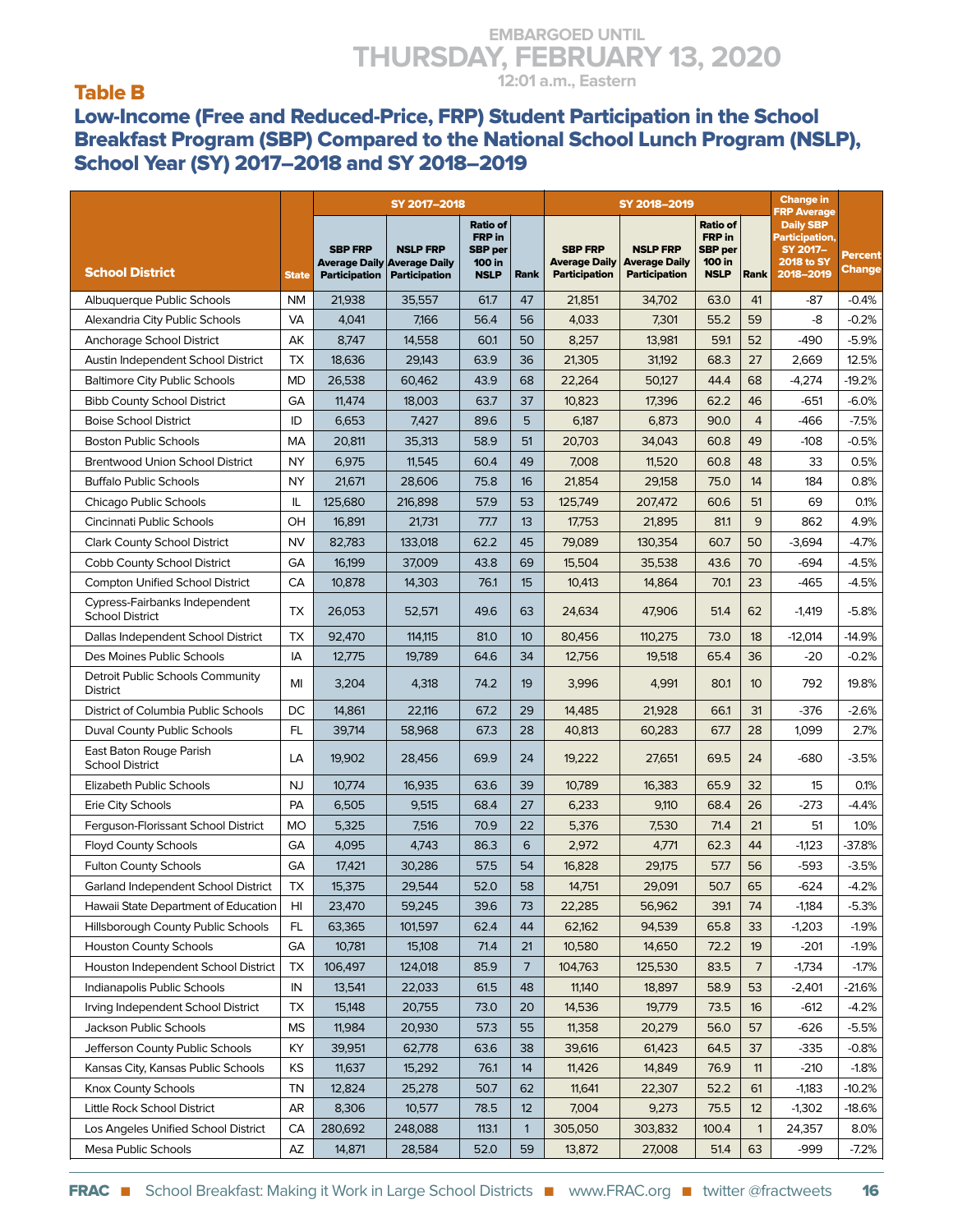#### Table **B** CONTINUED

Low-Income (Free and Reduced-Price, FRP) Student Participation in the School Breakfast Program (SBP) Compared to the National School Lunch Program (NSLP), School Year (SY) 2017–2018 and SY 2018–2019

|                                                   |               |                                        | SY 2017-2018                                                    |                                                                             |                |                                                                | SY 2018-2019                                                    |                                                                             |                | <b>Change in</b><br><b>FRP Average</b>                                                  |                          |
|---------------------------------------------------|---------------|----------------------------------------|-----------------------------------------------------------------|-----------------------------------------------------------------------------|----------------|----------------------------------------------------------------|-----------------------------------------------------------------|-----------------------------------------------------------------------------|----------------|-----------------------------------------------------------------------------------------|--------------------------|
| <b>School District</b>                            | <b>State</b>  | <b>SBP FRP</b><br><b>Participation</b> | <b>NSLP FRP</b><br>Average Daily Average Daily<br>Participation | <b>Ratio of</b><br>FRP in<br><b>SBP</b> per<br><b>100 in</b><br><b>NSLP</b> | Rank           | <b>SBP FRP</b><br><b>Average Daily</b><br><b>Participation</b> | <b>NSLP FRP</b><br><b>Average Daily</b><br><b>Participation</b> | <b>Ratio of</b><br>FRP in<br><b>SBP</b> per<br><b>100 in</b><br><b>NSLP</b> | Rank           | <b>Daily SBP</b><br><b>Participation,</b><br>SY 2017-<br><b>2018 to SY</b><br>2018-2019 | Percent<br><b>Change</b> |
| Metro Nashville Public Schools                    | TN            | 36,135                                 | 52,529                                                          | 68.8                                                                        | 26             | 30,765                                                         | 44,505                                                          | 69.1                                                                        | 25             | $-5,370$                                                                                | -17.5%                   |
| Milwaukee Public Schools                          | WI            | 35,778                                 | 53,298                                                          | 671                                                                         | 30             | 34,085                                                         | 52,119                                                          | 65.4                                                                        | 35             | $-1,693$                                                                                | $-5.0%$                  |
| Minneapolis Public Schools                        | MN            | 11,209                                 | 17,784                                                          | 63.0                                                                        | 40             | 10,646                                                         | 17,068                                                          | 62.4                                                                        | 43             | $-563$                                                                                  | $-5.3%$                  |
| Montgomery County Public Schools                  | MD            | 24,994                                 | 38,263                                                          | 65.3                                                                        | 31             | 23,157                                                         | 37,177                                                          | 62.3                                                                        | 45             | $-1,837$                                                                                | $-7.9%$                  |
| New York City Department of<br>Education          | NY            | 268,045                                | 600,379                                                         | 44.6                                                                        | 66             | 265,977                                                        | 595,842                                                         | 44.6                                                                        | 67             | $-2.068$                                                                                | $-0.8%$                  |
| <b>Newark Public Schools</b>                      | <b>NJ</b>     | 18,040                                 | 19,599                                                          | 92.0                                                                        | $\overline{4}$ | 18,222                                                         | 20,300                                                          | 89.8                                                                        | 5              | 182                                                                                     | 1.0%                     |
| Newburgh Enlarged City School<br><b>District</b>  | <b>NY</b>     | 6,881                                  | 7,408                                                           | 92.9                                                                        | 3              | 6,770                                                          | 7,162                                                           | 94.5                                                                        | 3              | $-111$                                                                                  | $-1.6%$                  |
| North Little Rock School District                 | AR            | 3,233                                  | 4,956                                                           | 65.2                                                                        | 32             | 3,087                                                          | 4,968                                                           | 62.1                                                                        | 47             | $-145$                                                                                  | $-4.7%$                  |
| Oakland Unified School District                   | CA            | 8,057                                  | 15,488                                                          | 52.0                                                                        | 60             | 8,175                                                          | 14,039                                                          | 58.2                                                                        | 55             | 117                                                                                     | 1.4%                     |
| Oklahoma City Public Schools                      | OK            | 13,214                                 | 25.939                                                          | 50.9                                                                        | 61             | 16,723                                                         | 28,515                                                          | 58.6                                                                        | 54             | 3,509                                                                                   | 21.0%                    |
| Omaha Public Schools                              | <b>NE</b>     | 16,658                                 | 31,700                                                          | 52.5                                                                        | 57             | 16,818                                                         | 32,078                                                          | 52.4                                                                        | 60             | 161                                                                                     | 1.0%                     |
| Pittsburg Unified School District                 | CA            | 2,884                                  | 4,668                                                           | 61.8                                                                        | 46             | 2,633                                                          | 3,909                                                           | 67.4                                                                        | 29             | $-252$                                                                                  | $-9.6%$                  |
| Pittsburgh Public Schools                         | PA            | 10,696                                 | 16,559                                                          | 64.6                                                                        | 33             | 10,638                                                         | 16,242                                                          | 65.5                                                                        | 34             | $-58$                                                                                   | $-0.5%$                  |
| <b>Portland Public Schools</b>                    | <b>OR</b>     | 7,052                                  | 11,202                                                          | 63.0                                                                        | 41             | 6,788                                                          | 10,259                                                          | 66.2                                                                        | 30             | $-263$                                                                                  | $-3.9%$                  |
| Prince George's County Public<br>Schools          | MD            | 42,236                                 | 65,913                                                          | 64.1                                                                        | 35             | 38,552                                                         | 61,479                                                          | 62.7                                                                        | 42             | $-3,684$                                                                                | $-9.6%$                  |
| <b>Reading School District</b>                    | PA            | 9,776                                  | 14,096                                                          | 69.4                                                                        | 25             | 10,016                                                         | 13,987                                                          | 71.6                                                                        | 20             | 240                                                                                     | 2.4%                     |
| <b>Richmond Public Schools</b>                    | VA            | 13,306                                 | 15,864                                                          | 83.9                                                                        | 8              | 12,110                                                         | 16,342                                                          | 74.1                                                                        | 15             | $-1,196$                                                                                | $-9.9%$                  |
| Rochester City School District                    | NY            | 17,098                                 | 20,418                                                          | 83.7                                                                        | 9              | 16,702                                                         | 19,649                                                          | 85.0                                                                        | 6              | $-396$                                                                                  | $-2.4%$                  |
| Rowan-Salisbury Schools                           | <b>NC</b>     | 6,020                                  | 9,649                                                           | 62.4                                                                        | 43             | 5,949                                                          | 9,342                                                           | 63.7                                                                        | 39             | $-71$                                                                                   | $-1.2%$                  |
| Salt Lake City School District                    | UT            | 4,707                                  | 9,927                                                           | 47.4                                                                        | 65             | 4,809                                                          | 9,443                                                           | 50.9                                                                        | 64             | 102                                                                                     | 2.1%                     |
| San Antonio Independent School<br><b>District</b> | TX            | 37,508                                 | 39,130                                                          | 95.9                                                                        | $\overline{2}$ | 37,012                                                         | 38,183                                                          | 96.9                                                                        | $\overline{2}$ | -497                                                                                    | $-1.3%$                  |
| San Bernardino Unified School<br><b>District</b>  | CA            | 12,515                                 | 35,246                                                          | 35.5                                                                        | 75             | 12,736                                                         | 35,185                                                          | 36.2                                                                        | 76             | 221                                                                                     | 1.7%                     |
| San Diego Unified School District                 | CA            | 40,944                                 | 50,666                                                          | 80.8                                                                        | 11             | 39,494                                                         | 47,882                                                          | 82.5                                                                        | 8              | $-1,451$                                                                                | $-3.7%$                  |
| San Francisco Unified School District             | CA            | 7,420                                  | 16,876                                                          | 44.0                                                                        | 67             | 6,832                                                          | 16,450                                                          | 41.5                                                                        | 73             | $-588$                                                                                  | $-8.6%$                  |
| Savannah-Chatham County<br>Public School System   | GA            | 12,854                                 | 17,173                                                          | 74.9                                                                        | 17             | 12,893                                                         | 17,564                                                          | 73.4                                                                        | 17             | 39                                                                                      | 0.3%                     |
| School District of Palm Beach County              | $\mathsf{FL}$ | 38,719                                 | 89,038                                                          | 43.5                                                                        | $71$           | 39,129                                                         | 83,565                                                          | 46.8                                                                        | 66             | 409                                                                                     | 1.0%                     |
| School District of Philadelphia                   | PA            | 52,942                                 | 84,601                                                          | 62.6                                                                        | 42             | 52,244                                                         | 82,445                                                          | 63.4                                                                        | 40             | -697                                                                                    | $-1.3%$                  |
| School District U-46 (Elgin)                      | IL            | 5,672                                  | 16,834                                                          | 33.7                                                                        | 76             | 5,916                                                          | 15,879                                                          | 37.3                                                                        | 75             | 243                                                                                     | 4.1%                     |
| <b>Scottsdale Unified School District</b>         | AZ            | 2,302                                  | 3,971                                                           | 58.0                                                                        | 52             | 2,046                                                          | 3,656                                                           | 56.0                                                                        | 58             | $-256$                                                                                  | $-12.5%$                 |
| <b>Shelby County Schools</b>                      | TN            | 56,779                                 | 81,031                                                          | 70.1                                                                        | 23             | 56,077                                                         | 79,885                                                          | 70.2                                                                        | 22             | -702                                                                                    | $-1.3%$                  |
| Sioux City Community School District              | IA            | 2,394                                  | 5,706                                                           | 42.0                                                                        | 72             | 3,101                                                          | 7,154                                                           | 43.3                                                                        | 71             | 707                                                                                     | 22.8%                    |
| <b>Syracuse City School District</b>              | <b>NY</b>     | 10,477                                 | 14,032                                                          | 74.7                                                                        | 18             | 10,615                                                         | 14,101                                                          | 75.3                                                                        | 13             | 138                                                                                     | 1.3%                     |
| Tempe Elementary School District                  | AZ            | 2,518                                  | 6,958                                                           | 36.2                                                                        | 74             | 3,018                                                          | 7,039                                                           | 42.9                                                                        | 72             | 500                                                                                     | 16.6%                    |
| <b>Wake County Public Schools</b>                 | <b>NC</b>     | 17,982                                 | 36,670                                                          | 49.0                                                                        | 64             | 22,113                                                         | 34,673                                                          | 63.8                                                                        | 38             | 4,132                                                                                   | 18.7%                    |
| <b>Waterbury Public Schools</b>                   | <b>CT</b>     | 5,401                                  | 12,378                                                          | 43.6                                                                        | 70             | 5,678                                                          | 12,966                                                          | 43.8                                                                        | 69             | 277                                                                                     | 4.9%                     |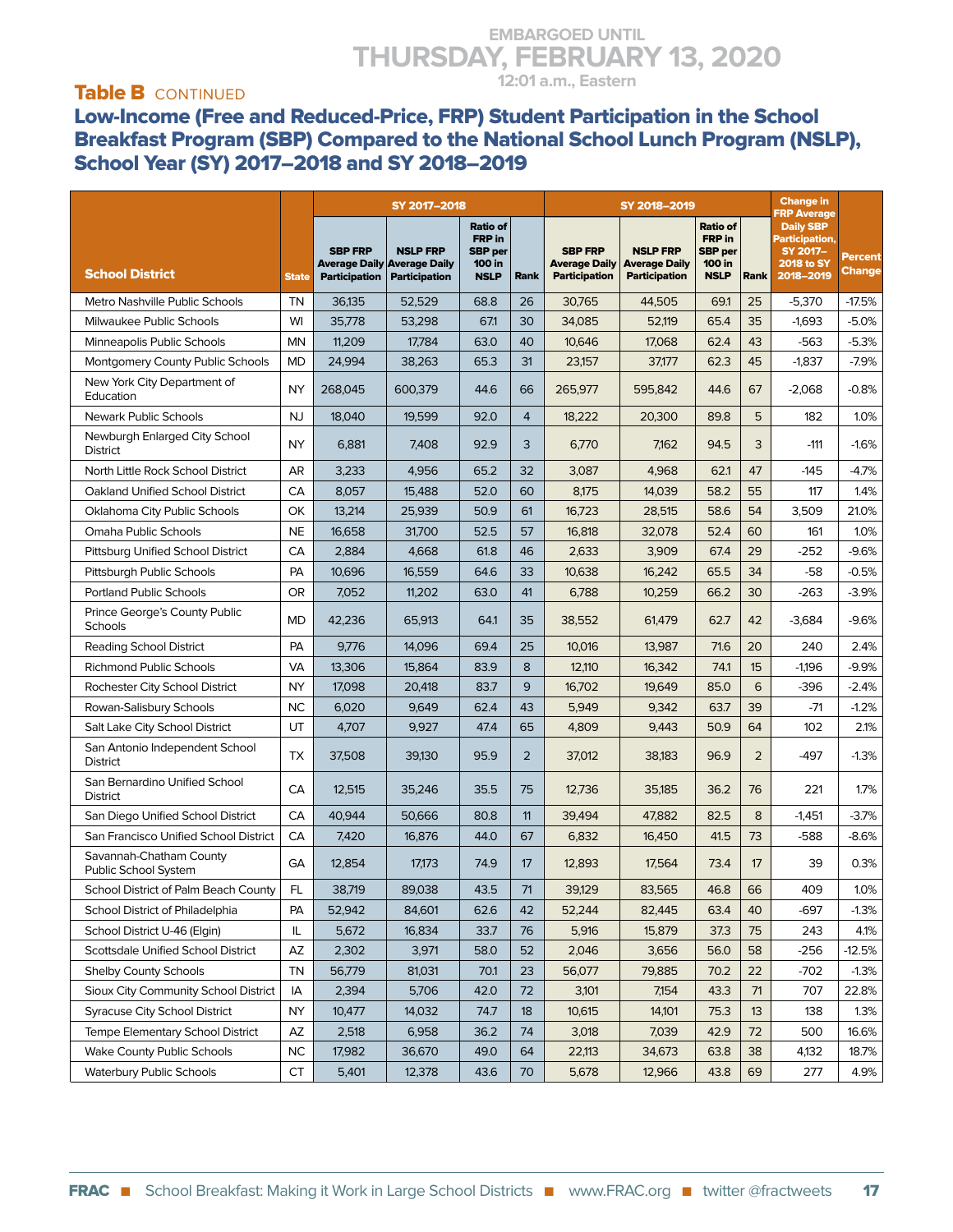#### Table C Breakfast Service Models Operated, School Year (SY) 2018–2019

|                                                  |                | <b>Number of Schools Using</b><br><b>Breakfast After the Bell Service Models<sup>1</sup></b> |                                                       |                                                    |                                             |                                             |                                               |                                  |              |  |  |
|--------------------------------------------------|----------------|----------------------------------------------------------------------------------------------|-------------------------------------------------------|----------------------------------------------------|---------------------------------------------|---------------------------------------------|-----------------------------------------------|----------------------------------|--------------|--|--|
| <b>School District</b>                           | <b>State</b>   | <b>Total</b><br><b>Number of</b><br><b>Schools</b>                                           | <b>Schools</b><br><b>Offering</b><br><b>Breakfast</b> | <b>Cafeteria</b><br><b>Before</b><br><b>School</b> | <b>Served</b><br>in the<br><b>Classroom</b> | "Grab and<br>Go" to the<br><b>Classroom</b> | "Second<br><b>Chance"</b> or<br><b>Brunch</b> | <b>Vending</b><br><b>Machine</b> | <b>Other</b> |  |  |
| Albuquerque Public Schools                       | <b>NM</b>      | 144                                                                                          | 143                                                   | 95                                                 | 35                                          | $\mathbf{1}$                                | 12                                            | $\mathbf 0$                      | $\mathbf{O}$ |  |  |
| Alexandria City Public Schools                   | VA             | 18                                                                                           | 18                                                    | 13                                                 | 5                                           | $\mathsf{O}$                                | $\mathsf{O}$                                  | $\mathbf{O}$                     | $\mathsf{O}$ |  |  |
| Anchorage School District                        | АK             | 120                                                                                          | 65                                                    | 33                                                 | 23                                          | 9                                           | $\mathsf{O}$                                  | $\mathbf 0$                      | $\mathsf{O}$ |  |  |
| Austin Independent School District               | TX             | 113                                                                                          | 113                                                   | 62                                                 | 51                                          | $\mathbf{1}$                                | $\mathbf{1}$                                  | $\circ$                          | $\mathsf{O}$ |  |  |
| <b>Baltimore City Public Schools</b>             | <b>MD</b>      | 172                                                                                          | 172                                                   | 172                                                | $\mathbf 0$                                 | 168                                         | $\mathbf{1}$                                  | $\mathsf{O}$                     | $\mathsf{O}$ |  |  |
| <b>Bibb County School District</b>               | GA             | 38                                                                                           | 38                                                    | 31                                                 | 9                                           | $\overline{7}$                              | $\mathsf{O}$                                  | $\mathsf{O}$                     | $\mathbf{O}$ |  |  |
| <b>Boise School District</b>                     | ID             | 47                                                                                           | 47                                                    | 45                                                 | 18                                          | 3                                           | 13                                            | $\overline{O}$                   | $\mathsf{O}$ |  |  |
| <b>Boston Public Schools</b>                     | MA             | 129                                                                                          | 129                                                   | 67                                                 | 47                                          | 15                                          | $\mathbf 0$                                   | $\overline{O}$                   | $\mathsf{O}$ |  |  |
| <b>Brentwood Union School District</b>           | <b>NY</b>      | 17                                                                                           | 17                                                    | 4                                                  | $\overline{2}$                              | 9                                           | 11                                            | $\overline{O}$                   | $\mathsf{O}$ |  |  |
| <b>Buffalo Public Schools</b>                    | <b>NY</b>      | 76                                                                                           | 76                                                    | 36                                                 | 40                                          | 60                                          | 21                                            | $\overline{O}$                   | $\mathbf{O}$ |  |  |
| Chicago Public Schools                           | IL             | 585                                                                                          | 585                                                   | 54                                                 | 545                                         | 448                                         | $\mathbf 0$                                   | 6                                | $\Omega$     |  |  |
| Cincinnati Public Schools                        | OH             | 63                                                                                           | 63                                                    | 63                                                 | $\mathsf{O}$                                | 11                                          | $\mathsf{O}$                                  | 14                               | $\mathbf{1}$ |  |  |
| <b>Clark County School District</b>              | <b>NV</b>      | 360                                                                                          | 349                                                   | 166                                                | 59                                          | 91                                          | 9                                             | $\mathbf{O}$                     | 35           |  |  |
| Cobb County School District                      | GA             | 109                                                                                          | 90                                                    | 87                                                 | $\circ$                                     | 10                                          | $\mathsf{O}$                                  | 5                                | $\mathbf 0$  |  |  |
| <b>Compton Unified School District</b>           | CA             | 31                                                                                           | 31                                                    | 11                                                 | 20                                          | $\mathsf{O}$                                | $\mathsf{O}$                                  | $\overline{0}$                   | $\mathbf{O}$ |  |  |
| Cypress-Fairbanks<br>Independent School District | TX             | 88                                                                                           | 88                                                    | 88                                                 | $\mathbf{1}$                                | 47                                          | $\mathbf{1}$                                  | $\circ$                          | $\mathbf{O}$ |  |  |
| Dallas Independent School District               | TX             | 224                                                                                          | 224                                                   | 15                                                 | 147                                         | 95                                          | $\overline{7}$                                | 11                               | 51           |  |  |
| Des Moines Public Schools                        | IA             | 62                                                                                           | 62                                                    | 17                                                 | $\overline{2}$                              | 43                                          | 3                                             | $\overline{O}$                   | $\mathsf{O}$ |  |  |
| Detroit Public Schools Community District        | MI             | 133                                                                                          | 133                                                   | 35                                                 | 78                                          | 10                                          | 10                                            | $\circ$                          | $\mathsf{O}$ |  |  |
| District of Columbia Public Schools              | DC             | 114                                                                                          | 114                                                   | 114                                                | 52                                          | $\overline{4}$                              | 114                                           | $\mathbf{O}$                     | $\mathsf{O}$ |  |  |
| Duval County Public Schools                      | FL             | 156                                                                                          | 156                                                   | 59                                                 | 97                                          | $\mathsf{O}$                                | $\mathbf{O}$                                  | $\mathbf{O}$                     | $\mathbf{O}$ |  |  |
| East Baton Rouge Parish School District          | LA             | 83                                                                                           | 83                                                    | 49                                                 | $\circ$                                     | 34                                          | $\mathsf{O}$                                  | $\circ$                          | $\mathbf{O}$ |  |  |
| <b>Elizabeth Public Schools</b>                  | <b>NJ</b>      | 42                                                                                           | 42                                                    | 42                                                 | 34                                          | 5                                           | $\mathsf{O}$                                  | $\overline{4}$                   | $\mathbf{O}$ |  |  |
| Erie City Schools                                | PA             | 21                                                                                           | 21                                                    | 5                                                  | 18                                          | 3                                           | $\mathsf{O}$                                  | $\mathsf{O}$                     | $\mathbf{O}$ |  |  |
| Ferguson-Florissant School District              | <b>MO</b>      | 25                                                                                           | 25                                                    | 9                                                  | 6                                           | 12                                          | $\mathsf{O}$                                  | $\overline{O}$                   | $\mathsf{O}$ |  |  |
| <b>Floyd County Schools</b>                      | GA             | 18                                                                                           | 18                                                    | 18                                                 | $\overline{O}$                              | 18                                          | $\mathbf{1}$                                  | $\overline{O}$                   | $\mathsf{O}$ |  |  |
| <b>Fulton County Schools</b>                     | GA             | 95                                                                                           | 95                                                    | 77                                                 | $\overline{O}$                              | 28                                          | $\overline{O}$                                | $\overline{O}$                   | $\mathsf{O}$ |  |  |
| Garland Independent School District              | TX             | 69                                                                                           | 69                                                    | 42                                                 | 27                                          | $\overline{7}$                              | $\overline{2}$                                | $\overline{O}$                   | $\mathbf{O}$ |  |  |
| Hawaii State Department of Education             | H <sub>l</sub> | 256                                                                                          | 256                                                   | 256                                                | $\overline{O}$                              | $\overline{2}$                              | 30                                            | $\mathbf 0$                      | 0            |  |  |
| Hillsborough County Public Schools               | FL.            | 234                                                                                          | 234                                                   | 148                                                | 54                                          | 31                                          | $\mathbf{1}$                                  | $\mathsf{O}$                     | $\mathsf{O}$ |  |  |
| <b>Houston County Schools</b>                    | GА             | 37                                                                                           | 37                                                    | 37                                                 | $\circ$                                     | 18                                          | $\mathsf{O}$                                  | $\mathsf{O}$                     | 0            |  |  |
| Houston Independent School District              | TX             | 280                                                                                          | 279                                                   | 80                                                 | 230                                         | 25                                          | 10                                            | $\mathsf{O}$                     | 0            |  |  |
| Indianapolis Public Schools                      | ${\sf IN}$     | 67                                                                                           | 67                                                    | 67                                                 | $\mathsf{o}$                                | 16                                          | $\mathsf O$                                   | $\mathsf{o}$                     | 0            |  |  |
| Irving Independent School District               | TX             | 36                                                                                           | 36                                                    | 13                                                 | 3                                           | 33                                          | 0                                             | $\mathsf{O}$                     | 0            |  |  |
| Jackson Public Schools                           | <b>MS</b>      | 55                                                                                           | 55                                                    | 55                                                 | 0                                           | 0                                           | 0                                             | $\mathsf{O}$                     | 0            |  |  |
| Jefferson County Public Schools                  | KY             | 147                                                                                          | 147                                                   | 147                                                | 21                                          | 22                                          | $\mathbf{1}$                                  | $\mathbf{1}$                     | 0            |  |  |
| Kansas City, Kansas Public Schools               | KS             | 54                                                                                           | 54                                                    | 14                                                 | 20                                          | 20                                          | 0                                             | $\mathsf{O}$                     | $\mathsf{O}$ |  |  |
| Knox County Schools                              | <b>TN</b>      | 89                                                                                           | 89                                                    | 72                                                 | 3                                           | 13                                          | $\mathbf{1}$                                  | $\mathsf{O}$                     | $\mathsf{O}$ |  |  |
| Little Rock School District                      | AR             | 43                                                                                           | 41                                                    | 20                                                 | 21                                          | 0                                           | $\mathsf{O}$                                  | $\mathsf{O}$                     | $\mathsf{O}$ |  |  |
| Los Angeles Unified School District <sup>2</sup> | CA             | 685                                                                                          | 685                                                   | 49                                                 | 624                                         | 12                                          | 49                                            | $\mathsf{O}$                     | $\mathsf{O}$ |  |  |

1 "Breakfast after the bell service models" refers to breakfast service models that are implemented outside of the cafeteria after the start of the school day.

<sup>2</sup> The Los Angeles Unified School District (CA) has a smaller number of serving sites (685) within the district compared to the total number of schools because some serving sites provide meals to multiple schools co-located on a single campus, or provide meals to students at one of its off-campus programs. Previous reports used a higher number of total schools for the Los Angeles Unified School District.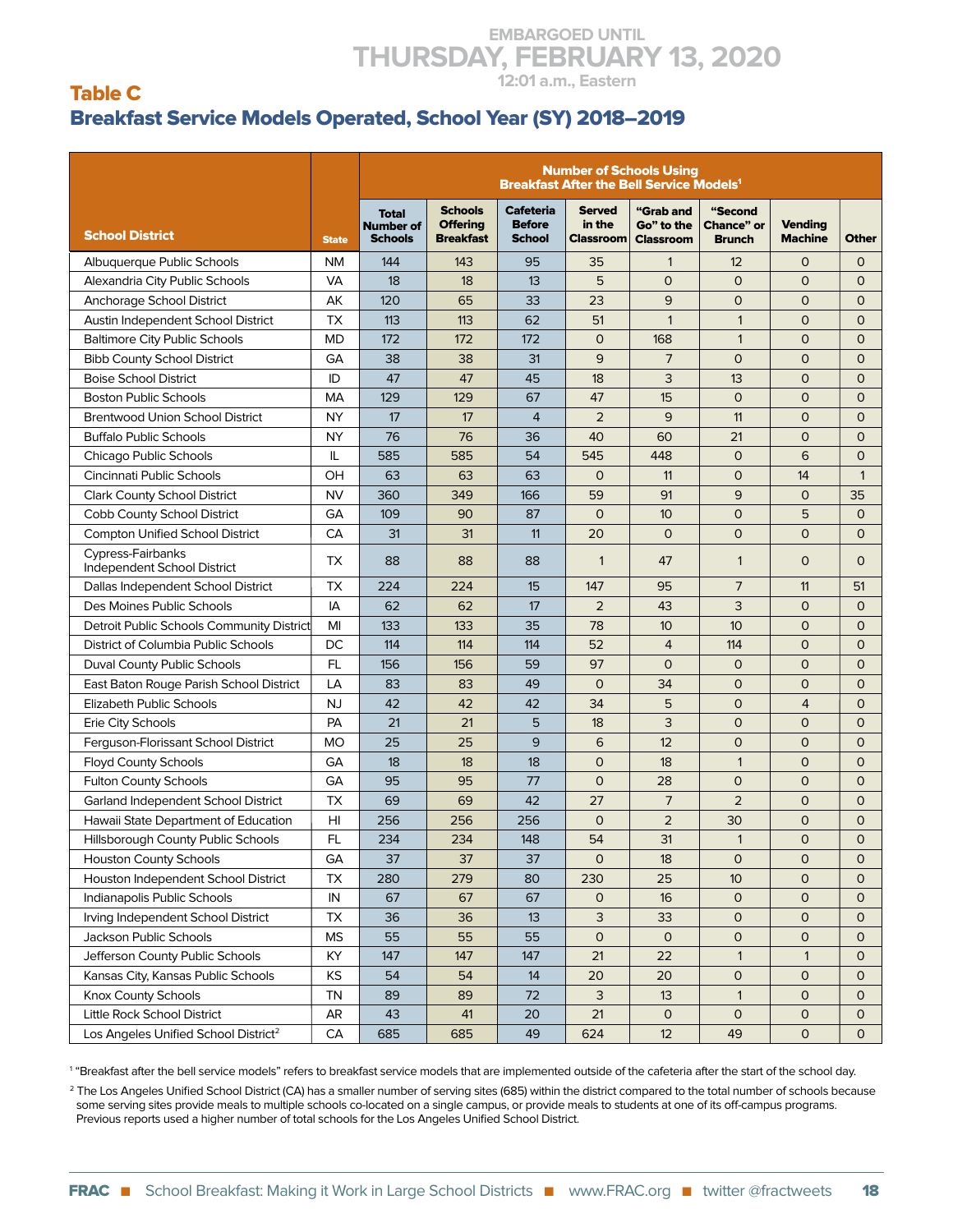#### Table C CONTINUED Breakfast Service Models Operated, School Year (SY) 2018–2019

|                                                 |              | <b>Number of Schools Using</b><br><b>Breakfast After the Bell Service Models<sup>1</sup></b> |                                                       |                                                    |                                             |                                             |                                               |                                  |                |  |  |
|-------------------------------------------------|--------------|----------------------------------------------------------------------------------------------|-------------------------------------------------------|----------------------------------------------------|---------------------------------------------|---------------------------------------------|-----------------------------------------------|----------------------------------|----------------|--|--|
| <b>School District</b>                          | <b>State</b> | <b>Total</b><br><b>Number of</b><br><b>Schools</b>                                           | <b>Schools</b><br><b>Offering</b><br><b>Breakfast</b> | <b>Cafeteria</b><br><b>Before</b><br><b>School</b> | <b>Served</b><br>in the<br><b>Classroom</b> | "Grab and<br>Go" to the<br><b>Classroom</b> | "Second<br><b>Chance"</b> or<br><b>Brunch</b> | <b>Vending</b><br><b>Machine</b> | <b>Other</b>   |  |  |
| Mesa Public Schools                             | AZ           | 78                                                                                           | 72                                                    | 51                                                 | 21                                          | $\mathbf{O}$                                | $\mathsf{O}$                                  | $\mathbf 0$                      | $\mathbf{O}$   |  |  |
| Metro Nashville Public Schools                  | TN           | 149                                                                                          | 149                                                   | 89                                                 | 60                                          | $\mathsf{O}$                                | $\mathsf{O}$                                  | $\mathbf{O}$                     | $\mathsf{O}$   |  |  |
| Milwaukee Public Schools                        | WI           | 159                                                                                          | 159                                                   | 68                                                 | 95                                          | 20                                          | $\mathbf 0$                                   | $\overline{O}$                   | $\mathsf{O}$   |  |  |
| Minneapolis Public Schools                      | <b>MN</b>    | 85                                                                                           | 72                                                    | 47                                                 | $\overline{4}$                              | 25                                          | $\overline{4}$                                | $\circ$                          | $\mathsf{O}$   |  |  |
| <b>Montgomery County Public Schools</b>         | MD           | 206                                                                                          | 204                                                   | 123                                                | 81                                          | $\mathsf{O}$                                | $\mathbf 0$                                   | $\circ$                          | $\mathsf{O}$   |  |  |
| New York City Department of Education           | <b>NY</b>    | 2,543                                                                                        | 2.525                                                 | 1,966                                              | 225                                         | 457                                         | 2,525                                         | $\mathsf{O}$                     | $\mathbf{O}$   |  |  |
| <b>Newark Public Schools</b>                    | <b>NJ</b>    | 63                                                                                           | 63                                                    | 10                                                 | 53                                          | $\mathsf{O}$                                | $\mathbf{O}$                                  | $\overline{O}$                   | $\mathbf{O}$   |  |  |
| Newburgh Enlarged City School District          | <b>NY</b>    | 17                                                                                           | 17                                                    | $\overline{2}$                                     | 9                                           | 9                                           | 3                                             | $\overline{2}$                   | $\mathsf{O}$   |  |  |
| North Little Rock School District               | AR           | 13                                                                                           | 13                                                    | 13                                                 | $\overline{O}$                              | $\overline{O}$                              | $\mathbf{1}$                                  | $\overline{O}$                   | $\mathsf{O}$   |  |  |
| <b>Oakland Unified School District</b>          | CA           | 95                                                                                           | 90                                                    | 73                                                 | 18                                          | $\mathsf{O}$                                | 3                                             | $\overline{O}$                   | $\mathsf{O}$   |  |  |
| Oklahoma City Public Schools                    | OK           | 77                                                                                           | 77                                                    | 72                                                 | $\mathbf 0$                                 | 5                                           | 3                                             | $\overline{O}$                   | $\mathbf{O}$   |  |  |
| Omaha Public Schools                            | <b>NE</b>    | 94                                                                                           | 93                                                    | 53                                                 | $\mathsf{O}$                                | 40                                          | $\mathsf{O}$                                  | $\mathbf 0$                      | $\mathsf{O}$   |  |  |
| <b>Pittsburg Unified School District</b>        | CA           | 13                                                                                           | 13                                                    | 12                                                 | $\mathsf{O}$                                | 13                                          | 12                                            | $\circ$                          | $\mathbf{O}$   |  |  |
| Pittsburgh Public Schools                       | PA           | 54                                                                                           | 54                                                    | 54                                                 | $\overline{7}$                              | $\overline{7}$                              | $\mathsf{O}$                                  | $\circ$                          | $\mathbf{O}$   |  |  |
| <b>Portland Public Schools</b>                  | OR.          | 86                                                                                           | 83                                                    | 66                                                 | $\overline{O}$                              | 17                                          | $\overline{2}$                                | $\circ$                          | $\mathbf{O}$   |  |  |
| Prince George's County Public Schools           | <b>MD</b>    | 202                                                                                          | 202                                                   | 92                                                 | 110                                         | $\mathbf{O}$                                | $\mathsf{O}$                                  | $\circ$                          | $\mathbf{O}$   |  |  |
| <b>Reading School District</b>                  | PA           | 23                                                                                           | 23                                                    | 3                                                  | $\overline{2}$                              | 18                                          | $\mathsf{O}$                                  | $\mathbf{O}$                     | $\mathbf{O}$   |  |  |
| <b>Richmond Public Schools</b>                  | VA           | 44                                                                                           | 44                                                    | 17                                                 | 2                                           | 25                                          | $\mathsf{O}$                                  | $\mathsf{O}$                     | $\mathbf{O}$   |  |  |
| Rochester City School District                  | <b>NY</b>    | 51                                                                                           | 51                                                    | 12                                                 | 36                                          | 3                                           | $\mathsf{O}$                                  | $\mathbf 0$                      | $\mathsf{O}$   |  |  |
| Rowan-Salisbury Schools                         | NC           | 34                                                                                           | 34                                                    | 21                                                 | 12                                          | $\overline{2}$                              | $\overline{0}$                                | $\mathbf 0$                      | $\mathsf{O}$   |  |  |
| Salt Lake City School District                  | UT           | 39                                                                                           | 38                                                    | 28                                                 | $\mathbf 0$                                 | 10                                          | $\overline{O}$                                | $\overline{O}$                   | $\mathsf{O}$   |  |  |
| San Antonio Independent School District         | <b>TX</b>    | 93                                                                                           | 93                                                    | 34                                                 | 74                                          | $\overline{4}$                              | $\overline{0}$                                | $\overline{O}$                   | $\mathbf{O}$   |  |  |
| San Bernardino Unified School District          | CA           | 84                                                                                           | 84                                                    | 84                                                 | $\overline{O}$                              | $\mathbf{1}$                                | $\overline{4}$                                | 6                                | $\mathbf{O}$   |  |  |
| San Diego Unified School District               | CA           | 208                                                                                          | 200                                                   | 120                                                | 74                                          | $\mathsf{O}$                                | 14                                            | $\overline{O}$                   | $\mathsf{O}$   |  |  |
| San Francisco Unified School District           | CA           | 130                                                                                          | 125                                                   | 96                                                 | 28                                          | 9                                           | 10 <sup>°</sup>                               | 9                                | $\mathsf{O}$   |  |  |
| Savannah-Chatham County<br>Public School System | GA           | 55                                                                                           | 55                                                    | 18                                                 | 8                                           | 32                                          | $\mathbf{O}$                                  | $\mathbf 0$                      | $\mathbf{O}$   |  |  |
| School District of Palm Beach County            | FL           | 206                                                                                          | 206                                                   | 205                                                | $\Omega$                                    | $\overline{2}$                              | $\mathbf 0$                                   | $\mathbf{1}$                     | $\mathbf{O}$   |  |  |
| School District of Philadelphia                 | PA           | 231                                                                                          | 231                                                   | 193                                                | 136                                         | 63                                          | 55                                            | $\overline{O}$                   | $\mathbf{O}$   |  |  |
| School District U-46 (Elgin)                    | IL           | 55                                                                                           | 55                                                    | 55                                                 | 13                                          | 10                                          | 10                                            | $\mathbf 0$                      | $\mathbf 0$    |  |  |
| Scottsdale Unified School District              | AZ           | 29                                                                                           | 29                                                    | 20                                                 | 6                                           | $\overline{O}$                              | $\mathbf{1}$                                  | $\mathsf{O}$                     | $\overline{2}$ |  |  |
| Shelby County Schools                           | TN           | 208                                                                                          | 208                                                   | 124                                                | 73                                          | 11                                          | $\mathsf{O}$                                  | $\mathsf{O}$                     | $\mathsf{O}$   |  |  |
| Sioux City Community School District            | IA           | 21                                                                                           | 21                                                    | 21                                                 | $\mathsf{O}$                                | 6                                           | 0                                             | $\mathsf{o}$                     | 0              |  |  |
| <b>Syracuse City School District</b>            | <b>NY</b>    | 37                                                                                           | 37                                                    | 11                                                 | 21                                          | 15                                          | 37                                            | $\mathbf{1}$                     | 0              |  |  |
| Tempe Elementary School District                | AZ           | 21                                                                                           | 21                                                    | 19                                                 | $\overline{2}$                              | 0                                           | $\mathsf{O}$                                  | $\mathsf{O}$                     | 0              |  |  |
| Wake County Public Schools                      | <b>NC</b>    | 187                                                                                          | 185                                                   | 185                                                | 13                                          | $\mathbf 2$                                 | 0                                             | $\circ$                          | 0              |  |  |
| <b>Waterbury Public Schools</b>                 | <b>CT</b>    | 30 <sub>o</sub>                                                                              | 30 <sub>o</sub>                                       | 28                                                 | $\overline{2}$                              | $\mathsf O$                                 | $\mathsf O$                                   | $\mathsf{O}$                     | $\mathsf{O}$   |  |  |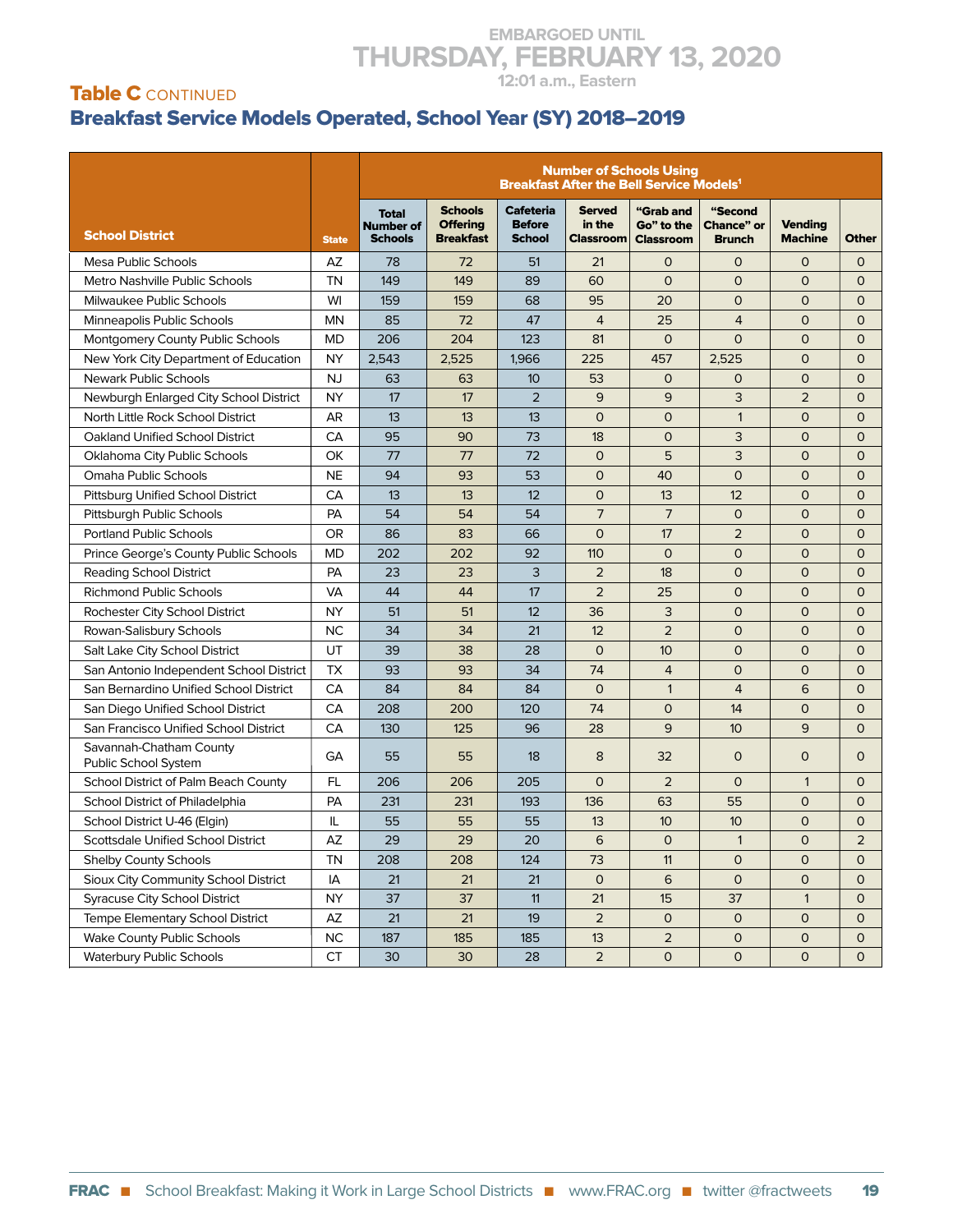#### Table D

#### School Districts Offering Free Breakfast to All Students in None, Some, or All Schools, School Year (SY) 2018–2019

| <b>School District</b>                        | <b>State</b>           | <b>Total</b><br><b>Schools</b> | Does the<br><b>School</b><br><b>District Serve</b><br><b>Breakfast in</b><br><b>All Schools?</b> | If "No," the<br><b>Number</b><br>of Schools<br><b>Without</b><br><b>Breakfast</b> | Does the<br><b>School District</b><br><b>Offer Free</b><br><b>Breakfast in</b><br><b>All or Some</b><br><b>Schools?</b> | If "Some,"<br>the Number<br>of Schools<br><b>Offering Free</b><br><b>Breakfast</b> |
|-----------------------------------------------|------------------------|--------------------------------|--------------------------------------------------------------------------------------------------|-----------------------------------------------------------------------------------|-------------------------------------------------------------------------------------------------------------------------|------------------------------------------------------------------------------------|
| Albuquerque Public Schools                    | NΜ                     | 144                            | <b>No</b>                                                                                        | $\mathbf{1}$                                                                      | some                                                                                                                    | 92                                                                                 |
| Alexandria City Public Schools                | <b>VA</b>              | 18                             | Yes                                                                                              | $\mathbf 0$                                                                       | some                                                                                                                    | 6                                                                                  |
| Anchorage School District                     | AK                     | 120                            | <b>No</b>                                                                                        | 55                                                                                | some                                                                                                                    | 35                                                                                 |
| Austin Independent School District            | TX                     | 113                            | Yes                                                                                              | $\mathsf{O}$                                                                      | some                                                                                                                    | 53                                                                                 |
| <b>Baltimore City Public Schools</b>          | <b>MD</b>              | 172                            | Yes                                                                                              | $\mathsf{O}$                                                                      | some                                                                                                                    | 170                                                                                |
| <b>Bibb County School District</b>            | GA                     | 38                             | Yes                                                                                              | $\overline{0}$                                                                    | all                                                                                                                     | $\mathsf{O}$                                                                       |
| <b>Boise School District</b>                  | ID                     | 47                             | Yes                                                                                              | $\overline{0}$                                                                    | some                                                                                                                    | 23                                                                                 |
| <b>Boston Public Schools</b>                  | <b>MA</b>              | 129                            | Yes                                                                                              | $\mathsf{O}$                                                                      | all                                                                                                                     | $\mathsf{O}$                                                                       |
| <b>Brentwood Union School District</b>        | <b>NY</b>              | 17                             | Yes                                                                                              | $\overline{O}$                                                                    | all                                                                                                                     | $\mathsf{O}$                                                                       |
| <b>Buffalo Public Schools</b>                 | <b>NY</b>              | 76                             | Yes                                                                                              | 0                                                                                 | all                                                                                                                     | $\mathbf 0$                                                                        |
| Chicago Public Schools                        | IL                     | 585                            | Yes                                                                                              | $\mathbf 0$                                                                       | all                                                                                                                     | $\mathsf{O}$                                                                       |
| Cincinnati Public Schools                     | OH                     | 63                             | Yes                                                                                              | $\overline{0}$                                                                    | all                                                                                                                     | $\mathsf{O}$                                                                       |
| <b>Clark County School District</b>           | <b>NV</b>              | 360                            | <b>No</b>                                                                                        | 11                                                                                | some                                                                                                                    | 174                                                                                |
| Cobb County School District                   | GA                     | 109                            | <b>No</b>                                                                                        | 19                                                                                | none                                                                                                                    | $\mathbf{O}$                                                                       |
| <b>Compton Unified School District</b>        | CA                     | 31                             | Yes                                                                                              | $\mathsf{O}$                                                                      | all                                                                                                                     | $\mathsf{O}$                                                                       |
| Cypress-Fairbanks Independent School District | TX                     | 88                             | Yes                                                                                              | $\mathsf{O}$                                                                      | some                                                                                                                    | 8                                                                                  |
| Dallas Independent School District            | <b>TX</b>              | 224                            | Yes                                                                                              | $\mathsf{O}$                                                                      | all                                                                                                                     | $\mathsf{O}$                                                                       |
| Des Moines Public Schools                     | IA                     | 62                             | Yes                                                                                              | $\overline{0}$                                                                    | some                                                                                                                    | 46                                                                                 |
| Detroit Public Schools Community District     | MI                     | 133                            | <b>Yes</b>                                                                                       | $\mathsf{O}$                                                                      | all                                                                                                                     | $\circ$                                                                            |
| District of Columbia Public Schools           | DC                     | 114                            | Yes                                                                                              | $\mathsf{O}$                                                                      | all                                                                                                                     | $\mathsf{O}$                                                                       |
| Duval County Public Schools                   | FL.                    | 156                            | Yes                                                                                              | $\overline{O}$                                                                    | all                                                                                                                     | 0                                                                                  |
| East Baton Rouge Parish School District       | LA                     | 83                             | Yes                                                                                              | 0                                                                                 | all                                                                                                                     | $\mathbf 0$                                                                        |
| <b>Elizabeth Public Schools</b>               | <b>NJ</b>              | 42                             | Yes                                                                                              | $\mathsf{O}$                                                                      | all                                                                                                                     | $\mathsf{O}$                                                                       |
| Erie City Schools                             | PA                     | 21                             | Yes                                                                                              | $\overline{O}$                                                                    | all                                                                                                                     | $\mathsf{O}$                                                                       |
| Ferguson-Florissant School District           | <b>MO</b>              | 25                             | Yes                                                                                              | $\mathsf{O}$                                                                      | all                                                                                                                     | $\mathbf{O}$                                                                       |
| <b>Floyd County Schools</b>                   | GA                     | 18                             | Yes                                                                                              | $\mathsf{O}$                                                                      | all                                                                                                                     | $\mathsf{O}$                                                                       |
| Fulton County Schools                         | GA                     | 95                             | Yes                                                                                              | $\overline{O}$                                                                    | some                                                                                                                    | 40                                                                                 |
| Garland Independent School District           | TX                     | 69                             | Yes                                                                                              | $\mathsf{O}$                                                                      | some                                                                                                                    | 24                                                                                 |
| Hawaii State Department of Education          | $\mathsf{H}\mathsf{I}$ | 256                            | Yes                                                                                              | $\mathsf O$                                                                       | some                                                                                                                    | 52                                                                                 |
| Hillsborough County Public Schools            | FL                     | 234                            | Yes                                                                                              | 0                                                                                 | all                                                                                                                     | $\mathsf{O}$                                                                       |
| <b>Houston County Schools</b>                 | GA                     | 37                             | Yes                                                                                              | 0                                                                                 | some                                                                                                                    | 16                                                                                 |
| Houston Independent School District           | <b>TX</b>              | 280                            | <b>No</b>                                                                                        | $\mathbf{1}$                                                                      | some                                                                                                                    | 277                                                                                |
| Indianapolis Public Schools                   | $\sf IN$               | 67                             | Yes                                                                                              | 0                                                                                 | all                                                                                                                     | $\mathsf{O}$                                                                       |
| Irving Independent School District            | TX                     | 36                             | Yes                                                                                              | 0                                                                                 | all                                                                                                                     | $\mathbf{O}$                                                                       |
| Jackson Public Schools                        | <b>MS</b>              | 55                             | Yes                                                                                              | $\mathsf O$                                                                       | all                                                                                                                     | $\mathsf{O}$                                                                       |
| Jefferson County Public Schools               | KY                     | 147                            | Yes                                                                                              | $\mathsf{O}\xspace$                                                               | some                                                                                                                    | 134                                                                                |
| Kansas City, Kansas Public Schools            | ΚS                     | 54                             | Yes                                                                                              | $\mathsf{O}\xspace$                                                               | some                                                                                                                    | 47                                                                                 |
| Knox County Schools                           | <b>TN</b>              | 89                             | Yes                                                                                              | $\mathsf O$                                                                       | some                                                                                                                    | 46                                                                                 |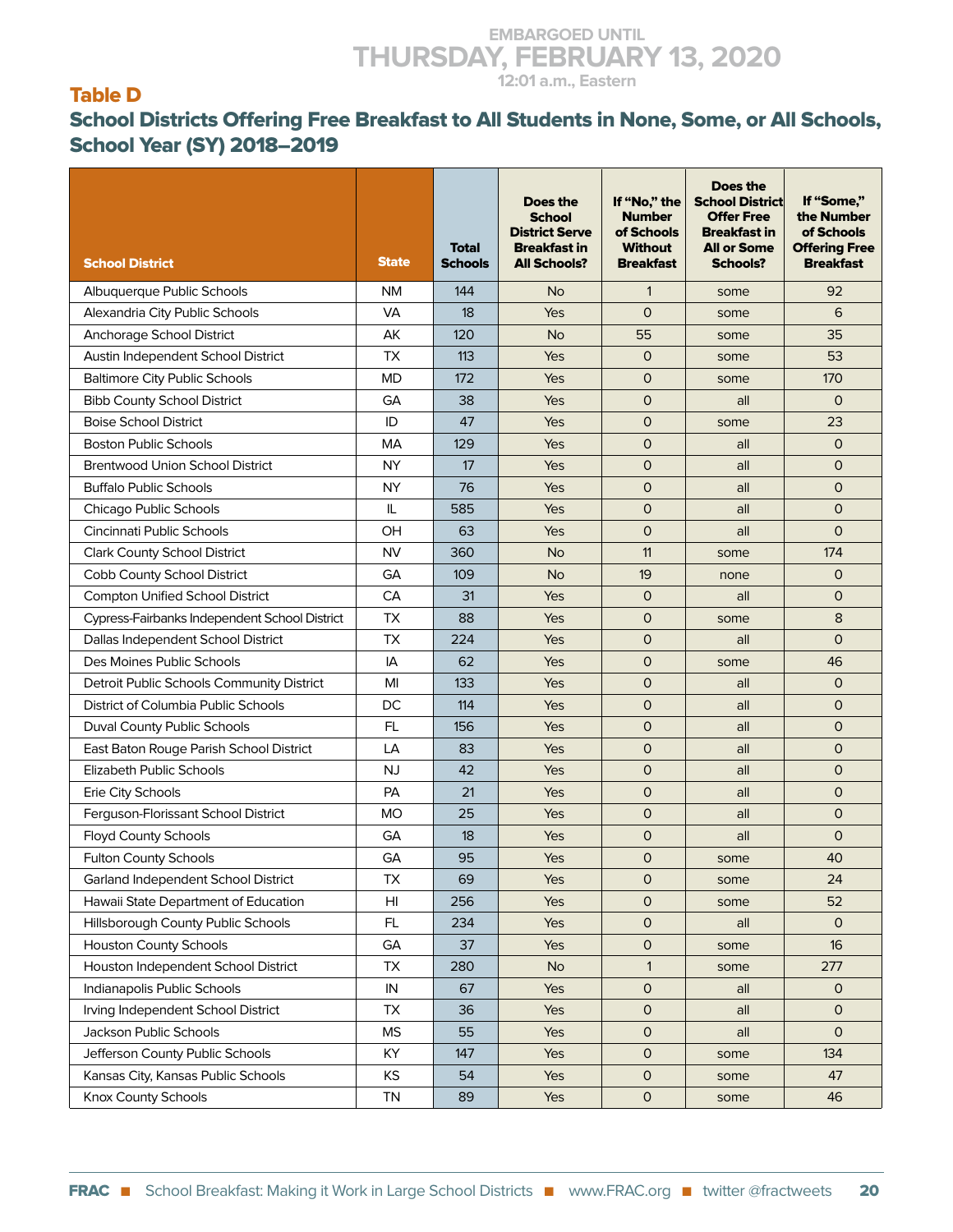#### Table **D** CONTINUED

#### School Districts Offering Free Breakfast to All Students in None, Some, or All Schools, School Year (SY) 2018–2019

| <b>School District</b>                       | <b>State</b> | <b>Total</b><br><b>Schools</b> | Does the<br><b>School</b><br><b>District Serve</b><br><b>Breakfast in</b><br><b>All Schools?</b> | If "No," the<br><b>Number</b><br>of Schools<br><b>Without</b><br><b>Breakfast</b> | Does the<br><b>School District</b><br><b>Offer Free</b><br><b>Breakfast in</b><br><b>All or Some</b><br><b>Schools?</b> | If "Some,"<br>the Number<br>of Schools<br><b>Offering Free</b><br><b>Breakfast</b> |
|----------------------------------------------|--------------|--------------------------------|--------------------------------------------------------------------------------------------------|-----------------------------------------------------------------------------------|-------------------------------------------------------------------------------------------------------------------------|------------------------------------------------------------------------------------|
| Little Rock School District                  | AR           | 43                             | <b>No</b>                                                                                        | $\overline{2}$                                                                    | some                                                                                                                    | 41                                                                                 |
| Los Angeles Unified School District          | CA           | 685                            | Yes                                                                                              | $\overline{0}$                                                                    | some                                                                                                                    | 504                                                                                |
| Mesa Public Schools                          | AZ           | 78                             | <b>No</b>                                                                                        | 6                                                                                 | some                                                                                                                    | 32                                                                                 |
| Metro Nashville Public Schools               | ΤN           | 149                            | Yes                                                                                              | 0                                                                                 | all                                                                                                                     | $\mathbf{O}$                                                                       |
| Milwaukee Public Schools                     | WI           | 159                            | <b>Yes</b>                                                                                       | $\overline{O}$                                                                    | all                                                                                                                     | $\Omega$                                                                           |
| Minneapolis Public Schools                   | MN           | 85                             | <b>No</b>                                                                                        | 13                                                                                | some                                                                                                                    | 72                                                                                 |
| Montgomery County Public Schools             | MD           | 206                            | <b>No</b>                                                                                        | $\overline{2}$                                                                    | some                                                                                                                    | 87                                                                                 |
| New York City Department of Education        | <b>NY</b>    | 2,543                          | <b>No</b>                                                                                        | 18                                                                                | some <sup>1</sup>                                                                                                       | 2525                                                                               |
| <b>Newark Public Schools</b>                 | <b>NJ</b>    | 63                             | Yes                                                                                              | $\overline{O}$                                                                    | all                                                                                                                     | $\mathsf{O}$                                                                       |
| Newburgh Enlarged City School District       | <b>NY</b>    | 17                             | Yes                                                                                              | 0                                                                                 | all                                                                                                                     | $\circ$                                                                            |
| North Little Rock School District            | AR           | 13                             | Yes                                                                                              | $\overline{0}$                                                                    | some                                                                                                                    | 10 <sup>10</sup>                                                                   |
| Oakland Unified School District              | CA           | 95                             | <b>No</b>                                                                                        | 5                                                                                 | some                                                                                                                    | 90                                                                                 |
| Oklahoma City Public Schools                 | OK           | 77                             | <b>Yes</b>                                                                                       | 0                                                                                 | all                                                                                                                     | $\mathbf 0$                                                                        |
| Omaha Public Schools                         | <b>NE</b>    | 94                             | <b>No</b>                                                                                        | $\mathbf{1}$                                                                      | some                                                                                                                    | 93                                                                                 |
| <b>Pittsburg Unified School District</b>     | CA           | 13                             | Yes                                                                                              | $\overline{O}$                                                                    | all                                                                                                                     | $\circ$                                                                            |
| Pittsburgh Public Schools                    | PA           | 54                             | <b>Yes</b>                                                                                       | 0                                                                                 | all                                                                                                                     | $\circ$                                                                            |
| <b>Portland Public Schools</b>               | OR           | 86                             | <b>No</b>                                                                                        | 3                                                                                 | some                                                                                                                    | 41                                                                                 |
| Prince George's County Public Schools        | <b>MD</b>    | 202                            | Yes                                                                                              | $\overline{O}$                                                                    | some                                                                                                                    | 95                                                                                 |
| Reading School District                      | PA           | 23                             | <b>Yes</b>                                                                                       | 0                                                                                 | all                                                                                                                     | $\mathbf{O}$                                                                       |
| <b>Richmond Public Schools</b>               | <b>VA</b>    | 44                             | Yes                                                                                              | $\overline{0}$                                                                    | all                                                                                                                     | $\mathbf{O}$                                                                       |
| Rochester City School District               | <b>NY</b>    | 51                             | Yes                                                                                              | $\overline{O}$                                                                    | all                                                                                                                     | $\mathsf{O}$                                                                       |
| Rowan-Salisbury Schools                      | <b>NC</b>    | 34                             | Yes                                                                                              | 0                                                                                 | some                                                                                                                    | 12                                                                                 |
| Salt Lake City School District               | UT           | 39                             | <b>No</b>                                                                                        | $\mathbf{1}$                                                                      | some                                                                                                                    | 5                                                                                  |
| San Antonio Independent School District      | <b>TX</b>    | 93                             | Yes                                                                                              | $\overline{O}$                                                                    | all                                                                                                                     | $\mathsf{O}$                                                                       |
| San Bernardino Unified School District       | CA           | 84                             | Yes                                                                                              | 0                                                                                 | some                                                                                                                    | 71                                                                                 |
| San Diego Unified School District            | CA           | 208                            | <b>No</b>                                                                                        | 8                                                                                 | some                                                                                                                    | 113                                                                                |
| San Francisco Unified School District        | CA           | 130                            | <b>No</b>                                                                                        | 5                                                                                 | some                                                                                                                    | 58                                                                                 |
| Savannah-Chatham County Public School System | GA           | 55                             | Yes                                                                                              | 0                                                                                 | all                                                                                                                     | $\mathsf{O}$                                                                       |
| School District of Palm Beach County         | FL.          | 206                            | yes                                                                                              | 0                                                                                 | all                                                                                                                     | $\mathbf{O}$                                                                       |
| School District of Philadelphia              | PA           | 231                            | Yes                                                                                              | 0                                                                                 | all                                                                                                                     | $\mathsf{O}$                                                                       |
| School District U-46 (Elgin)                 | IL           | 55                             | Yes                                                                                              | $\mathsf{O}$                                                                      | some                                                                                                                    | 14                                                                                 |
| Scottsdale Unified School District           | AZ           | 29                             | Yes                                                                                              | 0                                                                                 | some                                                                                                                    | 9                                                                                  |
| <b>Shelby County Schools</b>                 | TN           | 208                            | Yes                                                                                              | 0                                                                                 | all                                                                                                                     | $\mathsf{O}$                                                                       |
| Sioux City Community School District         | IA           | 21                             | Yes                                                                                              | 0                                                                                 | some                                                                                                                    | 7                                                                                  |
| <b>Syracuse City School District</b>         | <b>NY</b>    | 37                             | Yes                                                                                              | 0                                                                                 | all                                                                                                                     | $\mathsf{O}$                                                                       |
| Tempe Elementary School District             | AZ           | 21                             | Yes                                                                                              | $\mathsf{O}$                                                                      | all                                                                                                                     | $\mathsf{O}$                                                                       |
| <b>Wake County Public Schools</b>            | <b>NC</b>    | 187                            | <b>No</b>                                                                                        | $\overline{2}$                                                                    | some                                                                                                                    | 25                                                                                 |
| <b>Waterbury Public Schools</b>              | <b>CT</b>    | 30                             | Yes                                                                                              | 0                                                                                 | all                                                                                                                     | $\mathsf O$                                                                        |

1 While New York City Department of Education (NY) has been approved to operate community eligibility districtwide, it is only offering breakfast in some schools because of an exemption allowing the district to only serve lunch (and not breakfast) at eighteen alternative schools that do not follow typical school day schedules.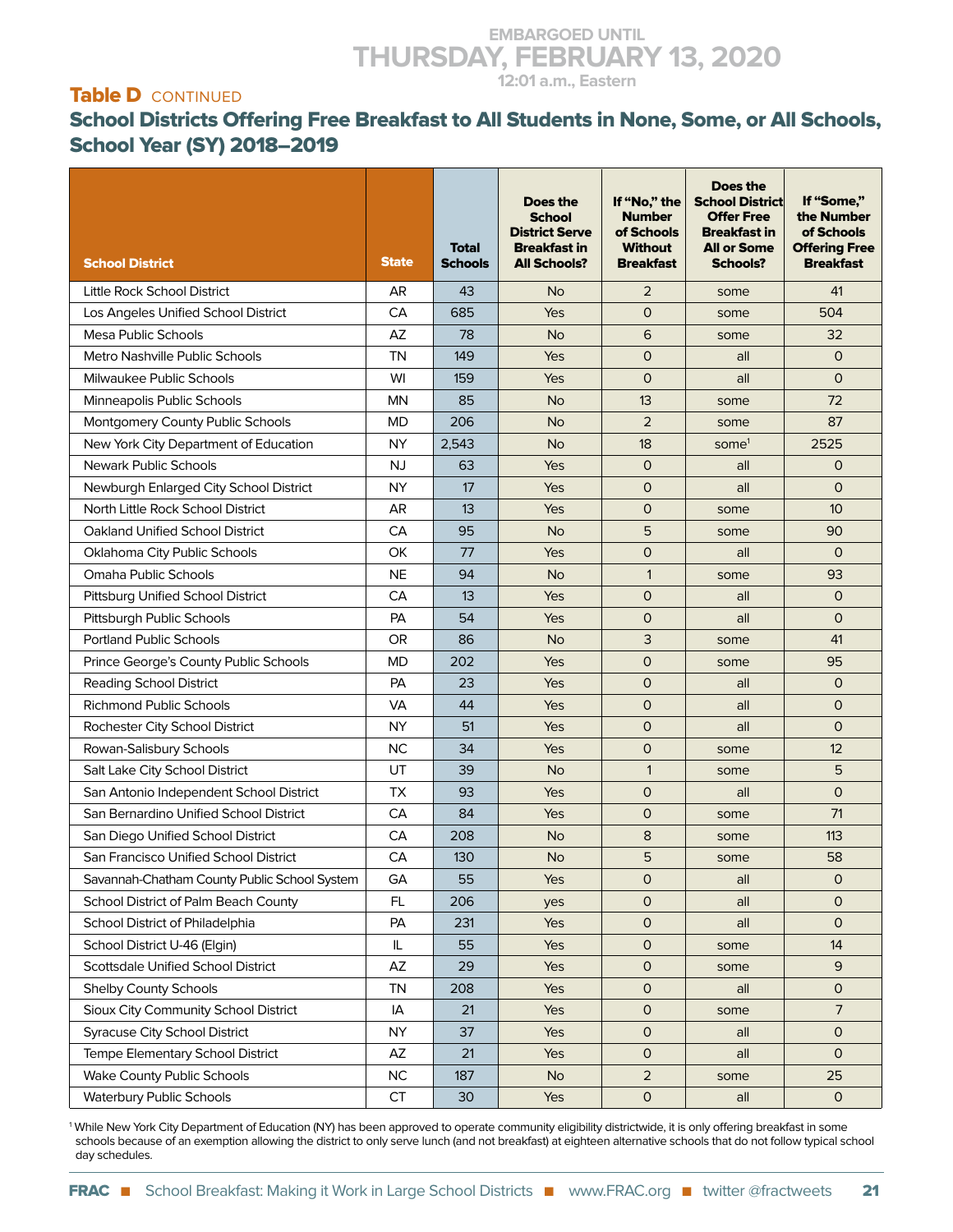#### Table E

#### Number of Schools Offering Breakfast at No Cost to All Students in School Year (SY) 2018–2019 and SY 2019–2020

|                                                         |              | <b>Total</b><br>Schools,<br>SY 2018- |                | <b>Number of</b><br><b>Community Eligibility</b><br><b>Provision (CEP)</b><br><b>Schools</b> |                  | <b>Number of</b><br><b>Schools Using</b><br><b>Provision 2 for</b><br><b>Breakfast Only</b> |                | <b>Number of</b><br><b>Schools Using</b><br><b>Provision 2 for</b><br><b>Breakfast &amp; Lunch</b> | <b>Number of</b><br><b>Schools Using</b><br><b>Nonpricing or</b><br><b>Other (if specified)</b> |                |  |
|---------------------------------------------------------|--------------|--------------------------------------|----------------|----------------------------------------------------------------------------------------------|------------------|---------------------------------------------------------------------------------------------|----------------|----------------------------------------------------------------------------------------------------|-------------------------------------------------------------------------------------------------|----------------|--|
| <b>School District</b>                                  | <b>State</b> | 2019                                 | SY             | <b>SY</b>                                                                                    | SY               | SY                                                                                          | SY             | <b>SY</b><br>2018-2019 2019-2020 2018-2019 2019-2020 2018-2019 2019-2020 2018-2019 2019-2020       | SY                                                                                              | <b>SY</b>      |  |
| Albuquerque Public Schools                              | <b>NM</b>    | 144                                  | 91             | 97                                                                                           | $\mathsf{O}$     | $\mathsf{O}$                                                                                | $\mathbf{1}$   | $\mathbf{1}$                                                                                       | $\Omega$                                                                                        | $\Omega$       |  |
| Alexandria City Public Schools                          | <b>VA</b>    | 18                                   | $\Omega$       | $\overline{2}$                                                                               | 6                | 6                                                                                           | $\overline{O}$ | $\Omega$                                                                                           | $\mathsf{O}$                                                                                    | $\mathbf 0$    |  |
| Anchorage School District                               | АK           | 120                                  | 35             | 34                                                                                           | $\mathsf{O}$     | $\overline{O}$                                                                              | $\overline{O}$ | $\mathbf{O}$                                                                                       | $\mathsf{O}$                                                                                    | $\mathbf 0$    |  |
| Austin Independent School District                      | <b>TX</b>    | 113                                  | 43             | 82                                                                                           | 10 <sup>10</sup> | $\mathsf{O}$                                                                                | $\overline{0}$ | $\mathbf{O}$                                                                                       | $\mathsf{O}$                                                                                    | $\mathbf 0$    |  |
| <b>Baltimore City Public Schools</b>                    | <b>MD</b>    | 172                                  | 170            | 170                                                                                          | $\mathsf{O}$     | $\mathsf{O}$                                                                                | $\mathsf{O}$   | $\mathbf{O}$                                                                                       | $\mathsf{O}$                                                                                    | $\mathbf 0$    |  |
| <b>Bibb County School District</b>                      | GA           | 38                                   | 38             | 36                                                                                           | 0                | $\mathsf{O}$                                                                                | $\mathsf{O}$   | $\mathbf{O}$                                                                                       | 0                                                                                               | $\mathbf 0$    |  |
| <b>Boise School District</b>                            | ID           | 47                                   | 23             | 12                                                                                           | 0                | $\overline{2}$                                                                              | $\mathsf{O}$   | 0                                                                                                  | $\mathsf{O}$                                                                                    | $\mathbf 0$    |  |
| <b>Boston Public Schools</b>                            | MA           | 129                                  | 129            | 129                                                                                          | $\mathsf{O}$     | $\mathsf{O}$                                                                                | $\overline{O}$ | $\mathsf{O}$                                                                                       | $\mathsf{O}$                                                                                    | $\mathbf 0$    |  |
| <b>Brentwood Union School District</b>                  | <b>NY</b>    | 17                                   | $\overline{O}$ | $\mathbf 0$                                                                                  | 17               | 17                                                                                          | $\overline{O}$ | $\mathsf{O}$                                                                                       | $\mathsf{O}$                                                                                    | $\overline{O}$ |  |
| <b>Buffalo Public Schools</b>                           | <b>NY</b>    | 76                                   | 76             | 76                                                                                           | $\mathsf{O}$     | $\overline{O}$                                                                              | $\overline{O}$ | 0                                                                                                  | $\mathsf{O}$                                                                                    | $\mathbf 0$    |  |
| Chicago Public Schools                                  | IL           | 585                                  | 585            | 588                                                                                          | $\mathsf{O}$     | $\overline{0}$                                                                              | $\overline{0}$ | 0                                                                                                  | $\mathsf{O}$                                                                                    | $\mathbf 0$    |  |
| Cincinnati Public Schools                               | OH           | 63                                   | 46             | 52                                                                                           | 14               | 9                                                                                           | $\overline{O}$ | $\mathsf{O}$                                                                                       | 3                                                                                               | $\overline{4}$ |  |
| Clark County School District                            | <b>NV</b>    | 360                                  | 136            | 226                                                                                          | 11               | 5                                                                                           | 27             | 4                                                                                                  | $\overline{0}$                                                                                  | $\overline{O}$ |  |
| Cobb County School District                             | GA           | 109                                  | $\overline{0}$ | $\Omega$                                                                                     | 0                | $\overline{O}$                                                                              | $\mathsf{O}$   | $\mathbf{O}$                                                                                       | $\mathsf{O}$                                                                                    | $\mathbf 0$    |  |
| <b>Compton Unified School District</b>                  | CA           | 31                                   | 31             | 31                                                                                           | 0                | $\overline{O}$                                                                              | $\overline{O}$ | $\mathsf{O}$                                                                                       | $\overline{0}$                                                                                  | $\overline{O}$ |  |
| Cypress-Fairbanks Independent<br><b>School District</b> | <b>TX</b>    | 88                                   | $\overline{7}$ | 26                                                                                           | $\mathsf{O}$     | $\mathbf 0$                                                                                 | 0              | $\mathbf{O}$                                                                                       | $\mathbf{1}$                                                                                    | $\mathbf{1}$   |  |
| Dallas Independent School District                      | <b>TX</b>    | 224                                  | 224            | 223                                                                                          | $\mathsf{O}$     | $\mathsf{O}$                                                                                | $\mathsf{O}$   | $\mathsf{O}$                                                                                       | $\mathsf{O}$                                                                                    | $\mathsf{O}$   |  |
| Des Moines Public Schools                               | IA           | 62                                   | 42             | 50                                                                                           | $\mathsf{O}$     | $\overline{O}$                                                                              | $\overline{O}$ | $\mathsf{O}$                                                                                       | $\overline{4}$                                                                                  | $\overline{4}$ |  |
| Detroit Public Schools Community<br><b>District</b>     | MI           | 133                                  | 133            | 107                                                                                          | $\mathsf{O}$     | $\mathsf{O}$                                                                                | $\mathbf 0$    | $\mathsf{O}$                                                                                       | $\mathsf{O}$                                                                                    | $\Omega$       |  |
| District of Columbia Public Schools                     | DC           | 114                                  | 86             | 87                                                                                           | $\mathsf{O}$     | $\mathsf{O}$                                                                                | $\mathsf{O}$   | $\mathsf{O}$                                                                                       | 28                                                                                              | 28             |  |
| Duval County Public Schools                             | <b>FL</b>    | 156                                  | 127            | 126                                                                                          | $\mathsf{O}$     | $\overline{O}$                                                                              | $\overline{O}$ | $\mathsf{O}$                                                                                       | 29                                                                                              | 29             |  |
| East Baton Rouge Parish School District                 | LA           | 83                                   | 83             | 81                                                                                           | $\mathsf{O}$     | $\overline{O}$                                                                              | $\overline{O}$ | 0                                                                                                  | $\mathsf{O}$                                                                                    | $\Omega$       |  |
| <b>Elizabeth Public Schools</b>                         | NJ           | 42                                   | $\overline{O}$ | $\overline{O}$                                                                               | $\overline{O}$   | $\mathsf{O}$                                                                                | $\overline{0}$ | 0                                                                                                  | 42                                                                                              | 42             |  |
| Erie City Schools                                       | PA           | 21                                   | 21             | 24                                                                                           | $\mathsf{O}$     | $\overline{O}$                                                                              | $\overline{O}$ | $\mathsf{O}$                                                                                       | $\mathsf{O}$                                                                                    | $\mathbf 0$    |  |
| Ferguson-Florissant School District                     | <b>MO</b>    | 25                                   | 25             | 23                                                                                           | $\mathsf{O}$     | $\overline{O}$                                                                              | $\overline{O}$ | $\mathsf{O}$                                                                                       | $\mathsf{O}$                                                                                    | $\overline{O}$ |  |
| <b>Floyd County Schools</b>                             | GA           | 18                                   | 18             | $\Omega$                                                                                     | 0                | 17                                                                                          | $\overline{O}$ | $\mathsf{O}$                                                                                       | $\mathsf{O}$                                                                                    | $\overline{O}$ |  |
| <b>Fulton County Schools</b>                            | GA           | 95                                   | 27             | 27                                                                                           | 0                | $\mathsf{O}$                                                                                | $\overline{O}$ | 0                                                                                                  | 13                                                                                              | 12             |  |
| Garland Independent School District                     | <b>TX</b>    | 69                                   | 24             | 24                                                                                           | 0                | $\overline{O}$                                                                              | $\overline{0}$ | $\mathbf{O}$                                                                                       | $\mathsf{O}$                                                                                    | $\mathbf 0$    |  |
| Hawaii State Department of Education                    | HI           | 256                                  | 52             | 52                                                                                           | 0                | $\Omega$                                                                                    | $\mathbf 0$    | $\Omega$                                                                                           | 0                                                                                               | 0              |  |
| Hillsborough County Public Schools                      | FL           | 234                                  | 0              | $\mathsf{O}$                                                                                 | 0                | 0                                                                                           | $\mathsf O$    | $\mathsf{O}$                                                                                       | 234                                                                                             | 234            |  |
| <b>Houston County Schools</b>                           | GA           | 37                                   | 16             | 19                                                                                           | 0                | 0                                                                                           | $\mathsf O$    | 0                                                                                                  | $\mathsf{O}$                                                                                    | $\mathsf{O}$   |  |
| Houston Independent School District                     | <b>TX</b>    | 280                                  | 277            | 277                                                                                          | 0                | $\mathbf 0$                                                                                 | $\mathsf{O}$   | 0                                                                                                  | $\mathsf{O}$                                                                                    | 0              |  |
| Indianapolis Public Schools                             | IN           | 67                                   | 67             | 63                                                                                           | 0                | $\mathsf{O}$                                                                                | $\mathsf{O}$   | 0                                                                                                  | $\mathsf{O}$                                                                                    | 0              |  |
| Irving Independent School District                      | TX           | 36                                   | 3              | 31                                                                                           | 0                | $\mathbf 0$                                                                                 | $\mathbf 0$    | 0                                                                                                  | 33                                                                                              | 5              |  |
| Jackson Public Schools                                  | <b>MS</b>    | 55                                   | 55             | 55                                                                                           | 0                | $\mathbf 0$                                                                                 | $\mathsf{O}$   | 0                                                                                                  | $\mathsf{O}$                                                                                    | 0              |  |
| Jefferson County Public Schools                         | KY           | 147                                  | 134            | 133                                                                                          | 0                | $\mathbf 0$                                                                                 | $\mathsf{O}$   | 0                                                                                                  | $\mathsf{O}$                                                                                    | $\mathsf{O}$   |  |
| Kansas City, Kansas Public Schools                      | KS           | 54                                   | 47             | 47                                                                                           | 0                | $\mathsf{O}$                                                                                | $\mathsf{O}$   | 0                                                                                                  | $\mathsf{O}$                                                                                    | 0              |  |
| Knox County Schools                                     | TN           | 89                                   | 46             | 47                                                                                           | 0                | $\mathsf{O}$                                                                                | $\mathsf{O}$   | $\mathbf 0$                                                                                        | $\mathsf{O}$                                                                                    | $\circ$        |  |
| Little Rock School District                             | AR           | 43                                   | $\mathbf 0$    | $\mathsf{O}$                                                                                 | 0                | $\mathsf O$                                                                                 | 29             | 29                                                                                                 | 12                                                                                              | 12             |  |
| Los Angeles Unified School District                     | CA           | 685                                  | 504            | 591                                                                                          | 0                | $\mathbf 0$                                                                                 | 0              | $\mathsf{O}$                                                                                       | $\mathsf{O}$                                                                                    | $\mathsf{O}$   |  |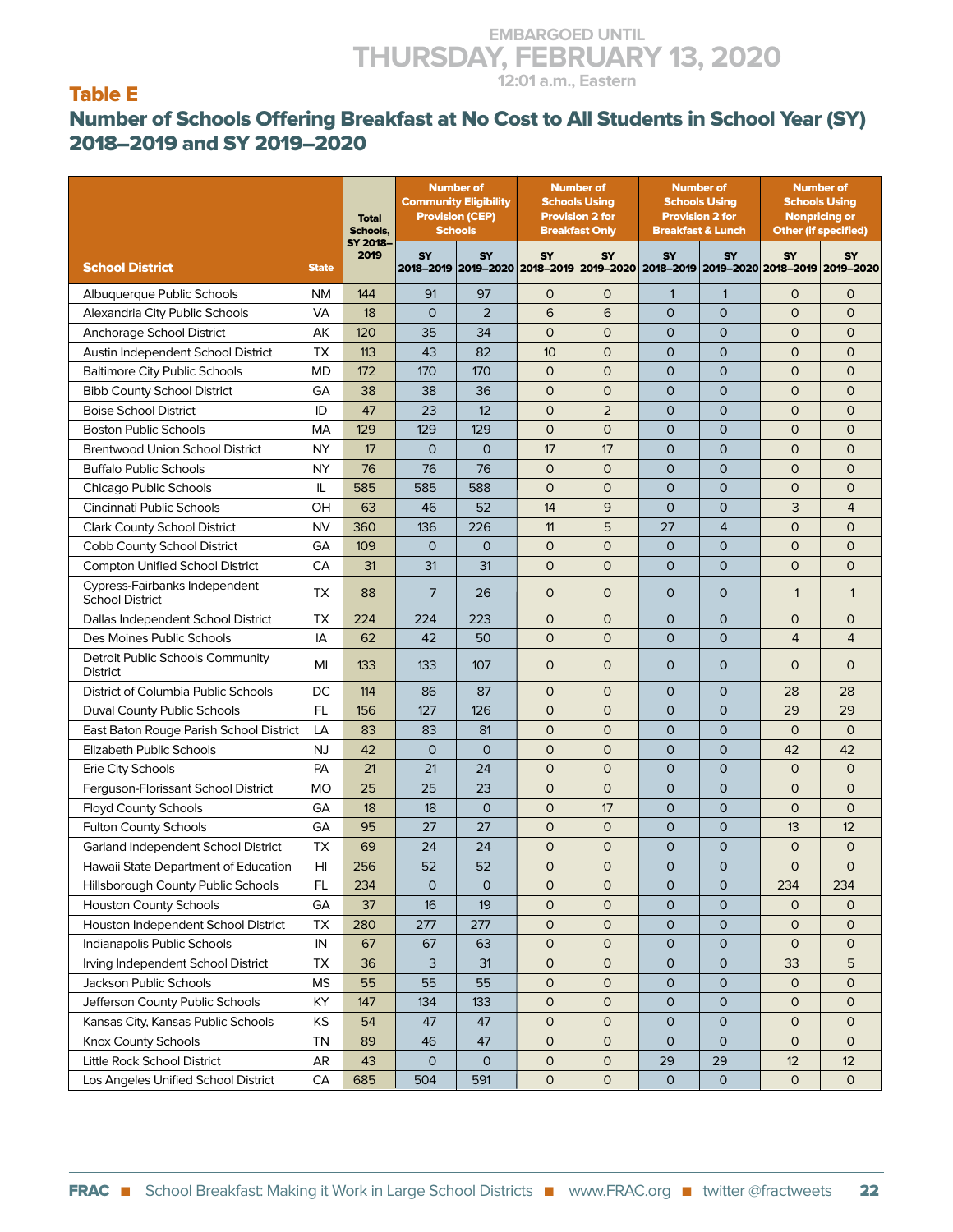#### Table E CONTINUED

#### Number of Schools Offering Breakfast at No Cost to All Students in School Year (SY) 2018–2019 and SY 2019–2020

|                                                 |              | <b>Total</b><br>Schools, | <b>Number of</b><br><b>Community Eligibility</b><br><b>Provision (CEP)</b><br><b>Schools</b> |              | <b>Number of</b><br><b>Schools Using</b><br><b>Provision 2 for</b><br><b>Breakfast Only</b> |                | <b>Number of</b><br><b>Schools Using</b><br><b>Provision 2 for</b><br><b>Breakfast &amp; Lunch</b> |                                                                                              | <b>Number of</b><br><b>Schools Using</b><br><b>Nonpricing or</b><br><b>Other (if specified)</b> |                |
|-------------------------------------------------|--------------|--------------------------|----------------------------------------------------------------------------------------------|--------------|---------------------------------------------------------------------------------------------|----------------|----------------------------------------------------------------------------------------------------|----------------------------------------------------------------------------------------------|-------------------------------------------------------------------------------------------------|----------------|
| <b>School District</b>                          | <b>State</b> | SY 2018-<br>2019         | <b>SY</b>                                                                                    | <b>SY</b>    | <b>SY</b>                                                                                   | <b>SY</b>      | <b>SY</b>                                                                                          | <b>SY</b><br>2018-2019 2019-2020 2018-2019 2019-2020 2018-2019 2019-2020 2018-2019 2019-2020 | SY                                                                                              | <b>SY</b>      |
| Mesa Public Schools                             | AZ           | 78                       | $\Omega$                                                                                     | $\Omega$     | 21                                                                                          | 23             | $\Omega$                                                                                           | 0                                                                                            | 11                                                                                              | 9              |
| Metro Nashville Public Schools                  | TN           | 149                      | 120                                                                                          | 119          | 29                                                                                          | 30             | $\mathbf{O}$                                                                                       | $\Omega$                                                                                     | $\mathbf{O}$                                                                                    | $\circ$        |
| Milwaukee Public Schools                        | WI           | 159                      | 159                                                                                          | 157          | $\mathsf{O}$                                                                                | $\mathsf{O}$   | $\mathsf{O}$                                                                                       | $\mathbf{O}$                                                                                 | $\mathsf{O}$                                                                                    | $\overline{O}$ |
| Minneapolis Public Schools                      | <b>MN</b>    | 85                       | 38                                                                                           | 38           | 25                                                                                          | 25             | $\mathsf{O}$                                                                                       | $\mathsf{O}$                                                                                 | 9                                                                                               | 9              |
| Montgomery County Public Schools                | <b>MD</b>    | 206                      | $\mathsf{O}$                                                                                 | $\mathbf{O}$ | $\mathsf{O}$                                                                                | $\mathsf{O}$   | $\mathsf{O}$                                                                                       | $\mathbf{O}$                                                                                 | 87                                                                                              | $\Omega$       |
| New York City Department of Education           | <b>NY</b>    | 2,543                    | 2,543                                                                                        | 2,565        | $\mathsf{O}$                                                                                | $\mathsf{O}$   | $\overline{0}$                                                                                     | $\mathbf{O}$                                                                                 | $\mathsf{O}$                                                                                    | $\mathsf{O}$   |
| Newark Public Schools                           | <b>NJ</b>    | 63                       | $\mathbf 0$                                                                                  | $\Omega$     | $\mathsf{O}$                                                                                | $\overline{O}$ | $\overline{O}$                                                                                     | $\mathsf{O}$                                                                                 | 63                                                                                              | 63             |
| Newburgh Enlarged City School District          | <b>NY</b>    | 17                       | 17                                                                                           | 17           | $\mathsf{O}$                                                                                | $\mathsf{O}$   | $\overline{0}$                                                                                     | 0                                                                                            | $\mathsf{O}$                                                                                    | $\mathbf 0$    |
| North Little Rock School District               | AR           | 13                       | 10                                                                                           | 10           | $\mathsf{O}$                                                                                | $\mathsf{O}$   | $\overline{0}$                                                                                     | $\mathsf{O}$                                                                                 | $\mathsf{O}$                                                                                    | $\overline{O}$ |
| <b>Oakland Unified School District</b>          | CA           | 95                       | 75                                                                                           | 73           | 19                                                                                          | $\overline{O}$ | $\mathbf{1}$                                                                                       | $\mathbf{1}$                                                                                 | $\mathsf{O}$                                                                                    | 10             |
| Oklahoma City Public Schools                    | OK           | 77                       | 77                                                                                           | 77           | $\mathsf{O}$                                                                                | $\overline{O}$ | $\mathsf{O}$                                                                                       | $\mathsf{O}$                                                                                 | $\mathsf{O}$                                                                                    | $\Omega$       |
| Omaha Public Schools                            | <b>NE</b>    | 94                       | 5                                                                                            | 5            | 88                                                                                          | 88             | $\mathsf{O}$                                                                                       | $\mathsf{O}$                                                                                 | $\mathsf{O}$                                                                                    | $\overline{O}$ |
| Pittsburg Unified School District               | CA           | 13                       | $\overline{O}$                                                                               | $\Omega$     | $\mathsf{O}$                                                                                | $\overline{O}$ | $\overline{O}$                                                                                     | $\mathsf{O}$                                                                                 | 13                                                                                              | 13             |
| Pittsburgh Public Schools                       | PA           | 54                       | 54                                                                                           | 54           | $\mathsf{O}$                                                                                | $\mathsf{O}$   | $\overline{0}$                                                                                     | $\mathsf{O}$                                                                                 | $\mathbf{O}$                                                                                    | $\mathbf 0$    |
| <b>Portland Public Schools</b>                  | <b>OR</b>    | 86                       | 14                                                                                           | 14           | 26                                                                                          | 26             | $\mathbf{1}$                                                                                       | $\mathbf{1}$                                                                                 | $\mathsf{O}$                                                                                    | $\Omega$       |
| Prince George's County Public Schools           | <b>MD</b>    | 202                      | 11                                                                                           | 11           | $\mathsf{O}$                                                                                | $\overline{O}$ | $\mathsf{O}$                                                                                       | 0                                                                                            | 84                                                                                              | 88             |
| <b>Reading School District</b>                  | PA           | 23                       | 23                                                                                           | 24           | $\mathsf{O}$                                                                                | $\mathsf{O}$   | $\mathsf{O}$                                                                                       | $\mathsf{O}$                                                                                 | $\mathsf{O}$                                                                                    | $\mathbf{O}$   |
| <b>Richmond Public Schools</b>                  | VA           | 44                       | 44                                                                                           | 44           | 0                                                                                           | $\overline{0}$ | $\overline{0}$                                                                                     | $\mathsf{O}$                                                                                 | $\mathsf{O}$                                                                                    | $\mathbf 0$    |
| Rochester City School District                  | <b>NY</b>    | 51                       | 51                                                                                           | 51           | $\overline{0}$                                                                              | $\overline{O}$ | $\overline{O}$                                                                                     | $\Omega$                                                                                     | $\mathsf{O}$                                                                                    | $\overline{O}$ |
| Rowan-Salisbury Schools                         | <b>NC</b>    | 34                       | 12                                                                                           | 10           | $\mathsf{O}$                                                                                | $\overline{O}$ | $\overline{0}$                                                                                     | 23                                                                                           | $\mathsf{O}$                                                                                    | $\mathbf 0$    |
| Salt Lake City School District                  | UT           | 39                       | 5                                                                                            | 5            | $\mathsf{O}$                                                                                | $\mathsf{O}$   | $\overline{0}$                                                                                     | $\mathsf{O}$                                                                                 | $\mathsf{O}$                                                                                    | $\mathbf 0$    |
| San Antonio Independent School District         | <b>TX</b>    | 93                       | 91                                                                                           | 92           | $\overline{0}$                                                                              | $\overline{O}$ | $\overline{O}$                                                                                     | $\mathsf{O}$                                                                                 | $\overline{2}$                                                                                  | $\overline{O}$ |
| San Bernardino Unified School District          | CA           | 84                       | 71                                                                                           | 84           | $\mathsf{O}$                                                                                | $\mathsf{O}$   | $\mathsf{O}$                                                                                       | $\mathsf{O}$                                                                                 | $\mathsf{O}$                                                                                    | $\Omega$       |
| San Diego Unified School District               | CA           | 208                      | 108                                                                                          | 106          | 0                                                                                           | $\mathsf{O}$   | 5                                                                                                  | 5                                                                                            | $\mathbf{O}$                                                                                    | $\mathbf 0$    |
| San Francisco Unified School District           | CA           | 130                      | 55                                                                                           | 54           | 3                                                                                           | $\overline{2}$ | $\mathsf{O}$                                                                                       | $\mathsf{O}$                                                                                 | $\mathsf{O}$                                                                                    | $\mathbf 0$    |
| Savannah-Chatham County<br>Public School System | GA           | 55                       | $\mathsf{O}$                                                                                 | $\mathbf 0$  | 55                                                                                          | 55             | $\overline{0}$                                                                                     | $\mathbf 0$                                                                                  | $\mathsf{O}$                                                                                    | $\Omega$       |
| School District of Palm Beach County            | FL.          | 206                      | $\mathsf{O}$                                                                                 | $\Omega$     | $\mathbf{1}$                                                                                | $\mathbf{1}$   | $\mathsf{O}$                                                                                       | $\mathsf{O}$                                                                                 | 205                                                                                             | 205            |
| School District of Philadelphia                 | PA           | 231                      | 231                                                                                          | 231          | $\mathsf{O}$                                                                                | $\overline{O}$ | $\overline{O}$                                                                                     | $\mathsf{O}$                                                                                 | $\mathsf{O}$                                                                                    | $\Omega$       |
| School District U-46 (Elgin)                    | IL           | 55                       | $\mathsf{O}$                                                                                 | $\mathbf{O}$ | 0                                                                                           | $\mathsf{O}$   | $\mathbf 0$                                                                                        | $\mathsf{O}$                                                                                 | 14                                                                                              | 22             |
| Scottsdale Unified School District              | AZ           | 29                       | O                                                                                            | 0            | O                                                                                           | $\sigma$       | $\sigma$                                                                                           | O                                                                                            | 9                                                                                               | 9              |
| Shelby County Schools                           | TN           | 208                      | 208                                                                                          | 208          | 0                                                                                           | $\mathbf 0$    | $\mathsf{O}$                                                                                       | $\mathsf{O}$                                                                                 | $\mathsf{O}$                                                                                    | 0              |
| Sioux City Community School District            | IA           | 21                       | 7                                                                                            | 8            | 0                                                                                           | $\mathsf{O}$   | $\mathsf O$                                                                                        | 0                                                                                            | $\mathsf{O}$                                                                                    | 0              |
| <b>Syracuse City School District</b>            | <b>NY</b>    | 37                       | 37                                                                                           | 37           | 0                                                                                           | 0              | 0                                                                                                  | 0                                                                                            | 0                                                                                               | 0              |
| Tempe Elementary School District                | AZ           | 21                       | 5                                                                                            | 5            | 0                                                                                           | 0              | $\mathsf O$                                                                                        | 0                                                                                            | 16                                                                                              | 16             |
| Wake County Public Schools                      | NC           | 187                      | 0                                                                                            | 0            | 0                                                                                           | 0              | 0                                                                                                  | 0                                                                                            | 25                                                                                              | 29             |
| Waterbury Public Schools                        | CT           | 30                       | 30                                                                                           | 30           | $\mathsf{O}$                                                                                | $\mathsf{O}$   | $\mathsf{O}$                                                                                       | 0                                                                                            | $\mathsf{O}$                                                                                    | $\mathsf{O}$   |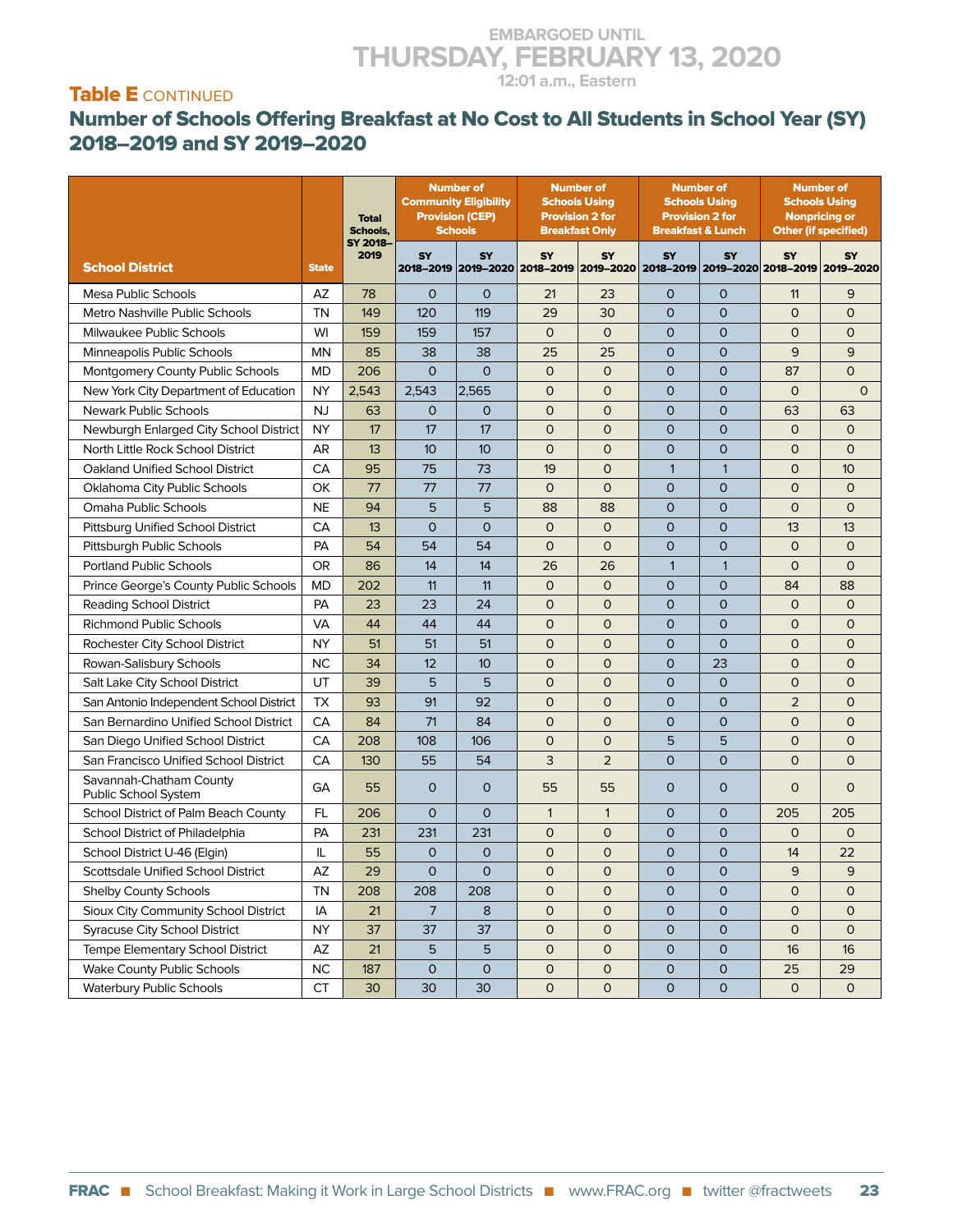#### Table F

#### Additional Participation and Federal Funding if 70 Low-Income (Free and Reduced-Price, FRP) Students Participated in School Breakfast (SBP) per 100 in School Lunch (NSLP), School Year (SY) 2018–20191

| <b>School District</b>                        | <b>State</b>    | <b>Ratio of FRP</b><br>in SBP per 100<br>in NSLP | <b>Additional</b><br>FRP in SBP if<br>70 in SBP per<br>100 in NSLP | <b>Additional</b><br><b>Federal Funding</b><br>if 70 in SBP per<br>100 in NSLP |
|-----------------------------------------------|-----------------|--------------------------------------------------|--------------------------------------------------------------------|--------------------------------------------------------------------------------|
| Albuquerque Public Schools                    | <b>NM</b>       | 63.0                                             | 2,440                                                              | \$772,712                                                                      |
| Alexandria City Public Schools                | <b>VA</b>       | 55.2                                             | 1,077                                                              | \$339,639                                                                      |
| Anchorage School District                     | AK              | 59.1                                             | 1,529                                                              | \$448,520                                                                      |
| Austin Independent School District            | <b>TX</b>       | 68.3                                             | 529                                                                | \$163,063                                                                      |
| <b>Baltimore City Public Schools</b>          | <b>MD</b>       | 44.4                                             | 12,825                                                             | \$4,017,535                                                                    |
| <b>Bibb County School District</b>            | GA              | 62.2                                             | 1,354                                                              | \$436,139                                                                      |
| <b>Boise School District</b>                  | ID              | 90.0                                             | met goal                                                           | met goal                                                                       |
| <b>Boston Public Schools</b>                  | MA              | 60.8                                             | 3,127                                                              | \$901,217                                                                      |
| <b>Brentwood Union School District</b>        | <b>NY</b>       | 60.8                                             | 1,056                                                              | \$329,391                                                                      |
| <b>Buffalo Public Schools</b>                 | <b>NY</b>       | 75.0                                             | met goal                                                           | met goal                                                                       |
| Chicago Public Schools                        | IL              | 60.6                                             | 19,482                                                             | \$5,719,064                                                                    |
| Cincinnati Public Schools                     | OH              | 81.1                                             | met goal                                                           | met goal                                                                       |
| Clark County School District                  | <b>NV</b>       | 60.7                                             | 12.158                                                             | \$3,787,616                                                                    |
| Cobb County School District                   | GA              | 43.6                                             | 9,372                                                              | \$2,990,464                                                                    |
| <b>Compton Unified School District</b>        | CA              | 70.1                                             | met goal                                                           | met goal                                                                       |
| Cypress-Fairbanks Independent School District | <b>TX</b>       | 51.4                                             | 8,900                                                              | \$2,667,905                                                                    |
| Dallas Independent School District            | <b>TX</b>       | 73.0                                             | met goal                                                           | met goal                                                                       |
| Des Moines Public Schools                     | IA              | 65.4                                             | 907                                                                | \$276,692                                                                      |
| Detroit Public Schools Community District     | MI              | 80.1                                             | met goal                                                           | met goal                                                                       |
| District of Columbia Public Schools           | DC              | 66.1                                             | 865                                                                | \$278,064                                                                      |
| Duval County Public Schools                   | FL.             | 67.7                                             | 1,385                                                              | \$428,178                                                                      |
| East Baton Rouge Parish School District       | LA              | 69.5                                             | 134                                                                | \$43,118                                                                       |
| Elizabeth Public Schools                      | <b>NJ</b>       | 65.9                                             | 679                                                                | \$207,369                                                                      |
| Erie City Schools                             | PA              | 68.4                                             | 144                                                                | \$44,861                                                                       |
| Ferguson-Florissant School District           | <b>MO</b>       | 71.4                                             | met goal                                                           | met goal                                                                       |
| Floyd County Schools                          | GA              | 62.3                                             | 368                                                                | \$116,542                                                                      |
| <b>Fulton County Schools</b>                  | GA              | 57.7                                             | 3,594                                                              | \$1,112,759                                                                    |
| Garland Independent School District           | <b>TX</b>       | 50.7                                             | 5,613                                                              | \$1,780,803                                                                    |
| Hawaii State Department of Education          | H <sub>II</sub> | 39.1                                             | 17,588                                                             | \$5,502,998                                                                    |
| Hillsborough County Public Schools            | FL              | 65.8                                             | 4,016                                                              | \$1,268,336                                                                    |
| <b>Houston County Schools</b>                 | GA              | 72.2                                             | met goal                                                           | met goal                                                                       |
| Houston Independent School District           | TX              | 83.5                                             | met goal                                                           | met goal                                                                       |
| Indianapolis Public Schools                   | IN              | 58.9                                             | 2,088                                                              | \$672,862                                                                      |
| Irving Independent School District            | TX              | 73.5                                             | met goal                                                           | met goal                                                                       |
| Jackson Public Schools                        | <b>MS</b>       | 56.0                                             | 2,837                                                              | \$914,091                                                                      |
| Jefferson County Public Schools               | KY              | 64.5                                             | 3,380                                                              | \$1,047,967                                                                    |
| Kansas City, Kansas Public Schools            | KS              | 76.9                                             | met goal                                                           | met goal                                                                       |
| Knox County Schools                           | TN              | 52.2                                             | 3,974                                                              | \$1,175,159                                                                    |

<sup>1</sup> To calculate the lost federal dollars for each district, FRAC applies the number of serving days reported by each school district and its proportion of students certified for free and reduced-price school meals. Among the school districts, there can be significant variations in serving days and in the proportion of free and reduced-price certified students, resulting in some districts missing more children, but missing out on less federal funding and vice versa.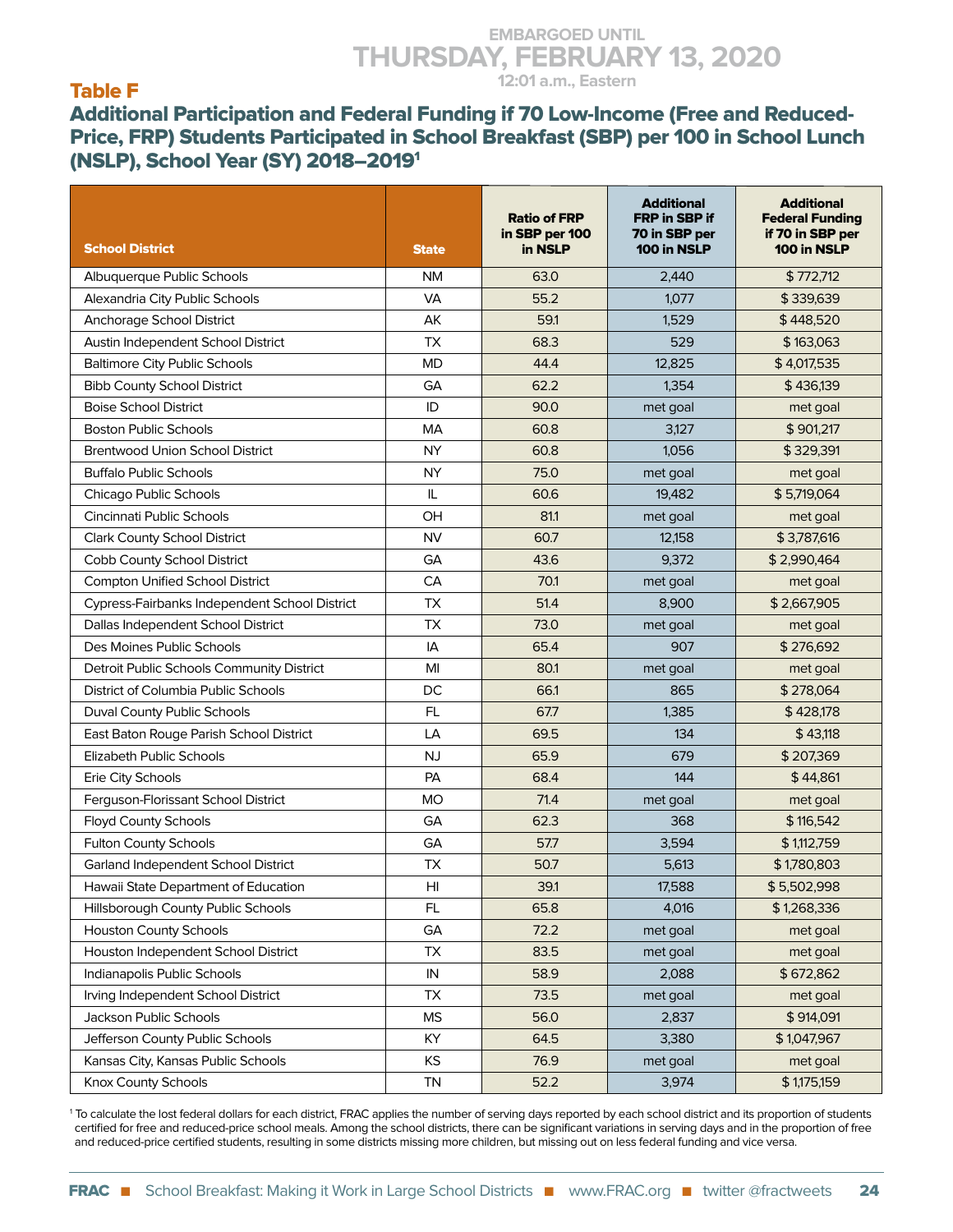#### Table F CONTINUED

Additional Participation and Federal Funding if 70 Low-Income (Free and Reduced-Price, FRP) Students Participated in School Breakfast (SBP) per 100 in School Lunch (NSLP), School Year (SY) 2018–20191

| <b>School District</b>                       | <b>State</b>           | <b>Ratio of FRP</b><br>in SBP per 100<br>in NSLP | <b>Additional</b><br>FRP in SBP if<br>70 in SBP per<br>100 in NSLP | <b>Additional</b><br><b>Federal Funding</b><br>if 70 in SBP per<br>100 in NSLP |
|----------------------------------------------|------------------------|--------------------------------------------------|--------------------------------------------------------------------|--------------------------------------------------------------------------------|
| Little Rock School District                  | AR                     | 75.5                                             | met goal                                                           | met goal                                                                       |
| Los Angeles Unified School District          | CA                     | 100.4                                            | met goal                                                           | met goal                                                                       |
| Mesa Public Schools                          | AZ                     | 51.4                                             | 5,034                                                              | \$1,581,282                                                                    |
| Metro Nashville Public Schools               | <b>TN</b>              | 69.1                                             | 388                                                                | \$120,330                                                                      |
| Milwaukee Public Schools                     | WI                     | 65.4                                             | 2,399                                                              | \$738,481                                                                      |
| Minneapolis Public Schools                   | <b>MN</b>              | 62.4                                             | 1,301                                                              | \$381,638                                                                      |
| Montgomery County Public Schools             | MD                     | 62.3                                             | 2.867                                                              | \$893,345                                                                      |
| New York City Department of Education        | <b>NY</b>              | 44.6                                             | 151,113                                                            | \$48,147,626                                                                   |
| <b>Newark Public Schools</b>                 | <b>NJ</b>              | 89.8                                             | met goal                                                           | met goal                                                                       |
| Newburgh Enlarged City School District       | <b>NY</b>              | 94.5                                             | met goal                                                           | met goal                                                                       |
| North Little Rock School District            | AR                     | 62.1                                             | 390                                                                | \$123,335                                                                      |
| Oakland Unified School District              | CA                     | 58.2                                             | 1,653                                                              | \$524,225                                                                      |
| Oklahoma City Public Schools                 | <b>OK</b>              | 58.6                                             | 3,238                                                              | \$938,979                                                                      |
| Omaha Public Schools                         | <b>NE</b>              | 52.4                                             | 5,636                                                              | \$1,653,351                                                                    |
| Pittsburg Unified School District            | CA                     | 67.4                                             | 103                                                                | \$35,209                                                                       |
| Pittsburgh Public Schools                    | PA                     | 65.5                                             | 732                                                                | \$234,498                                                                      |
| <b>Portland Public Schools</b>               | <b>OR</b>              | 66.2                                             | 393                                                                | \$119,931                                                                      |
| Prince George's County Public Schools        | <b>MD</b>              | 62.7                                             | 4,483                                                              | \$1,397,331                                                                    |
| <b>Reading School District</b>               | PA                     | 71.6                                             | met goal                                                           | met goal                                                                       |
| <b>Richmond Public Schools</b>               | <b>VA</b>              | 74.1                                             | met goal                                                           | met goal                                                                       |
| Rochester City School District               | <b>NY</b>              | 85.0                                             | met goal                                                           | met goal                                                                       |
| Rowan-Salisbury Schools                      | <b>NC</b>              | 63.7                                             | 591                                                                | \$180,844                                                                      |
| Salt Lake City School District               | UT                     | 50.9                                             | 1,801                                                              | \$557,874                                                                      |
| San Antonio Independent School District      | <b>TX</b>              | 96.9                                             | met goal                                                           | met goal                                                                       |
| San Bernardino Unified School District       | CA                     | 36.2                                             | 11,893                                                             | \$3,771,257                                                                    |
| San Diego Unified School District            | CA                     | 82.5                                             | met goal                                                           | met goal                                                                       |
| San Francisco Unified School District        | CA                     | 41.5                                             | 4,683                                                              | \$1,451,104                                                                    |
| Savannah-Chatham County Public School System | GA                     | 73.4                                             | met goal                                                           | met goal                                                                       |
| School District of Palm Beach County         | FL                     | 46.8                                             | 19,367                                                             | \$6,063,441                                                                    |
| School District of Philadelphia              | PA                     | 63.4                                             | 5,467                                                              | \$1,751,804                                                                    |
| School District U-46 (Elgin)                 | IL                     | 37.3                                             | 5,200                                                              | \$1,615,170                                                                    |
| Scottsdale Unified School District           | $\mathsf{A}\mathsf{Z}$ | 56.0                                             | 513                                                                | \$161,457                                                                      |
| <b>Shelby County Schools</b>                 | TN                     | 70.2                                             | met goal                                                           | met goal                                                                       |
| Sioux City Community School District         | IA                     | 43.3                                             | 1,907                                                              | \$604,855                                                                      |
| <b>Syracuse City School District</b>         | <b>NY</b>              | 75.3                                             | met goal                                                           | met goal                                                                       |
| Tempe Elementary School District             | AZ                     | 42.9                                             | 1,909                                                              | \$605,843                                                                      |
| Wake County Public Schools                   | <b>NC</b>              | 63.8                                             | 2,158                                                              | \$677,835                                                                      |
| <b>Waterbury Public Schools</b>              | CT                     | 43.8                                             | 3,398                                                              | \$1,100,912                                                                    |

1 To calculate the lost federal dollars for each district, FRAC applies the number of serving days reported by each school district and its proportion of students certified for free and reduced-price school meals. Among the school districts, there can be significant variations in serving days and in the proportion of free and reduced-price certified students, resulting in some districts missing more children, but missing out on less federal funding and vice versa.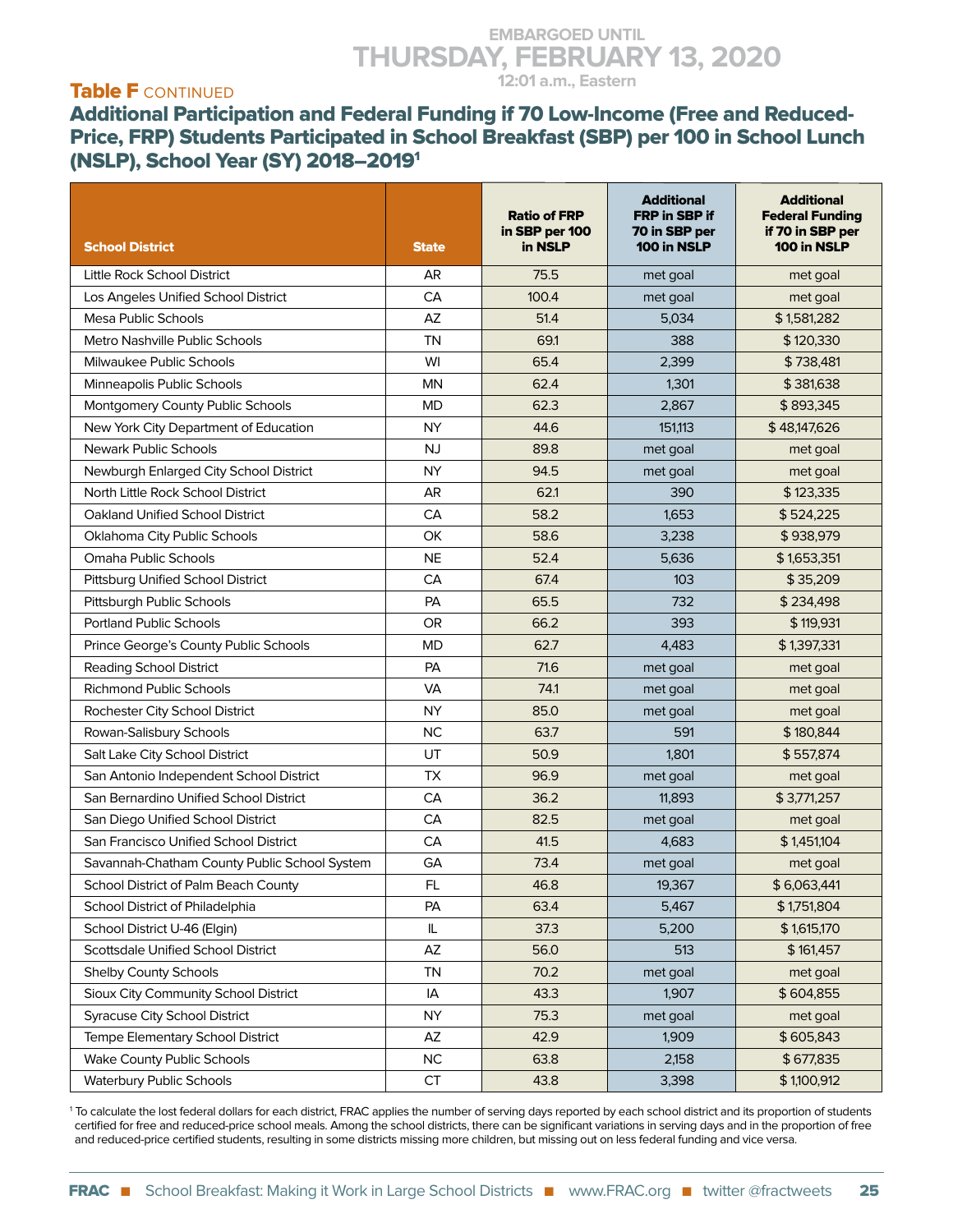#### Table G School District Contacts

| <b>School District</b>                                  | <b>State</b> | <b>Contact</b>             | Title                                                  | <b>Phone</b>         |
|---------------------------------------------------------|--------------|----------------------------|--------------------------------------------------------|----------------------|
| Albuquerque Public Schools                              | <b>NM</b>    | Sandra Kemp                | <b>Executive Director</b>                              | 505-345-5661         |
| Alexandria City Public Schools                          | VA           | Haytham Abdulhamid         | Software Specialist                                    | 571-388-6408         |
| Anchorage School District                               | AK           | Gavin M. Northey           | <b>Business Manager</b>                                | 907-348-5274         |
| Austin Independent School District                      | <b>TX</b>    | Anneliese Tanner           | <b>Executive Director</b>                              | 512-414-0228         |
| <b>Baltimore City Public Schools</b>                    | <b>MD</b>    | <b>MD Hunger Solutions</b> | Anti-Hunger Program Associate                          | 410-528-0021 x 6029  |
| <b>Bibb County School District</b>                      | GA           | <b>Bernice Tukes</b>       | Site Support Manager                                   | 478-779-2612         |
| <b>Boise School District</b>                            | ID           | Christy Smith              | Food & Nutrition Services Supervisor                   | 208-854-4067         |
| <b>Boston Public Schools</b>                            | MA           | Laura Benavidez            | <b>Executive Director, Food and Nutrition Services</b> | 617-635-9144         |
| <b>Brentwood Union School District</b>                  | <b>NY</b>    | Carol Ann Grodski          | School Lunch Manager                                   | 631-434-2316         |
| Buffalo Public Schools                                  | NY           | Bridget O'Brien Wood       | Director                                               | 716-816-3688         |
| Chicago Public Schools                                  | IL           | Chemica Brown              | <b>Business Manager</b>                                | 773-553-3211         |
| Cincinnati Public Schools                               | OН           | Jessica Shelly             | Director, Student Dining Services                      | 513-363-0818         |
| Clark County School District                            | <b>NV</b>    | David Wines                | Director                                               | 702-799-8123         |
| Cobb County School District                             | GA           | Emily Hanlin               | <b>Executive Director</b>                              | 770-426-3380         |
| <b>Compton Unified School District</b>                  | CA           | Larry Shields              | <b>Accounting Manager</b>                              | 310-639-4321 x 56682 |
| Cypress-Fairbanks Independent<br><b>School District</b> | ТX           | Darin Crawford             | <b>Nutrition Services Director</b>                     | 281-897-4542         |
| Dallas Independent School District                      | TX           | <b>Bonnie Cheung</b>       | Director of Business and Finance                       | 214-932-5566         |
| Des Moines Public Schools                               | IA           | Amanda Miller              | Director of Food & Nutrition Management                | 515-242-7636         |
| Detroit Public Schools Community District               | MI           | William B. Scott           | <b>Assistant Director</b>                              | 313-539-9865         |
| District of Columbia Public Schools                     | DC           | Laura Cochrun              | Specialist                                             | 202-768-4835         |
| Duval County Public Schools                             | FL.          | Jane Zentko                | <b>Contract Compliance Director-Food Service</b>       | 904-732-5145         |
| East Baton Rouge Parish School District                 | LA           | Emily Hartman              | Purchasing Coordinator/Area Supervisor                 | 225-226-3608         |
| <b>Elizabeth Public Schools</b>                         | <b>NJ</b>    | <b>Felice Salvatore</b>    | Accountant                                             | 908-436-5403         |
| Erie City Schools                                       | PA           | Jenny Johns                | General Manager                                        | 814-874-6888         |
| Ferguson-Florissant School District                     | <b>MO</b>    | Priscilla Urban            | <b>Food Service Specialist</b>                         | 314-687-1968         |
| <b>Floyd County Schools</b>                             | GA           | Elaine Treglown            | <b>Child Nutrition Field Site Specialist</b>           | 706-234-1031 x 7194  |
| <b>Fulton County Schools</b>                            | GA           | Denielle Saitta            | Project Manager, Marketing & Communications            | 470-254-8962         |
| Garland Independent School District                     | TX           | Margaret Liew              | <b>Business Program Development Coordinator</b>        | 972-494-8322         |
| Hawaii State Department of Education                    | HI           | Dexter Kishida             | <b>Program Specialist</b>                              | 808-798-8586         |
| Hillsborough County Public Schools                      | FL.          | Mary Kate Harrison         | General Manager                                        | 813-840-7089         |
| <b>Houston County Schools</b>                           | GA           | Lauren Koff                | Dietitian                                              | 478-322-3308         |
| Houston Independent School District                     | TX           | <b>Betti Wiggins</b>       | Officer, Nutrition Services                            | 713-491-5700         |
| Indianapolis Public Schools                             | ${\sf IN}$   | Dena Bond                  | Director of Food Service                               | 317-226-4772         |
| Irving Independent School District                      | TX           | Olga Rosenberger           | Director of Food and Nutrition Services                | 972-600-6900         |
| Jackson Public Schools                                  | МS           | <b>Tiffany Wheeler</b>     | <b>Child Nutrition Accountant</b>                      | 601-960-8794         |
| Jefferson County Public Schools                         | KY           | Denitra Booker             | Coordinator, Records and Reports                       | 502-485-3198         |
| Kansas City, Kansas Public Schools                      | ΚS           | Josh Mathiasmeeir          | Director of Nutritional Services                       | 913-627-3900         |
| Knox County Schools                                     | ΤN           | <b>Brett Foster</b>        | Executive Director, School Nutrition                   | 865-594-3640         |
| Little Rock School District                             | AR           | Stephanie Walker Hynes     | Director                                               | 501-447-2458         |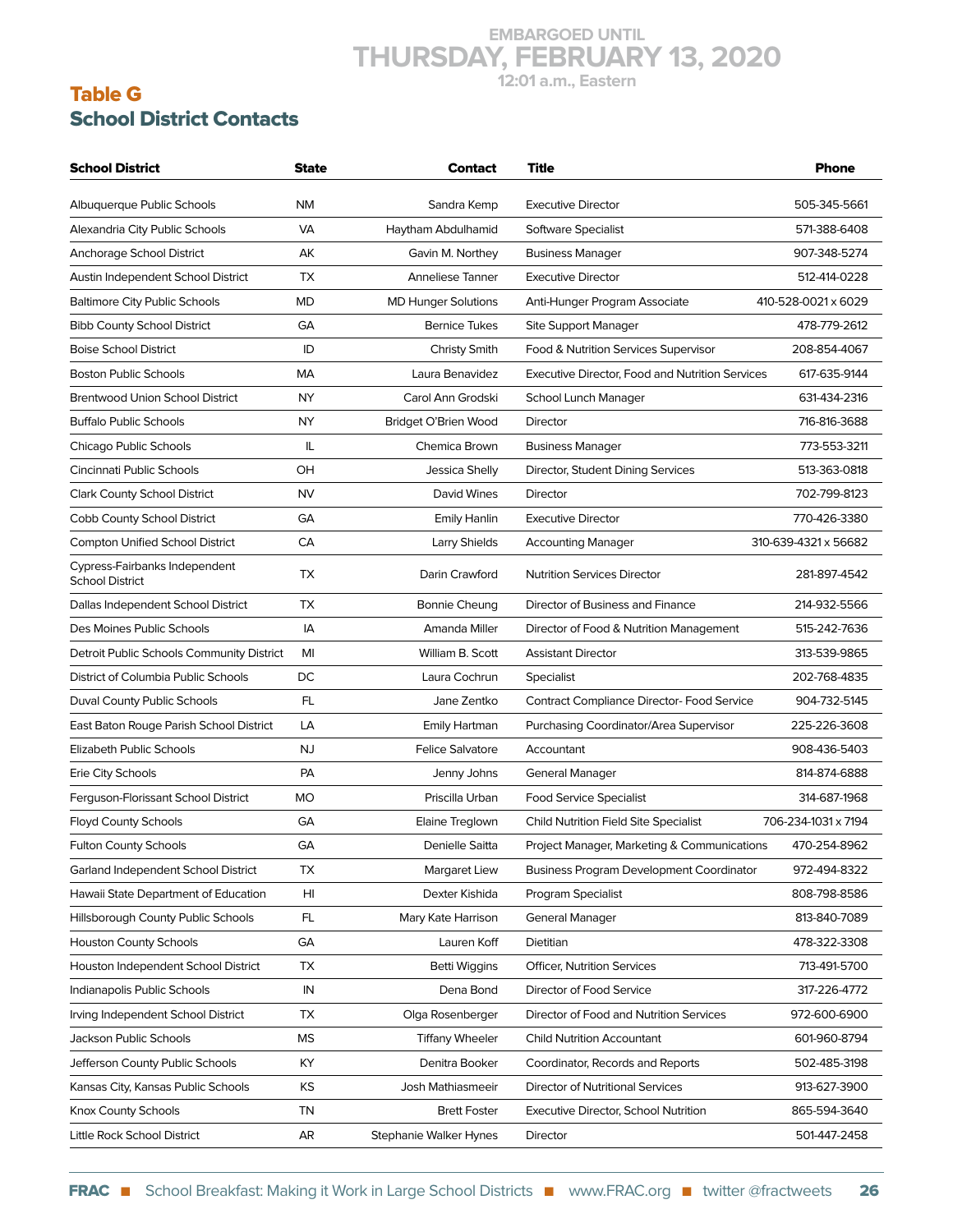#### Table **G** CONTINUED School District Contacts

| School District                                 | <b>State</b> | Contact                    | Title                                           | <b>Phone</b>         |
|-------------------------------------------------|--------------|----------------------------|-------------------------------------------------|----------------------|
| Los Angeles Unified School District             | CA           | Manish Singh               | Director                                        | 213-241-2993         |
| <b>Mesa Public Schools</b>                      | AZ           | Loretta Zullo              | Director                                        | 480-472-0910         |
| Metro Nashville Public Schools                  | <b>TN</b>    | Spencer E. Taylor          | <b>Executive Director</b>                       | 615-259-8469         |
| Milwaukee Public Schools                        | WI           | Angie Check                | <b>Dietitian Specialist</b>                     | 414-475-8365         |
| Minneapolis Public Schools                      | <b>MN</b>    | Sara Eugene                | <b>Compliance Coordinator</b>                   | 612-668-2822         |
| Montgomery County Public Schools                | <b>MD</b>    | Susan McCarron             | Director                                        | 301-284-4900         |
| New York City Department of Education           | NY.          | Robert Deschak             | Deputy Chief, Office of School Support Services | 718-707-4334         |
| <b>Newark Public Schools</b>                    | <b>NJ</b>    | Dr. Tonya A McGill         | <b>Executive Director</b>                       | 973-733-7172         |
| Newburgh Enlarged City School District          | NY           | Caitlin Lazarski           | Director of School Nutrition                    | 845-563-3426         |
| North Little Rock School District               | AR           | Laura Jennings             | <b>Child Nutrition Director</b>                 | 501-771-8061         |
| Oakland Unified School District                 | CA           | Sodalin Kaing              | Financial Accountant II                         | 510-434-2233         |
| Oklahoma City Public Schools                    | ОК           | Shonia Hall                | <b>Assistant Director</b>                       | 405-587-1014         |
| Omaha Public Schools                            | <b>NE</b>    | Tammy Yarmon               | Director                                        | 531-299-9848         |
| Pittsburg Unified School District               | CA           | Kathleen Culcasi           | Supervisor                                      | 925-473-2325         |
| Pittsburgh Public Schools                       | PA           | <b>Curtistine Walker</b>   | Director of Food Service                        | 412-529-3302         |
| <b>Portland Public Schools</b>                  | <b>OR</b>    | <b>Whitney Ellersick</b>   | Senior Director                                 | 503-916-3399         |
| Prince George's County Public Schools           | <b>MD</b>    | <b>MD Hunger Solutions</b> | Anti-Hunger Program Associate                   | 410-528-0021 x 60291 |
| Reading School District                         | PA           | Kurt Myers                 | <b>Food Service Director</b>                    | 610-371-5611         |
| <b>Richmond Public Schools</b>                  | <b>VA</b>    | Susan Roberson             | Director of School Nutrition Services           | 804-780-8240         |
| Rochester City School District                  | NY           | David Brown                | <b>Food Service Director</b>                    | 585-506-8706         |
| Rowan-Salisbury Schools                         | <b>NC</b>    | Lisa Altmann               | <b>School Nutrition Director</b>                | 704-630-6048         |
| Salt Lake City School District                  | UT           | Kelly Orton                | Director of Child Nutrition                     | 801-974-8380         |
| San Antonio Independent School District         | TX           | Dr. Jennifer Sides         | Director of Support Services                    | 210-554-2290 x 54336 |
| San Bernardino Unified School District          | CA           | Joanna Nord                | Interim Business Manager                        | 909-881-8000         |
| San Diego Unified School District               | CA           | Jennifer Marrone           | Business Manager, Food & Nutrition Services     | 858-627-7332         |
| San Francisco Unified School District           | CA           | Jiwon Jun                  | <b>Breakfast Expansion Consultant</b>           | 415-749-3604 x 13031 |
| Savannah-Chatham County<br>Public School System | GA           | Onetha Bonaparte           | <b>School Nutrition Director</b>                | 912-395-5548         |
| School District of Palm Beach County            | FL.          | Lori Dornbusch             | <b>Site Based Operations Manager</b>            | 561-383-2035         |
| School District of Philadelphia                 | PA           | Amy Virus                  | Mrg. Admin. & Support Svcs                      | 215-400-5972         |
| School District U-46 (Elgin)                    | IL.          | Elena Hildreth             | Director                                        | 224-735-8176         |
| <b>Scottsdale Unified School District</b>       | AZ           | Patti Bilbrey              | Director, Nutrition Services                    | 480-484-6208         |
| <b>Shelby County Schools</b>                    | TN           | Phyllis Glover             | <b>Executive Director-Food and Nutrition</b>    | 901-416-5561         |
| Sioux City Community School District            | IA           | Rich Luze                  | <b>Food Service Director</b>                    | 712-279-6860         |
| <b>Syracuse City School District</b>            | <b>NY</b>    | Carrie Kane                | <b>Assistant Director</b>                       | 315-435-4207         |
| Tempe Elementary School District                | AZ           | Linda Rider                | Director of Nutrition Services                  | 480-642-1541         |
| <b>Wake County Public Schools</b>               | <b>NC</b>    | Paula De Lucca             | Senior Director                                 | 919-588-3531         |
| <b>Waterbury Public Schools</b>                 | <b>CT</b>    | Linda Franzese             | Director                                        | 203-574-8210         |

<sup>1</sup> Phone number for Maryland Hunger Solutions.